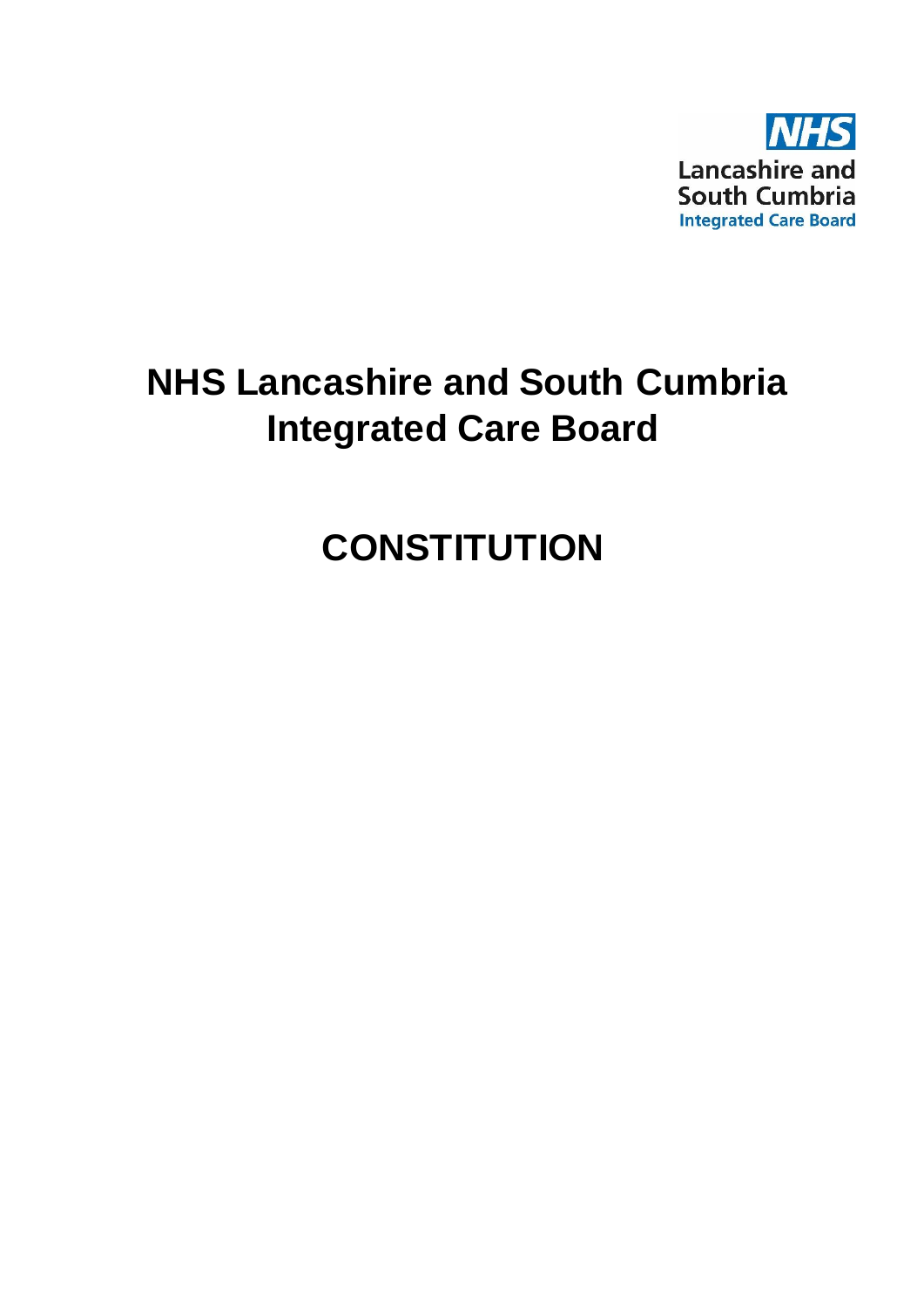| <b>Version</b> | Date approved by the<br><b>ICB</b> | <b>Effective date</b>        |
|----------------|------------------------------------|------------------------------|
| $\sqrt{1.0}$   | N/A                                | 1 <sup>st</sup> 2022<br>July |
|                |                                    |                              |
|                |                                    |                              |
|                |                                    |                              |
|                |                                    |                              |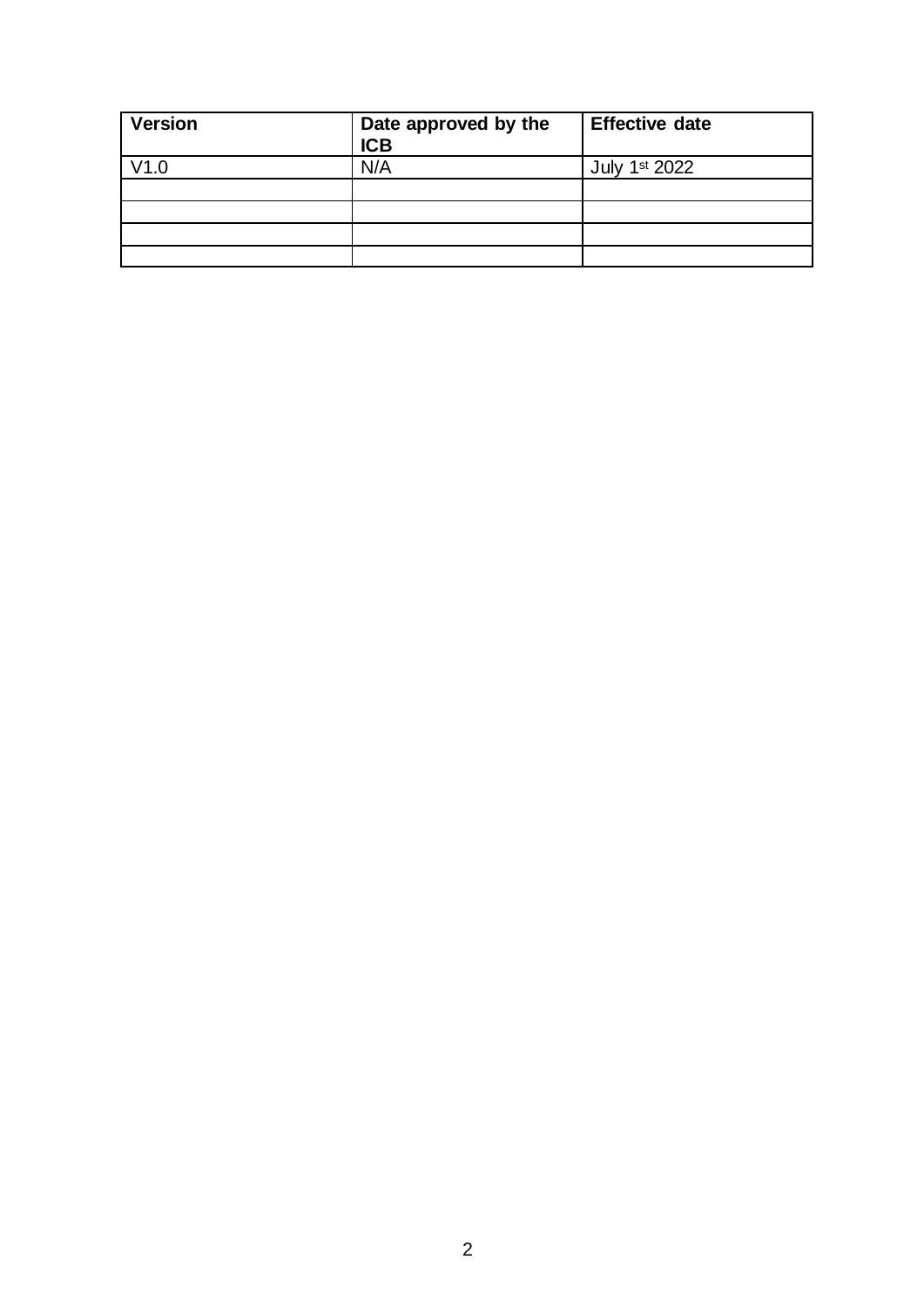### **CONTENTS**

| 1.             |     |                                                                        |  |
|----------------|-----|------------------------------------------------------------------------|--|
|                |     |                                                                        |  |
|                |     |                                                                        |  |
|                |     |                                                                        |  |
|                | 1.4 |                                                                        |  |
|                | 1.5 |                                                                        |  |
|                | 1.6 |                                                                        |  |
|                |     |                                                                        |  |
| $\overline{2}$ |     |                                                                        |  |
|                | 2.1 |                                                                        |  |
|                |     |                                                                        |  |
|                |     | 2.3 Regular Participants and Observers at Board Meetings 12            |  |
| 3              |     |                                                                        |  |
|                | 3.1 |                                                                        |  |
|                | 3.2 |                                                                        |  |
|                |     |                                                                        |  |
|                |     |                                                                        |  |
|                | 3.5 |                                                                        |  |
|                | 3.6 | Partner Member - Providers of Primary Medical Services.  18            |  |
|                | 3.8 |                                                                        |  |
|                |     |                                                                        |  |
|                |     |                                                                        |  |
|                |     |                                                                        |  |
|                |     |                                                                        |  |
|                |     |                                                                        |  |
|                |     | 3.14 Specific arrangements for appointment of Ordinary Members made at |  |
| 4              |     |                                                                        |  |
|                | 4.1 |                                                                        |  |
|                |     |                                                                        |  |
|                |     |                                                                        |  |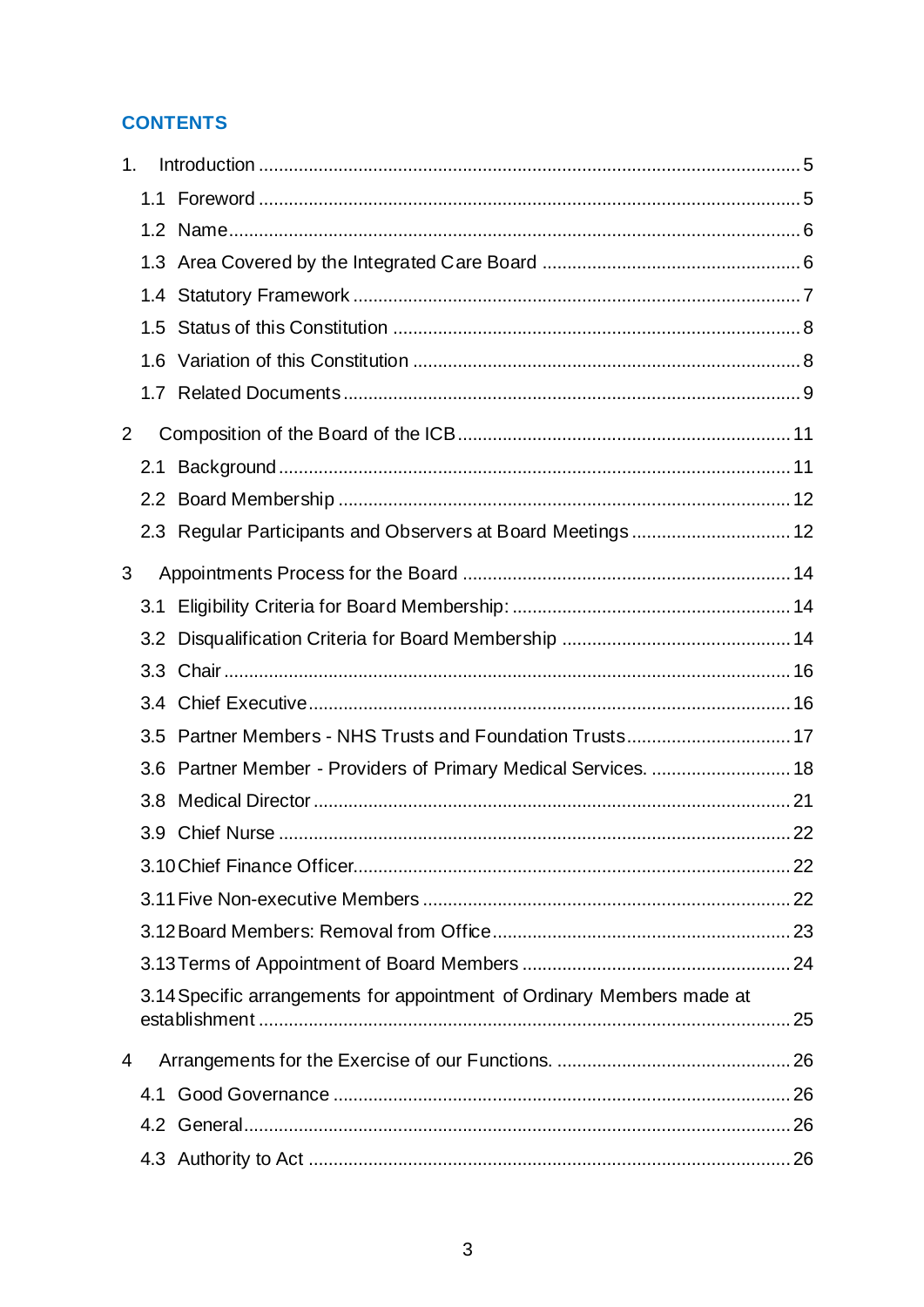| 4.6            |                                                                            |  |  |
|----------------|----------------------------------------------------------------------------|--|--|
|                |                                                                            |  |  |
| 5              |                                                                            |  |  |
|                | 5.1                                                                        |  |  |
|                |                                                                            |  |  |
| 6              | Arrangements for Conflict of Interest Management and Standards of Business |  |  |
|                |                                                                            |  |  |
|                |                                                                            |  |  |
|                |                                                                            |  |  |
|                |                                                                            |  |  |
| $\overline{7}$ | Arrangements for ensuring Accountability and Transparency 36               |  |  |
|                |                                                                            |  |  |
|                |                                                                            |  |  |
|                |                                                                            |  |  |
|                |                                                                            |  |  |
| 8              | Arrangements for Determining the Terms and Conditions of Employees39       |  |  |
| 9              |                                                                            |  |  |
|                |                                                                            |  |  |
|                |                                                                            |  |  |
| 1.             |                                                                            |  |  |
| 2.             |                                                                            |  |  |
| 3.             |                                                                            |  |  |
| 4.             |                                                                            |  |  |
| 5.             |                                                                            |  |  |
| 6.             |                                                                            |  |  |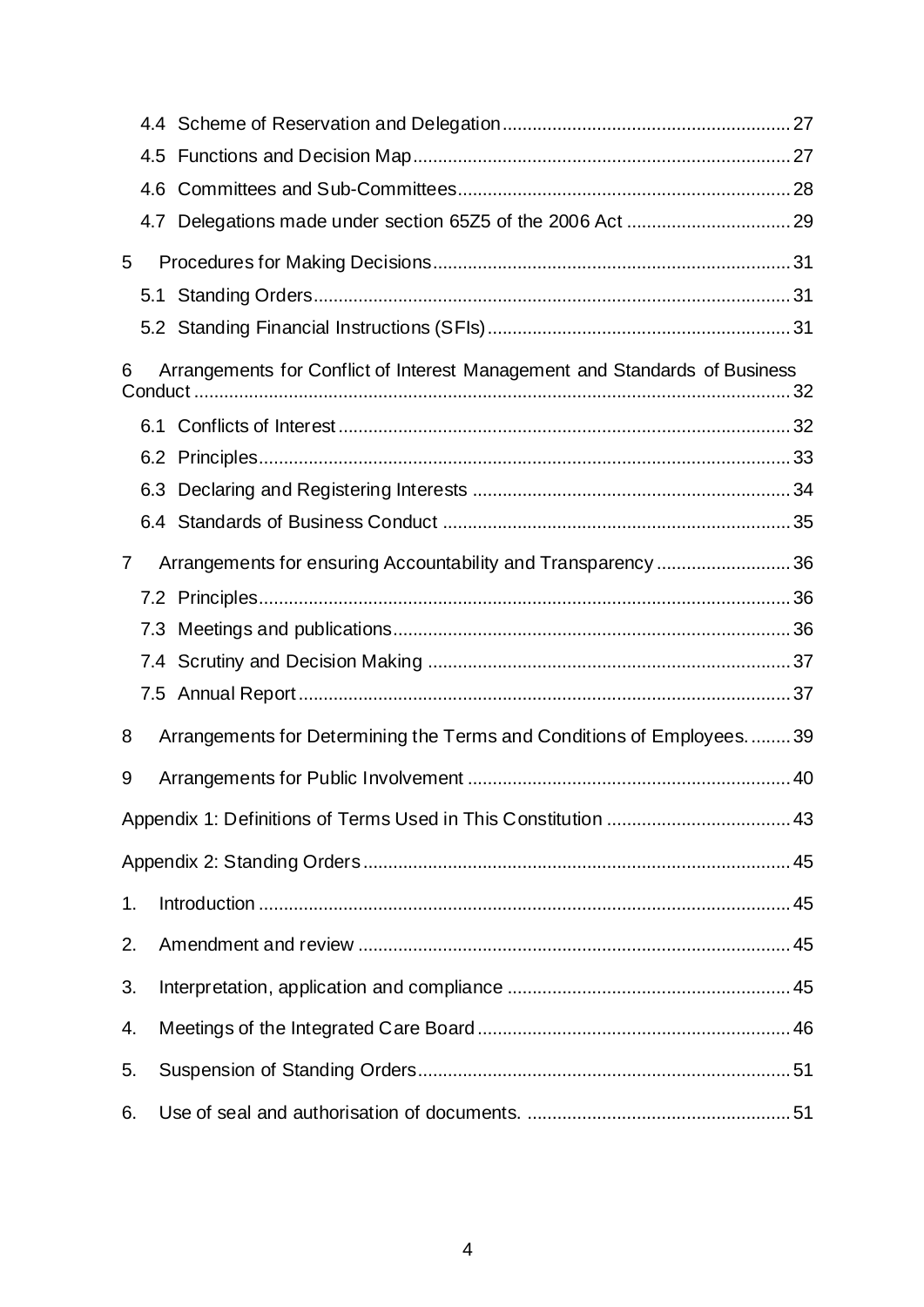# <span id="page-4-0"></span>**1. Introduction**

#### <span id="page-4-1"></span>**1.1 Foreword**

- 1.1.1 NHS England (NHSE) has set out the following as the four core purposes of Integrated Care Systems (ICSs):
	- a) improve outcomes in population health and healthcare
	- b) tackle inequalities in outcomes, experience and access
	- c) enhance productivity and value for money
	- d) help the NHS support broader social and economic development.
	- 1.1.2 The Integrated Care Board (ICB) will use its resources and powers to achieve demonstrable progress on these aims, collaborating to tackle complex challenges, including:
		- improving the health of children and young people
		- supporting people to stay well and independent
		- acting sooner to help those with preventable conditions
		- supporting those with long-term conditions or mental health issues
		- caring for those with multiple needs as populations age
		- getting the best from collective resources so people get care as quickly as possible.
	- 1.1.3 The ICB is a statutory body charged with specific legal duties and functions and there is no legal connection between the ICB Constitution and the separate Constitutions of other organisations in the ICS. The Constitution does not replace or override the legal and regulatory frameworks that apply to our partner organisation. Instead, it sits alongside and complements these frameworks, creating the foundations for closer and more formal collaboration.
	- 1.1.4 The arrangements described in this Constitution describe how we organise ourselves together to provide the best health and care, ensuring that decisions are always taken in the interest of the patients and populations we serve.
	- 1.1.5 The Constitution is underpinned by the duty that requires NHS bodies to consider the effects of their decisions on the health and wellbeing of the people of England, the quality of services and the sustainable and efficient use of resources.
	- 1.1.6 The NHS Lancashire and South Cumbria Integrated Care Board will establish a mutual accountability with partners around the triple aims for systems:
		- Improving the health and wellbeing of the people of Lancashire and South Cumbria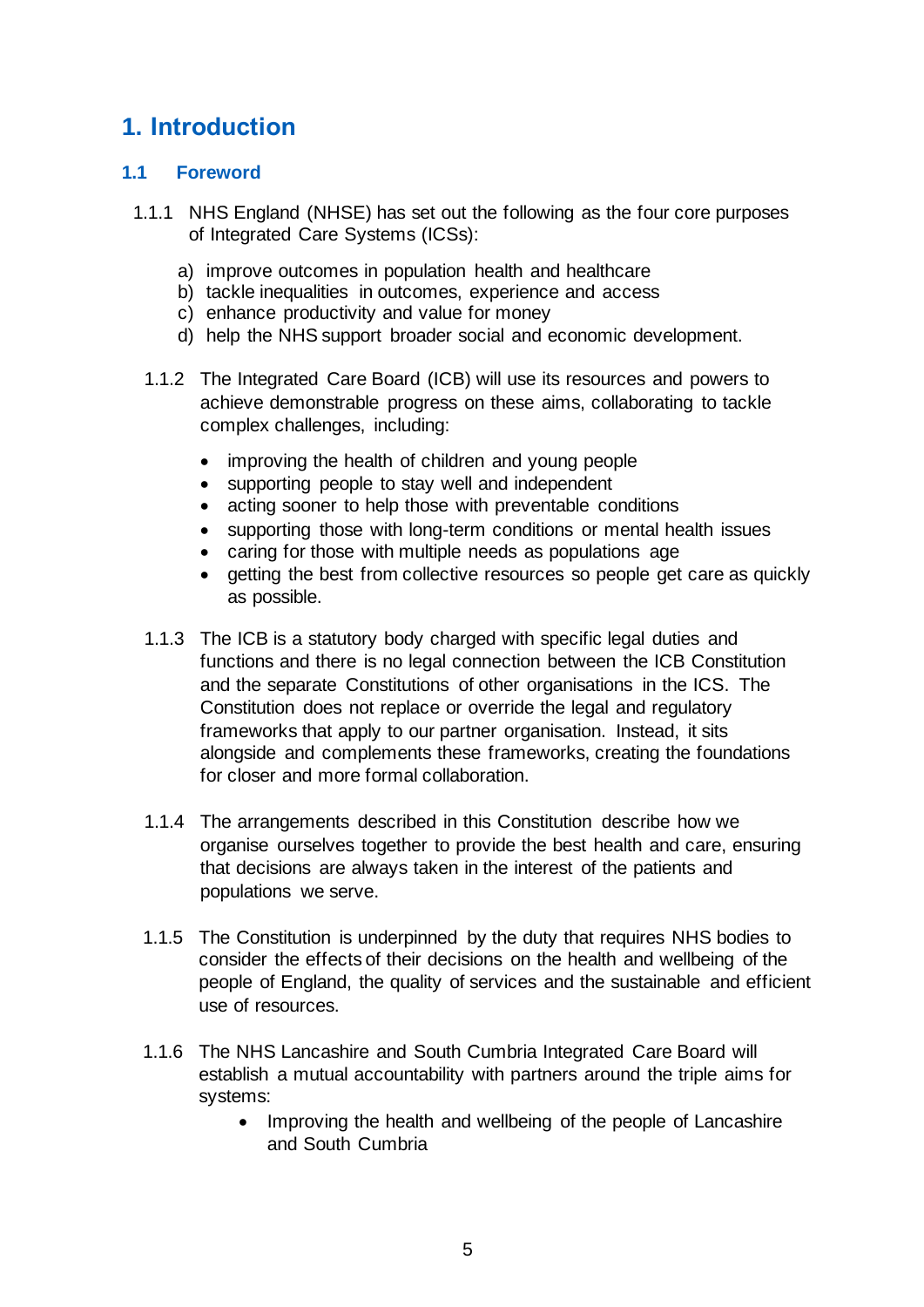- Improving the quality of healthcare provided or arranged by both ourselves and other relevant bodies
- Achieving sustainable and efficient use of resources by both ourselves and other relevant bodies

#### <span id="page-5-0"></span>**1.2 Name**

1.2.1 The name of this Integrated Care Board is NHS Lancashire and South Cumbria Integrated Care Board ("the ICB").

#### <span id="page-5-1"></span>**1.3 Area covered by the Integrated Care Board**

- 1.3.1 The area covered by the ICB includes the whole of the following local government areas:
	- a) Borough of Barrow-in-Furness
	- b) Borough of Blackburn with Darwen
	- c) Borough of Blackpool
	- d) Borough of Burnley
	- e) Borough of Chorley
	- f) Borough of Fylde
	- g) Borough of Hyndburn
	- h) City of Lancaster
	- i) Borough of Pendle
	- j) City of Preston
	- k) Borough of Ribble Valley
	- l) Borough of Rossendale
	- m) District of South Lakeland
	- n) Borough of South Ribble
	- o) Borough of West Lancashire
	- p) Borough of Wyre
- 1.3.2 The following Lower Layer Super Output Areas, (which are small parts of local government areas) are also included in the ICB area:
	- a) LSOAs: E01019283, E01019289, E01019290, E01019293, E01019298 and E01019299 which are part of the Borough of Copeland, and
	- b) LSOAs: E01027558, E01027559 and E01027570 which are part of the District of Craven
- 1.3.3 The area covered by the ICB is Lancashire and South Cumbria. This is a geographically diverse area in the North West of England which comprises coastal towns, urban city centres and rural villages. The population is approximately 1.8million and there is stark variation in the density of the population between urban and rural communities. More information about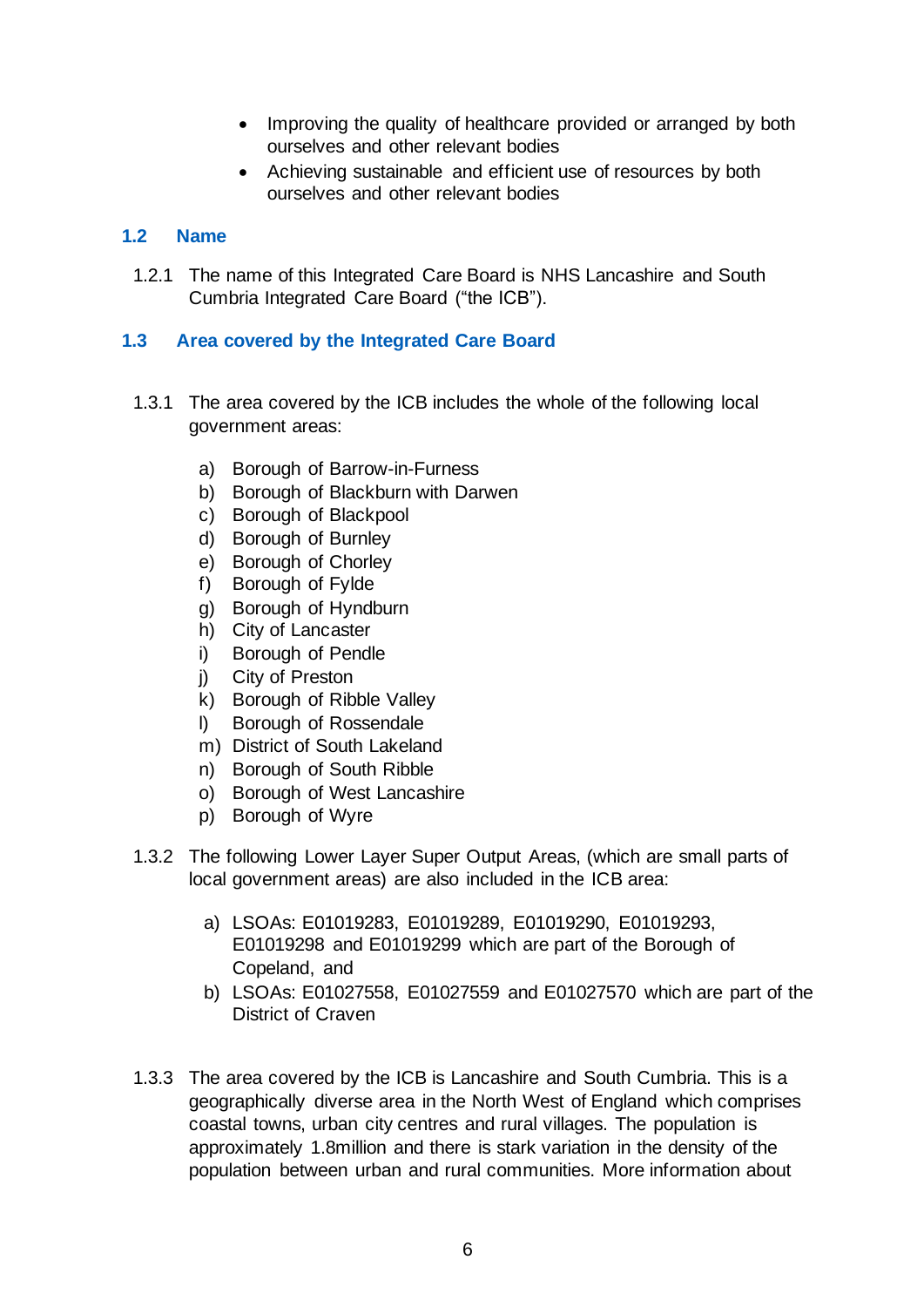our population can be found on the ICB website: [www.lancashireandsouthcumbria.icb.nhs.uk](http://www.lancashireandsouthcumbria.icb.nhs.uk/)

#### <span id="page-6-0"></span>**1.4 Statutory Framework**

- 1.4.1 The ICB is established by order made by NHS England under powers in the 2006 Act.
- 1.4.2 The ICB is a statutory body with the general function of arranging for the provision of services for the purposes of the health service in England and is an NHS body for the purposes of the 2006 Act.
- 1.4.3 The main powers and duties of the ICB to commission certain health services are set out in sections 3 and 3A of the 2006 Act. These provisions are supplemented by other statutory powers and duties that apply to ICBs, as well as by regulations and directions (including, but not limited to, those made under the 2006 Act).
- 1.4.4 In accordance with section 14Z25(5) of, and paragraph 1 of Schedule 1B to, the 2006 Act the ICB must have a Constitution, which must comply with the requirements set out in that Schedule. The ICB is required to publish its Constitution (section 14Z29). This Constitution is published at [www.lancashireandsouthcumbria.icb.nhs.uk](http://www.lancashireandsouthcumbria.icb.nhs.uk/)
- 1.4.5 The ICB must act in a way that is consistent with its statutory functions, both powers and duties. Many of these statutory functions are set out in the 2006 Act but there are also other specific pieces of legislation that apply to ICBs. Examples include, but are not limited to, the Equality Act 2010 and the Children Acts. Some of the statutory functions that apply to ICBs take the form of general statutory duties, which the ICB must comply with when exercising its functions. These duties include but are not limited to:
	- a) having regard to and acting in a way that promotes the NHS Constitution (section 2 of the Health Act 2009 and section 14Z32 of the 2006 Act)
	- b) exercising its functions effectively, efficiently and economically (section 14Z33 of the 2006 Act)
	- c) duties in relation to children including safeguarding, promoting welfare etc (including the Children Acts 1989 and 2004, and the Children and Families Act 2014)
	- d) adult safeguarding and carers (the Care Act 2014)
	- e) equality, including the public-sector equality duty (under the Equality Act 2010) and the duty as to health inequalities (section 14Z35); and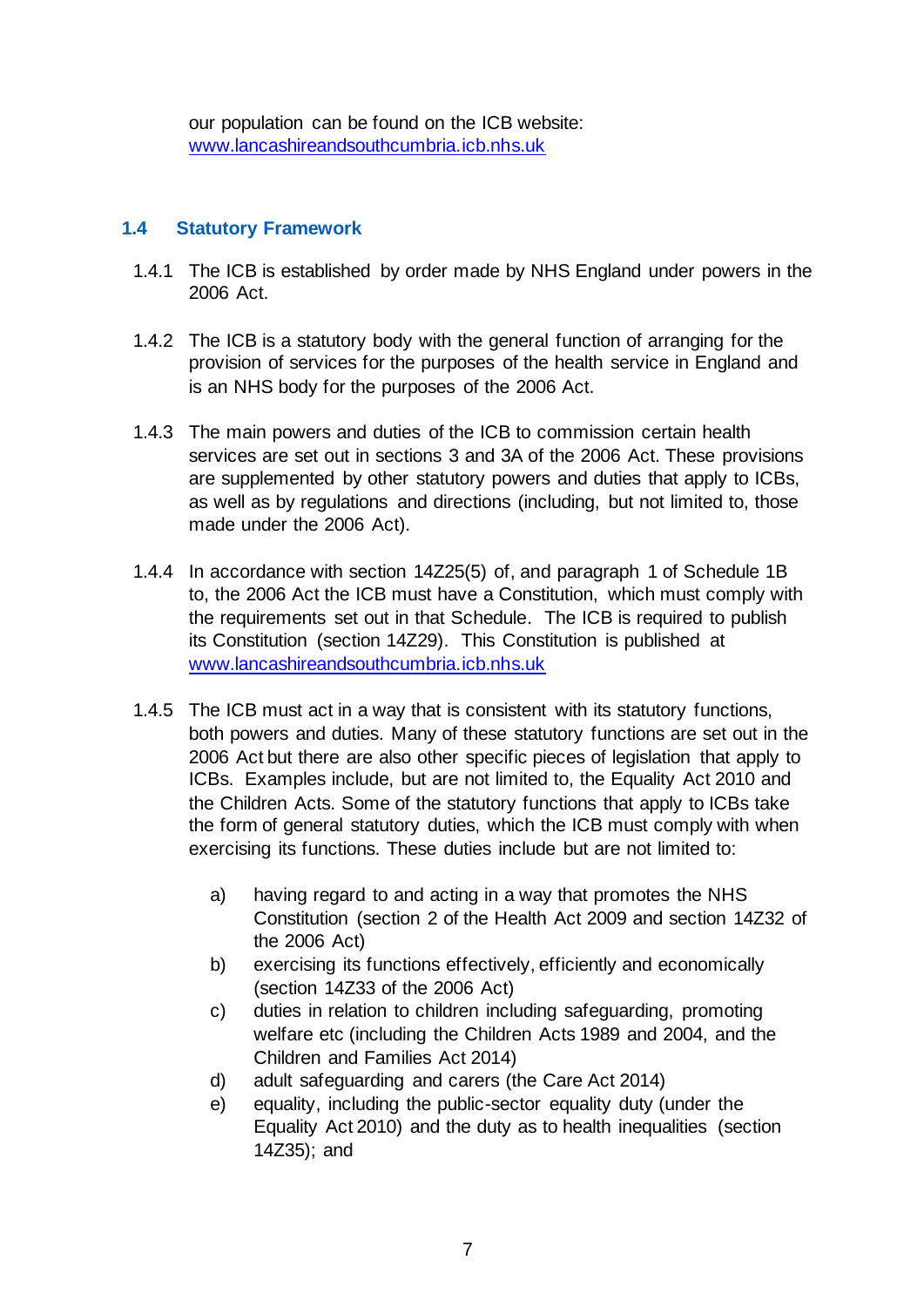- f) information law, (for instance, data protection laws, such as the UK General Data Protection Regulation 2016/679 and Data Protection Act 2018, and the Freedom of Information Act 2000)
- g) provisions of the Civil Contingencies Act 2004.
- 1.4.6 The ICB is subject to an annual assessment of its performance by NHS England which is also required to publish a report containing a summary of the results of its assessment.
- 1.4.7 The performance assessment will assess how well the ICB has discharged its functions during that year and will, in particular, include an assessment of how well it has discharged its duties under
	- a) section 14Z34 (improvement in quality of services)
	- b) section 14Z35 (reducing inequalities)
	- c) section 14Z38 (obtaining appropriate advice)
	- d) section 14Z40 (duty in respect of research)
	- e) section 14Z43 (duty to have regard to effect of decisions)
	- f) section 14Z44 (public involvement and consultation)
	- g) sections 223GB to 223N (financial duties); and
	- h) section 116B(1) of the Local Government and Public Involvement in Health Act 2007 (duty to have regard to assessments and strategies).
- 1.4.8 NHS England has powers to obtain information from the ICB (section 14Z60 of the 2006 Act) and to intervene where it is satisfied that the ICB is failing, or has failed, to discharge any of its functions or that there is a significant risk that it will fail to do so (section 14Z61).

#### <span id="page-7-0"></span>**1.5 Status of this Constitution**

- 1.5.1 The ICB was established on 1 July 2022 by the Integrated Care Boards (Establishment) Order 2022, which made provision for its Constitution by reference to this document.
- 1.5.2 This Constitution must be reviewed and maintained in line with any agreements with, and requirements of, NHS England set out in writing at establishment.
- 1.5.3 Changes to this Constitution will not be implemented until, and are only effective from, the date of approval by NHS England.

#### <span id="page-7-1"></span>**1.6 Variation of this Constitution**

1.6.1 In accordance with paragraph 15 of Schedule 1B to the 2006 Act, this Constitution may be varied in accordance with the procedure set out in this paragraph. The Constitution can only be varied in two circumstances: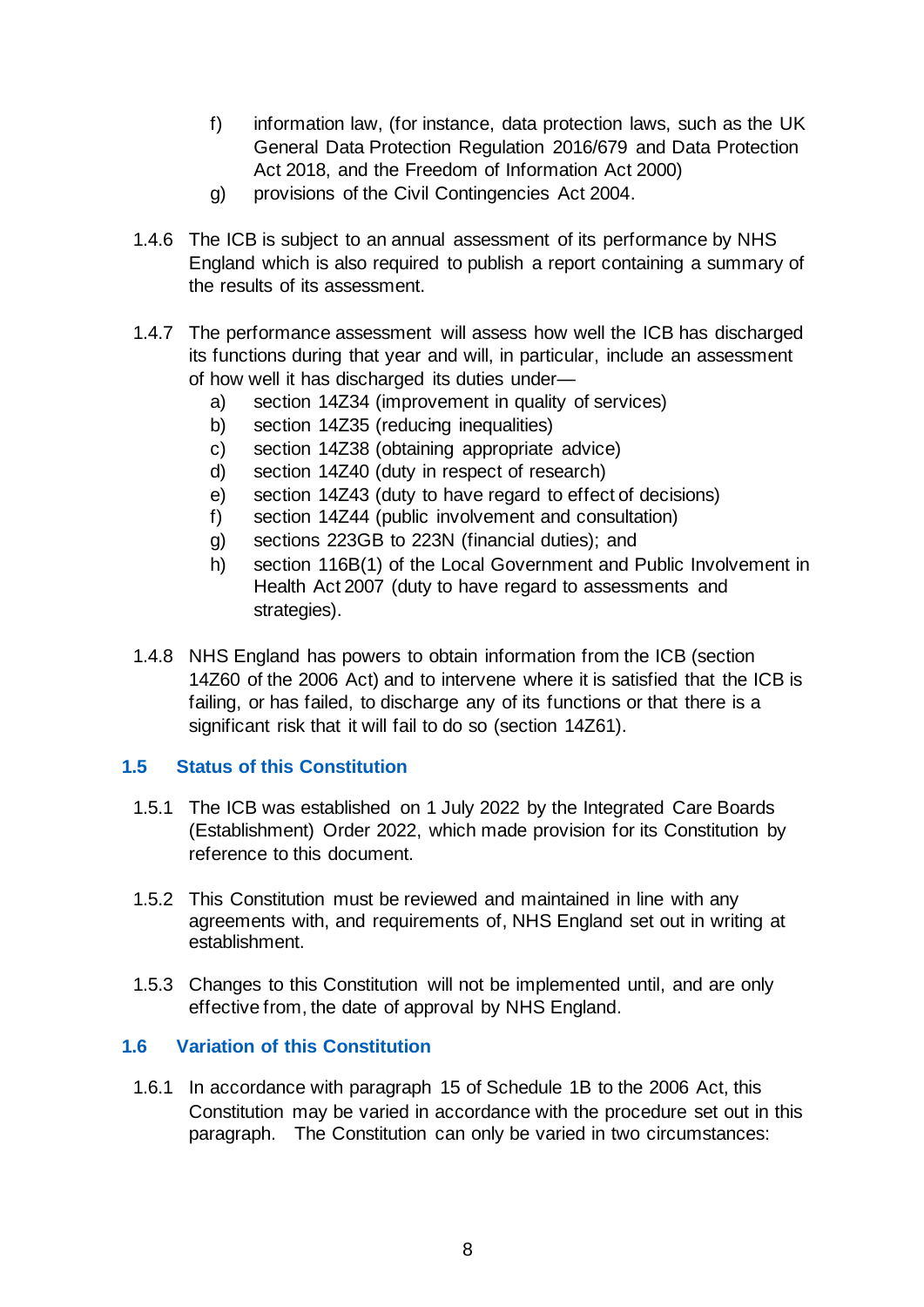- a) where the ICB applies to NHS England in accordance with NHS England's published procedure and that application is approved; and
- b) where NHS England varies the Constitution of its own initiative, (other than on application by the ICB).
- 1.6.2 The procedure for proposal and agreement of variations to the Constitution is as follows:
	- a) variations to the constitution may be proposed by the Chief Executive or Chair of the NHS Lancashire and South Cumbria ICB
	- b) the ICB will engage with its wider partners to discuss any proposed variations that the ICB believes may have a material effect on
		- i) the operation of the ICB; and/or
		- ii) its working relationships with its partners
	- c) proposed variations will be considered for approval by the ICB before an application is submitted to NHS England.
	- d) proposed amendments to this Constitution will not be implemented until an application to NHS England for variation has been approved.

#### <span id="page-8-0"></span>**1.7 Related documents**

- 1.7.1 This Constitution is also supported by a number of documents which provide further details on how governance arrangements in the ICB will operate.
- 1.7.2 The following are appended to the Constitution and form part of it for the purpose of clause 1.6 and the ICB's legal duty to have a Constitution:
	- **a) Standing Orders–** which set out the arrangements and procedures to be used for meetings and the processes to appoint the ICB committees.
- 1.7.3 The following do not form part of the Constitution but are required to be published.
	- **a) The Scheme of Reservation and Delegation (SoRD) –** sets out those decisions that are reserved to the board of the ICB and those decisions that have been delegated in accordance with the powers of the ICB and which must be agreed in accordance with and be consistent with the Constitution. The SoRD identifies where, or to whom, functions and decisions have been delegated to.
	- **b) Functions and Decision map –** a high level structural chart that sets out which key decisions are delegated and taken by which part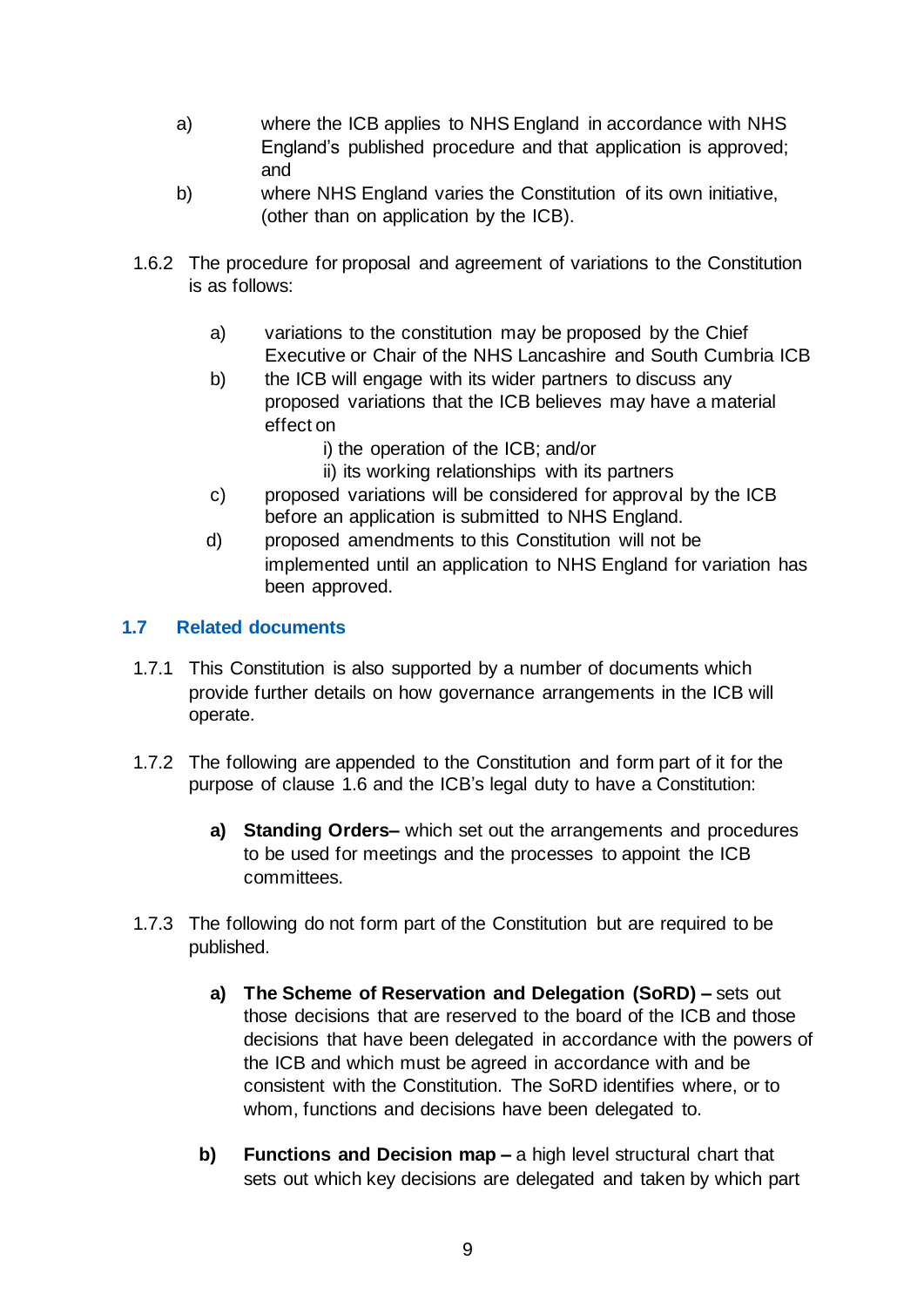or parts of the system. The Functions and Decision map also includes decision making responsibilities that are delegated to the ICB (for example, from NHS England).

- **c) Standing Financial Instructions –** which set out the arrangements for managing the ICB's financial affairs.
- **d) The ICB Governance Handbook–** This brings together all the ICB's governance documents so it is easy for interested people to navigate. It includes:
	- the above documents  $a(-c)$
	- terms of reference for all committees and sub-committees of the board that exercise ICB functions
	- delegation arrangements for all instances where ICB functions are delegated, in accordance with section 65Z5 of the 2006 Act, to another ICB, NHS England, an NHS trust, NHS foundation trust, local authority, combined authority or any other prescribed body; or to a joint committee of the ICB and one of those organisations in accordance with section 65Z6 of the 2006 Act
	- terms of reference of any joint committee of the ICB and another ICB, NHS England, an NHS trust, NHS foundation trust, local authority, combined authority or any other prescribed body; or to a joint committee of the ICB and one or those organisations in accordance with section 65Z6 of the 2006 Act
	- the up-to-date list of eligible providers of primary medical services under clause 3.6.2
	- roles and responsibilities of board members.
- **e) Key policy documents** which should also be included in the Governance Handbook or linked to it **–** including:
	- Standards of Business Conduct Policy
	- Conflicts of Interest Policy and Procedures
	- Policy for Public Involvement and Engagement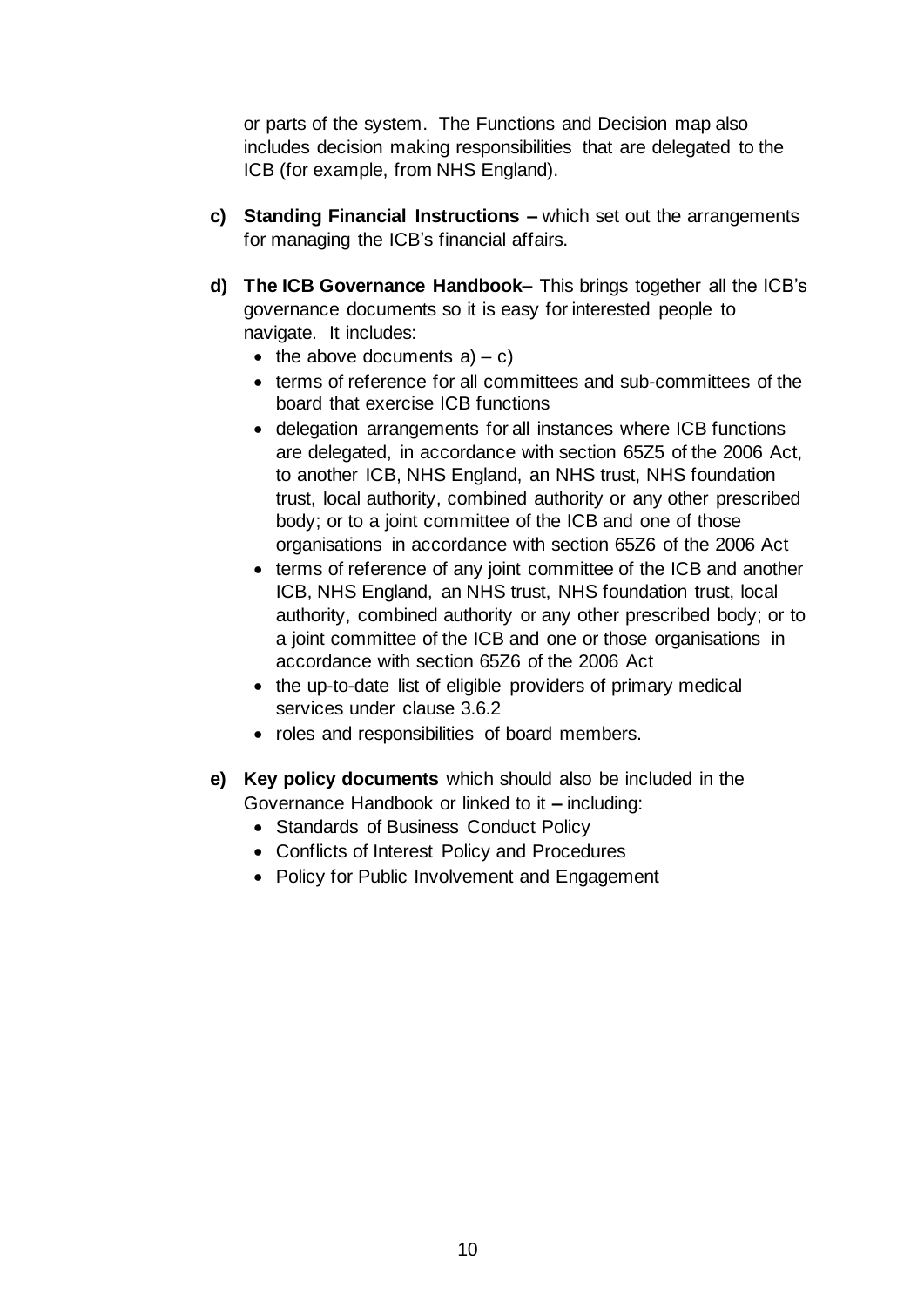# <span id="page-10-0"></span>**2 Composition of the board of the ICB**

#### <span id="page-10-1"></span>**2.1 Background**

- 2.1.1 This part of the Constitution describes the membership of the Integrated Care Board. Further information about the criteria for the roles and how they are appointed is in section 3.
- 2.1.2 Further information about the individuals who fulfil these roles can be found on our website [www.lancashireandsouthcumbria.icb.nhs.uk](http://www.lancashireandsouthcumbria.icb.nhs.uk/)
- 2.1.3 In accordance with paragraph 3 of Schedule 1B to the 2006 Act, the membership of the ICB (referred to in this Constitution as "the board" and members of the ICB are referred to as "board Members") consists of:
	- a) a Chair
	- b) a Chief Executive
	- c) at least three Ordinary Members
- 2.1.4 The membership of the ICB (the board) shall meet as a unitary board and shall be collectively accountable for the performance of the ICB's functions.
- 2.1.5 NHS England Policy, requires the ICB to appoint the following additional Ordinary Members:
	- a) three executive members, namely:
		- Director of Finance
		- Medical Director
		- Director of Nursing
	- b) At least two Non-executive Members.
- 2.1.6 The Ordinary Members include at least three members who will bring knowledge and a perspective from their sectors. These members (known as Partner Members) are nominated by the following, and appointed in accordance with the procedures set out in Section 3 below**:**
	- NHS trusts and foundation trusts who provide services within the ICB's area and are of a prescribed description
	- the primary medical services (general practice) providers within the area of the ICB and are of a prescribed description
	- the local authorities which are responsible for providing social care and whose area coincides with or includes the whole or any part of the ICB's area.
- 2.1.7 While the Partner Members will bring knowledge and experience from their sector and will contribute the perspective of their sector to the decisions of, they are not to act as delegates of those sectors.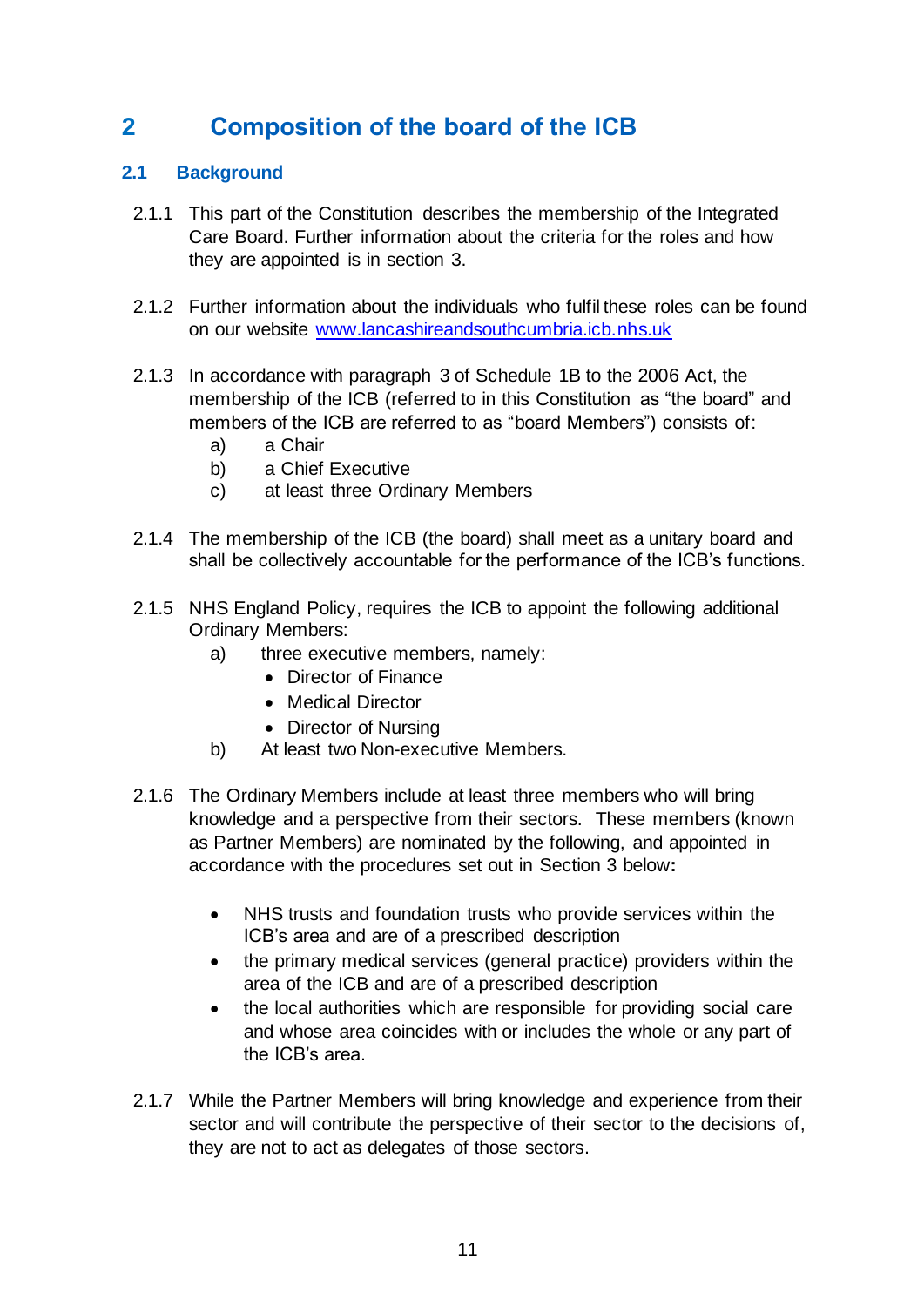#### <span id="page-11-0"></span>**2.2 Board membership**

- 2.2.1 The ICB has four Partner Members.
	- a) Two who will be nominated by the Partner trusts and foundation trusts
	- b) One who will be nominated by primary medical service providers
	- c) One who will be nominated by local authorities.
- 2.2.2 The ICB has also appointed the following further Ordinary Members to the board
	- a) Three additional Non-executive Members
- 2.2.3 The board is therefore composed of the following members:
	- a) Chair
	- b) Chief Executive
	- c) 2 Partner Members NHS and Foundation Trusts
	- d) 1 Partner Member Primary Medical Services
	- e) 1 Partner Member Local Authorities
	- f) 5 Non-executive Members
	- g) Chief Finance Officer
	- h) Medical Director
	- i) Chief Nurse
- 2.2.4 The Chair will exercise their function to approve the appointment of the Ordinary Members with a view to ensuring that at least one of the Ordinary Members will have knowledge and experience in connection with services relating to the prevention, diagnosis and treatment of mental illness.
- 2.2.5 The board will keep under review the skills, knowledge, and experience that it considers necessary for members of the board to possess (when taken together) in order for the board effectively to carry out its functions and will take such steps as it considers necessary to address or mitigate any shortcoming.

#### <span id="page-11-1"></span>**2.3 Regular participants and observers at board meetings**

- 2.3.1 The board may invite specified individuals to be participants or observers at its meetings in order to inform its decision-making and the discharge of its functions as it sees fit.
- 2.3.2 Participants will receive advance copies of the notice, agenda and papers for board meetings. They may be invited to attend any or all of the board meetings, or part(s) of a meeting by the Chair. Any such person may be invited, at the discretion of the Chair to ask questions and address the meeting but may not vote.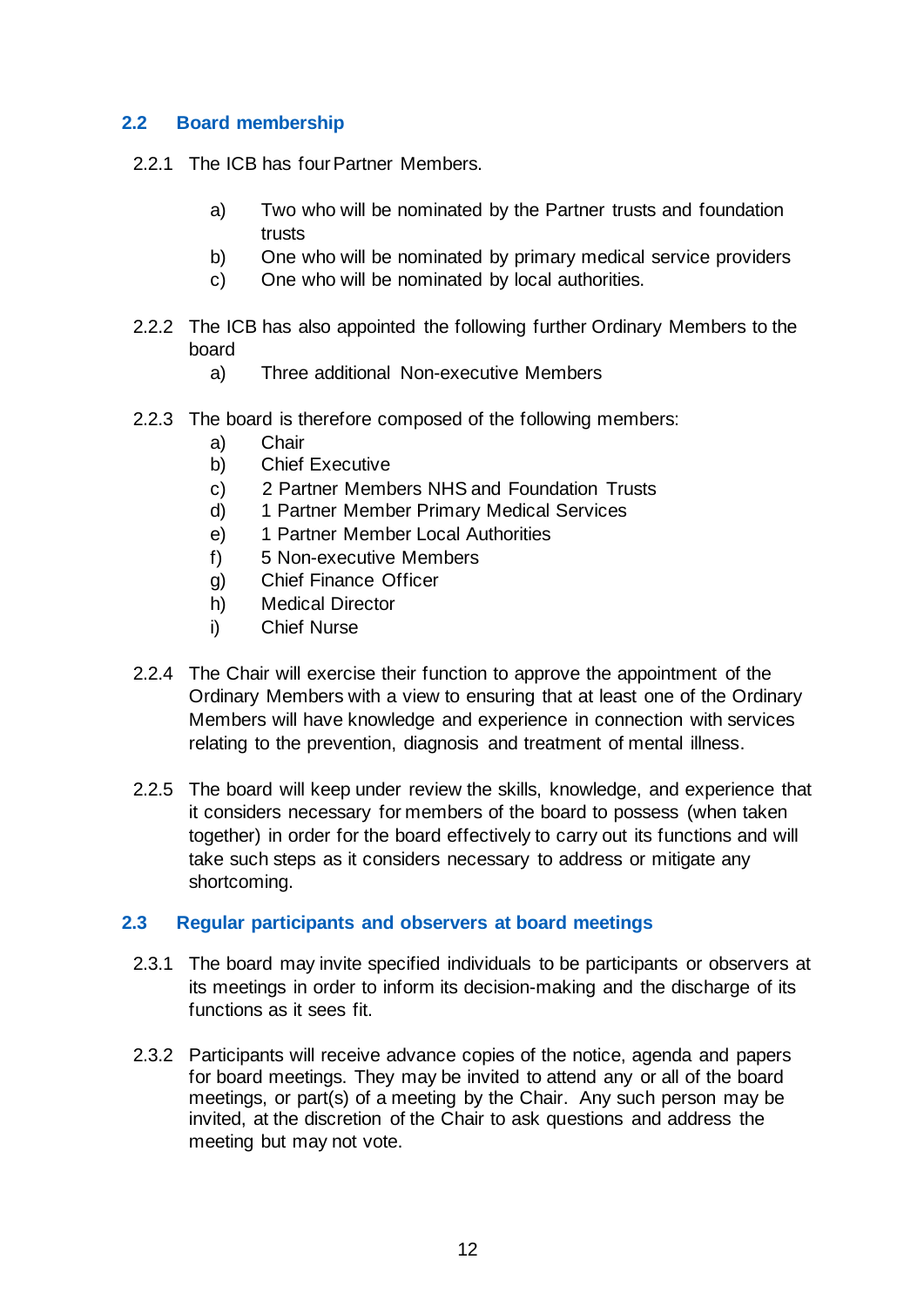- 2.3.3 The following may be invited as participants:
	- a) Other Very Senior Officers of the ICB and its place-based partnerships
	- b) A Director of Adult Social Care
	- c) A Director of Public Health
	- d) Voluntary, community, faith and social enterprise sector
	- e) Healthwatch
	- f) Any other person that the Chair considers can contribute to the matter under discussion
- 2.3.4 A list of regular participants will be published in the ICB's Governance Handbook and does not form part of this Constitution. Any proposed changes to regular participants will be agreed by the board.
- 2.3.5 Participants may be asked to leave the meeting by the Chair in the event that the board passes a resolution to exclude the public as per the Standing Orders.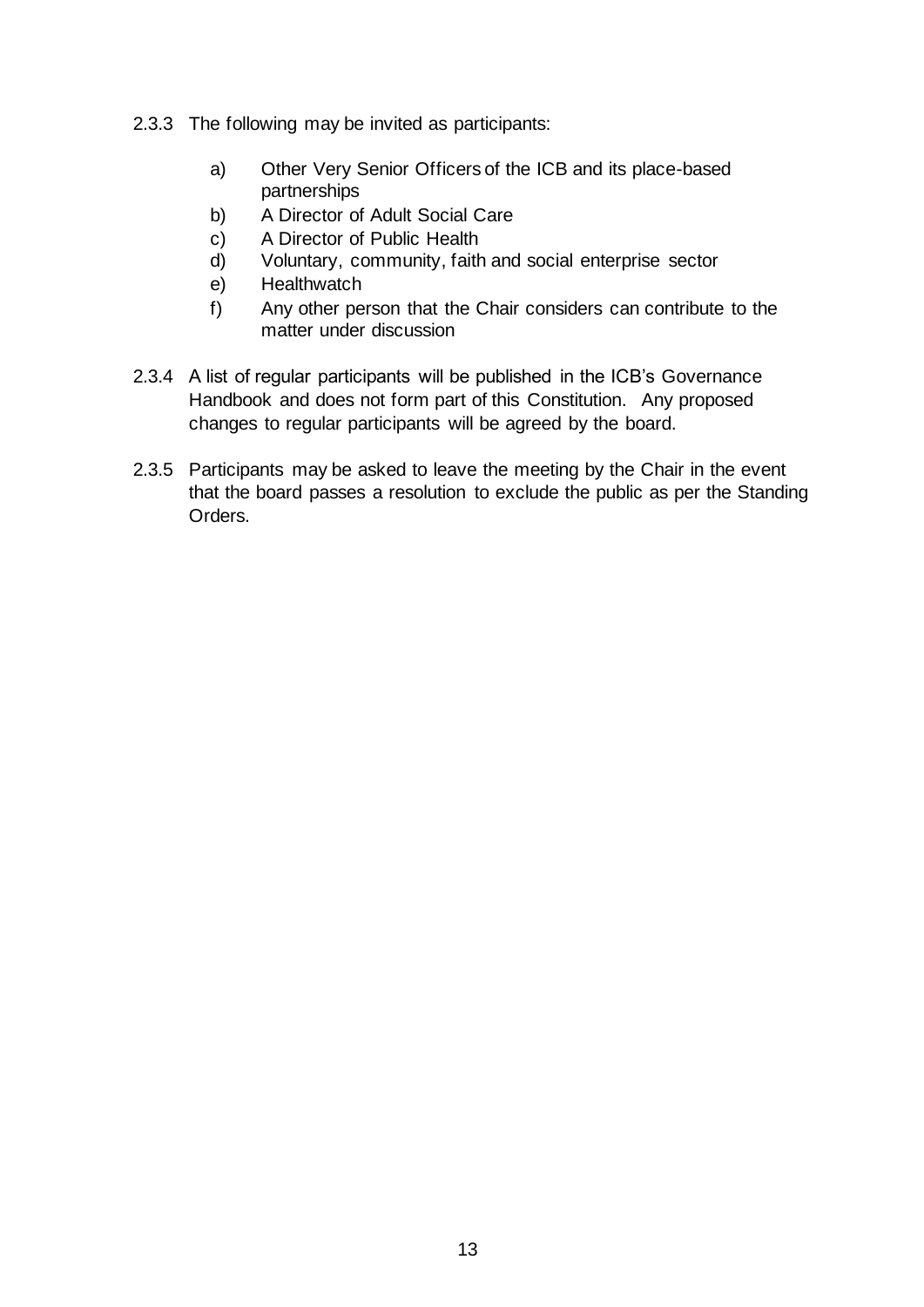# <span id="page-13-0"></span>**3 Appointments process for the board**

Lancashire and South Cumbria ICB is committed tackling health inequalities and ensuring its board membership brings a balance of perspectives, including:

- the perspectives of all sectors and types of provider within the ICB's area are included
- the views and perspectives of patients, carers and the public are heard and included in the board decision-making process along with those from clinical and professional groups, under-represented communities and different geographical perspectives
- a board made up from diverse individuals, backgrounds and perspectives to allow the best decisions for its communities
- beyond the composition of the board itself, the ICB will ensure there are mechanisms for how the full range of perspectives is included using the decision-making model and structures that the ICB employs.

#### <span id="page-13-1"></span>**3.1 Eligibility criteria for board membership:**

- 3.1.1 Each member of the ICB must:
	- a) comply with the criteria of the "fit and proper person test
	- b) be willing to uphold the Seven Principles of Public Life (known as the Nolan Principles)
	- c) fulfil the requirements relating to relevant experience, knowledge, skills and attributes set out in a role specification
	- d) commit to working together with partners to tackle health inequalities.

#### <span id="page-13-2"></span>**3.2 Disqualification criteria for board membership**

- 3.2.1 A Member of Parliament
- 3.2.2 A person whose appointment as a board member ("the candidate") is considered by the person making the appointment as one which could reasonably be regarded as undermining the independence of the health service because of the candidate's involvement with the private healthcare sector or otherwise.
- 3.2.3 A person who, within the period of five years immediately preceding the date of the proposed appointment, has been convicted
	- a) in the United Kingdom of any offence, or
	- b) outside the United Kingdom of an offence which, if committed in any part of the United Kingdom, would constitute a criminal offence in that part, and, in either case, the final outcome of the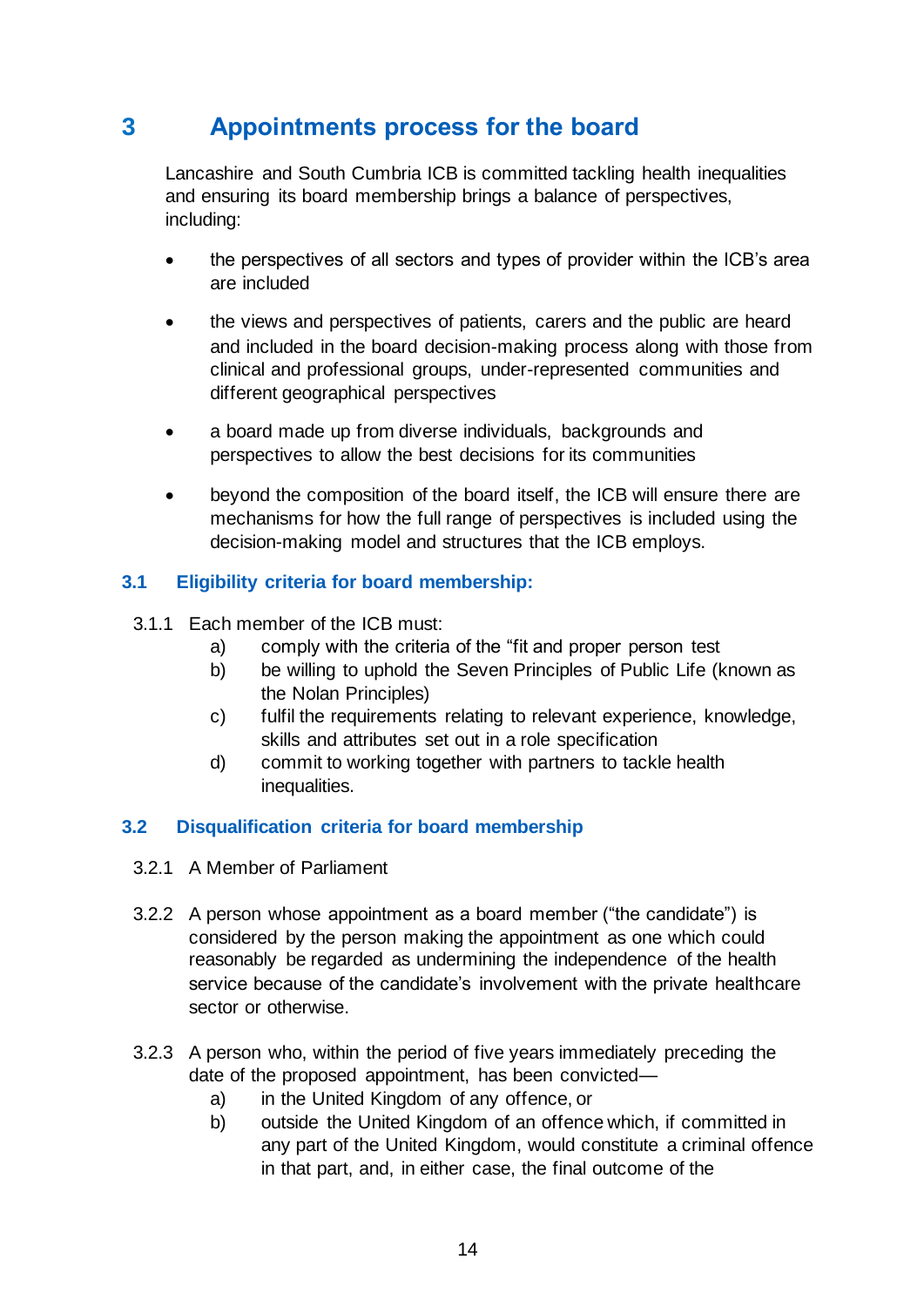proceedings was a sentence of imprisonment (whether suspended or not) for a period of not less than three months without the option of a fine.

- 3.2.4 A person who is subject to a bankruptcy restrictions order or an interim bankruptcy restrictions order under Schedule 4A to the Insolvency Act 1986, sections 56A to 56K of the Bankruptcy (Scotland) Act 1985 or Schedule 2A to the Insolvency (Northern Ireland) Order 1989 (which relate to bankruptcy restrictions orders and undertakings).
- 3.2.5 A person who, has been dismissed within the period of five years immediately preceding the date of the proposed appointment, otherwise than because of redundancy, from paid employment by any health service body.
- 3.2.6 A person whose term of appointment as the Chair, a Member, a Director or a Governor of a health service body, has been terminated on the grounds:
	- a) that it was not in the interests of, or conducive to the good management of, the Health Service Body or of the health service that the person should continue to hold that office
	- b) that the person failed, without reasonable cause, to attend any meeting of that Health Service Body for three successive meetings,
	- c) that the person failed to declare a pecuniary interest or withdraw from consideration of any matter in respect of which that person had a pecuniary interest, or
	- d) of misbehaviour, misconduct or failure to carry out the person's duties.
- 3.2.7 A health care professional (within the meaning of section 14N of the 2006 Act) or other professional person who has at any time been subject to an investigation or proceedings, by any body which regulates or licenses the profession concerned ("the regulatory body"), in connection with the person's fitness to practise or any alleged fraud, the final outcome of which was:
	- a) the person's suspension from a register held by the regulatory body, where that suspension has not been terminated
	- b) the person's erasure from such a register, where the person has not been restored to the register
	- c) a decision by the regulatory body which had the effect of preventing the person from practising the profession in question, where that decision has not been superseded, or
	- d) a decision by the regulatory body which had the effect of imposing conditions on the person's practice of the profession in question, where those conditions have not been lifted.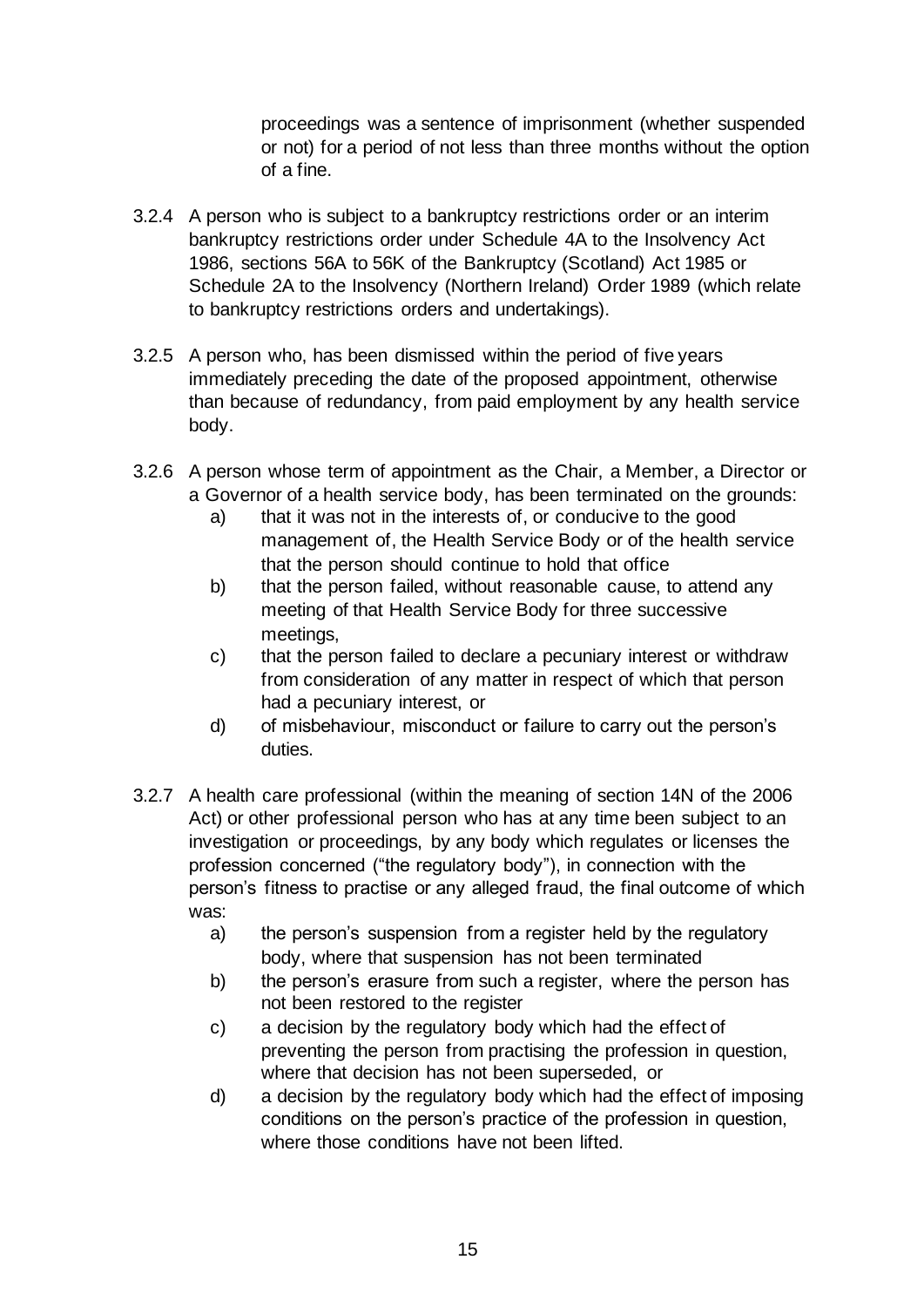- 3.2.8 A person who is subject to:
	- a) a disqualification order or disqualification undertaking under the Company Directors Disqualification Act 1986 or the Company Directors Disqualification (Northern Ireland) Order 2002, or
	- b) an order made under section 429(2) of the Insolvency Act 1986 (disabilities on revocation of administration order against an individual).
- 3.2.9 A person who has at any time been removed from the office of charity trustee or trustee for a charity by an order made by the Charity Commissioners for England and Wales, the Charity Commission, the Charity Commission for Northern Ireland or the High Court, on the grounds of misconduct or mismanagement in the administration of the charity for which the person was responsible, to which the person was privy, or which the person by their conduct contributed to or facilitated.
- 3.2.10 A person who has at any time been removed, or is suspended, from the management or control of any body under:
	- a) section 7 of the Law Reform (Miscellaneous Provisions) (Scotland) Act 1990(f) (powers of the Court of Session to deal with the management of charities), or
	- b) section 34(5) or of the Charities and Trustee Investment (Scotland) Act 2005 (powers of the Court of Session to deal with the management of charities).

#### <span id="page-15-0"></span>**3.3 Chair**

- 3.3.1 The ICB Chair is to be appointed by NHS England, with the approval of the Secretary of State for Health and Social Care.
- 3.3.2 In addition to criteria specified at 3.1, this member must fulfil the following additional eligibility criteria:
	- a) The Chair will be independent.
- 3.3.3 Individuals will not be eligible if:
	- a) they hold a role in another health and care organisation within the ICB area
	- b) any of the disqualification criteria set out in 3.2 apply.
- 3.3.4 The term of office for the Chair will be four years and the total number of terms a Chair may serve is two terms.

#### <span id="page-15-1"></span>**3.4 Chief Executive**

3.4.1 The Chief Executive will be appointed by the Chair of the ICB in accordance with any guidance issued by NHS England.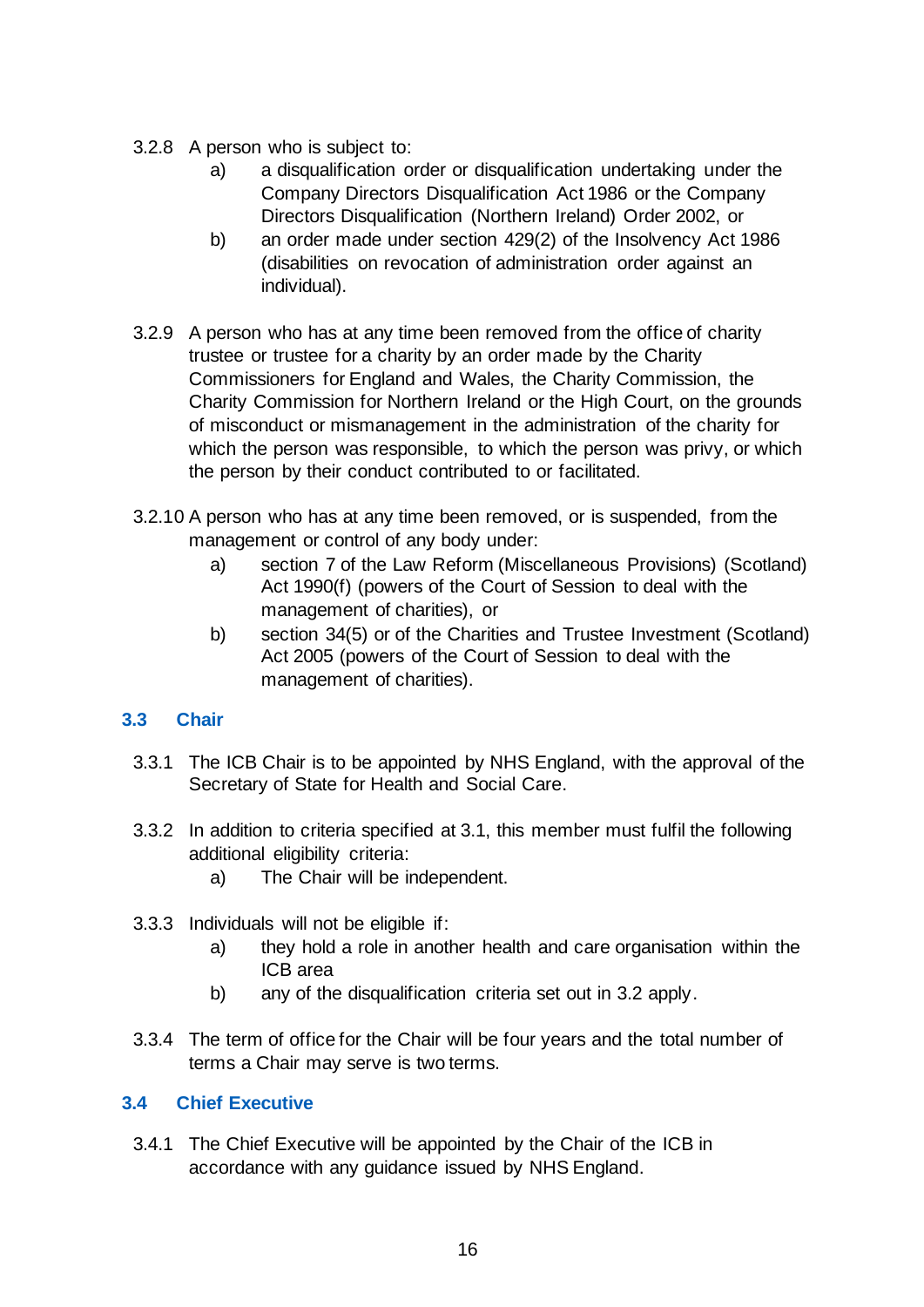- 3.4.2 The appointment will be subject to the approval of NHS England in accordance with any procedure published by NHS England.
- 3.4.3 The Chief Executive must fulfil the following additional eligibility criteria:
	- a) be an employee of the ICB or a person seconded to the ICB who is employed in the civil service of the State or by a body referred to in paragraph 19(4)(b) of Schedule 1B to the 2006 Act
	- b) meets the requirements as set out in the Chief Executive person specification.
	- 3.4.4 Individuals will not be eligible if:
		- a) any of the disqualification criteria set out in 3.2 apply
		- b) subject to clause 3.4.3(a), they hold any other employment or executive role.

#### <span id="page-16-0"></span>**3.5 Partner Members - NHS trusts and foundation trusts**

- 3.5.1 These Partner Members are jointly nominated by the NHS trusts and/or foundation trusts which provide services for the purposes of the health service within the ICB's area and meet the forward plan condition or (if the forward plan condition is not met) the level of services provided condition:
	- a) Blackpool Teaching Hospitals NHS Foundation Trust
	- b) East Lancashire Hospitals NHS Trust
	- c) Lancashire and South Cumbria NHS Foundation Trust
	- d) Lancashire Teaching Hospitals NHS Foundation Trust
	- e) North West Ambulance Service NHS Trust
	- f) University Hospitals of Morecambe Bay NHS Foundation Trust
- 3.5.2 These members must fulfil the eligibility criteria set out at 3.1 and also the following additional eligibility criteria:
	- a) be an Executive Director of one of the bodies listed at 3.5.1
	- b) one shall have specific knowledge, skills and experience of the provision of acute and community services
	- c) another should have specific knowledge, skills and experience of the provision of mental health services in order that the ICB will fulfil the requirement of section 2.2.4 of this Constitution
	- d) meet the requirements as set out in the Partner Members NHS trusts and foundations trusts role descriptions
	- e) together the two Partner Members NHS trusts and foundation trusts must be able to bring the full range of perspectives across emergency, acute, mental health and community provision.
- 3.5.3 Individuals will not be eligible if:
	- a) any of the disqualification criteria set out in 3.2 apply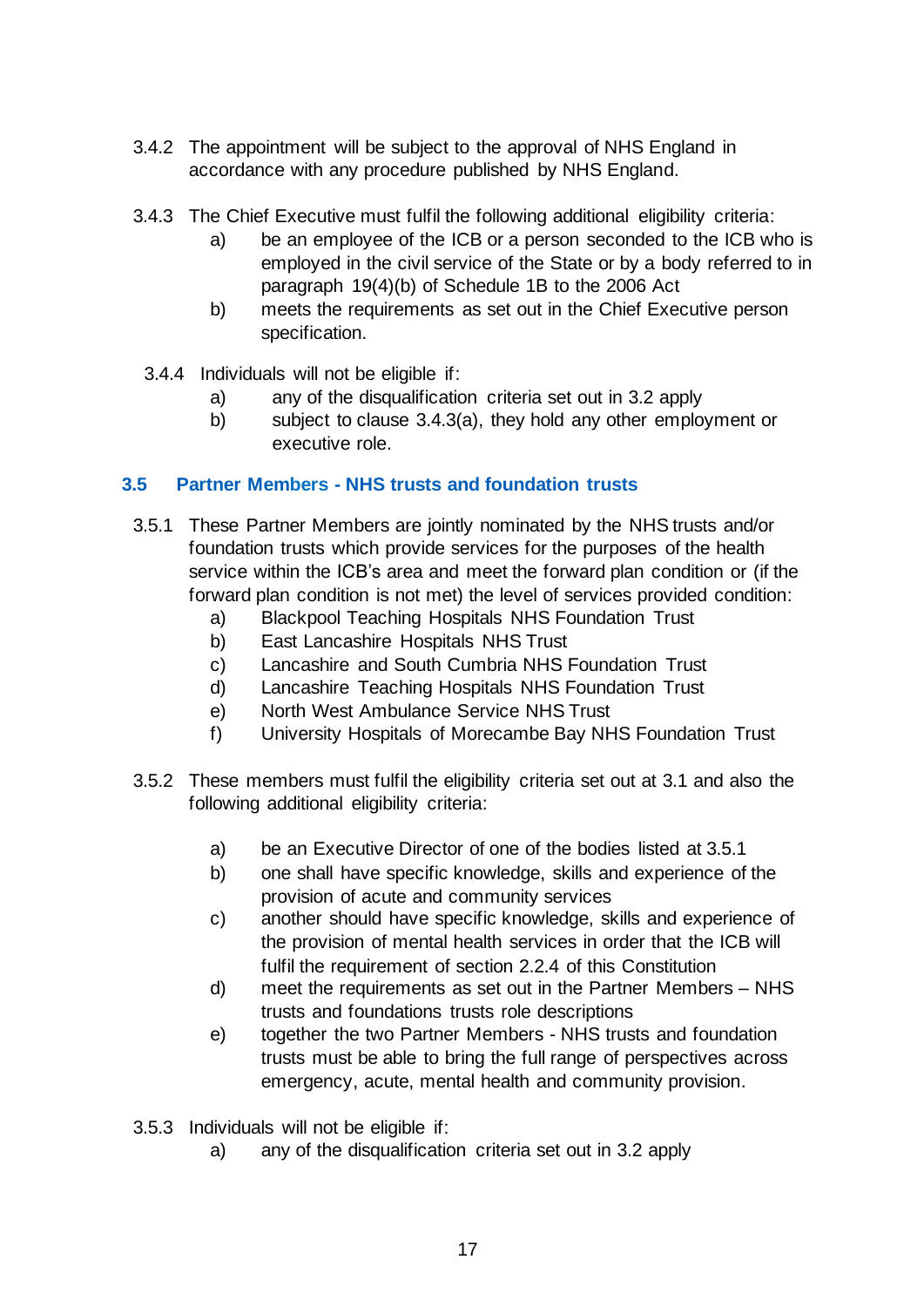- b) a conflict of interest is evident, as determined by the Chair or the ICB board appointment panel, which results in the individual being unable to fulfil the role
- 3.5.4 These members will be appointed by an ICB appointments panel subject to the approval of the Chair.
- 3.5.5 The appointment process will be as follows:
	- a) Joint nomination:
		- when a vacancy arises, each eligible organisation listed at 3.5.1 will be invited to make one nomination for each vacant Partner Member role
		- eligible organisations may nominate individuals from their own organisation or another organisation
		- all eligible organisations will be requested to confirm whether they jointly agree to nominate the whole list of nominated individuals, with a failure to confirm within five working days being deemed to constitute agreement. If they do agree, the list will be put forward to step b) below. If they don't, the nomination process will be re-run until majority acceptance is reached on the nominations put forward.
		- b) Assessment, selection, and appointment subject to approval of the Chair under c):
			- the full list of nominees will be considered by a panel convened by the Chief Executive
			- the panel will assess the suitability of the nominees against the requirements of the role (published before the nomination process is initiated) and will confirm that nominees meet the requirements set out in clause 3.5.2 and 3.5.3
			- in the event that there is more than one suitable nominee, the panel will select the most suitable for appointment.
		- c) Chair's approval
			- The Chair will determine whether to approve the appointment of the most suitable nominee as identified under b).
- 3.5.6 The term of office for these Partner Members will be two years and there will be a re-appointment process at the end of this two-year term.
- 3.5.7 The incumbent Partner Member is eligible to be nominated in any reappointment process.

#### <span id="page-17-0"></span>**3.6 Partner Member - providers of Primary Medical Services**

3.6.1 This Partner Member is jointly nominated by providers of primary medical services for the purposes of the health service within the ICB's area, and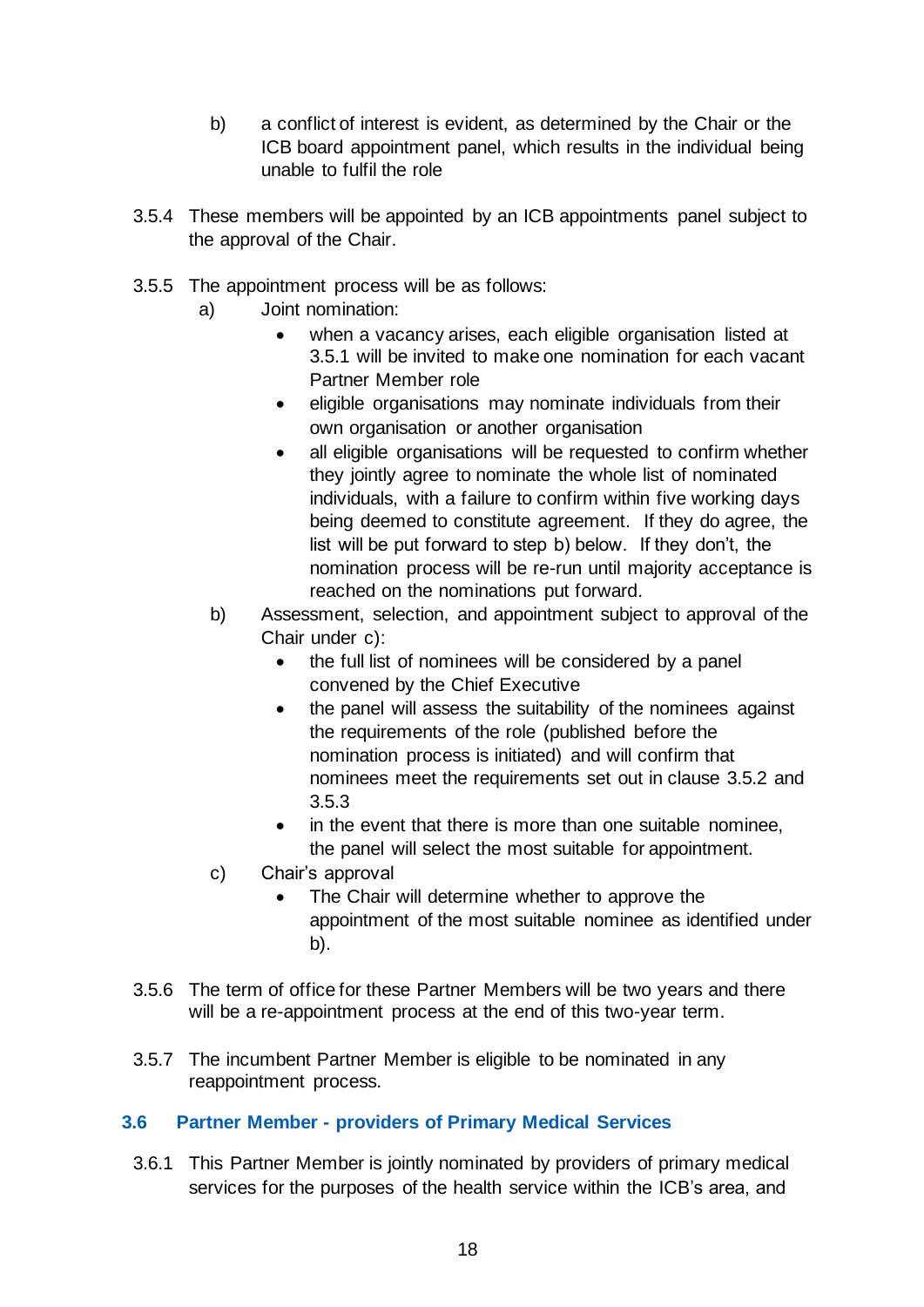that are primary medical services contract holders responsible for the provision of essential services, within core hours to a list of registered persons for whom the ICB has core responsibility.

- 3.6.2 The list of relevant providers of primary medical services for this purpose is published as part of the Governance Handbook. The list will be kept up to date but does not form part of this Constitution.
- 3.6.3 This member must fulfil the eligibility criteria set out at 3.1 and also the following additional eligibility criteria:
	- a) be on the General Medical Council's General Practice Register
	- b) be a current provider of general medical services, working a minimum of two sessions per week in a primary care setting
	- c) bring understanding of this area including primary dental, community pharmacy and optometry providers as well as primary care networks and general practice
	- d) meets the further requirements as set out in the Partner Member Provider of Primary Medical Services person specification.
- 3.6.4 Individuals will not be eligible if:
	- a) any of the disqualification criteria set out in 3.2 apply
	- b) a conflict of interest is evident, as determined by the Chair or the ICB board appointment panel, which results in the individual being unable to fulfil the role.
- 3.6.5 This member will be appointed by an ICB appointments panel subject to the approval of the Chair.
- 3.6.6 The appointment process will be as follows:
	- a) Joint nomination:
		- when a vacancy arises, each eligible organisation described at 3.6.1 and listed in the Governance Handbook will be invited to make one nomination
		- the nomination of an individual must be seconded by one other eligible organisation
		- eligible organisations may nominate an individual from their own organisation or another organisation.
		- all eligible organisations will be requested to confirm whether they jointly agree to nominate the whole list of nominated individuals, with a failure to confirm within five working days being deemed to constitute agreement. If they do agree, the list will be put forward to step b) below. If they don't, the nomination process will be re-run until majority acceptance is reached on the nominations put forward.
	- b) Assessment, selection, and appointment subject to approval of the Chair under c):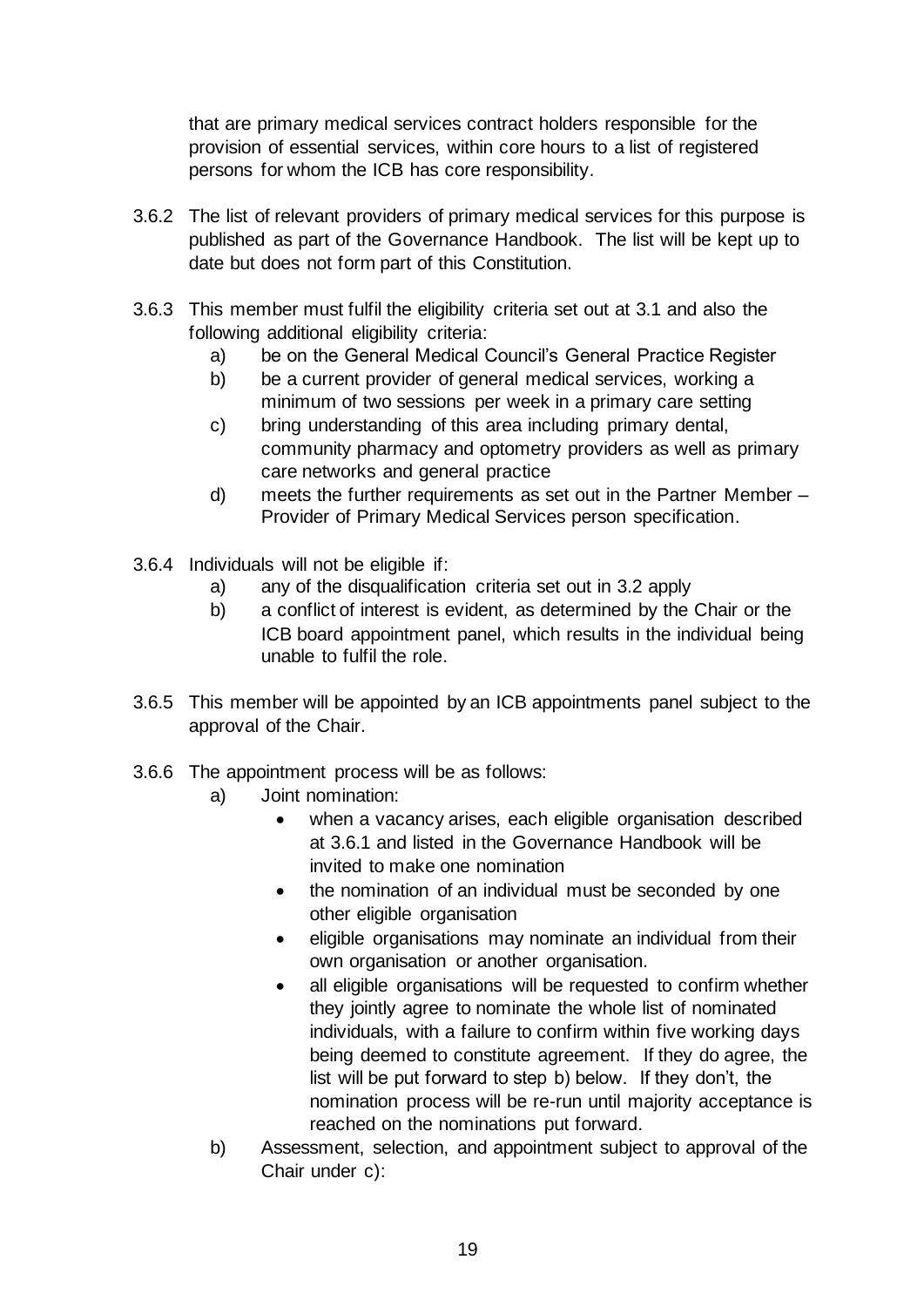- the full list of nominees will be considered by a panel convened by the Chief Executive
- the panel will assess the suitability of the nominees against the requirements of the role (published before the nomination process is initiated) and will confirm that nominees meet the requirements set out in clause 3.6.3 and 3.6.4
- in the event that there is more than one suitable nominee, the panel will select the most suitable for appointment.
- c) Chair's approval:
	- the Chair will determine whether to approve the appointment of the most suitable nominee as identified under b).
- 3.6.7 The term of officefor this Partner Member will be two years and there will be a re-appointment process at the end of this two-year term.
- 3.6.8 The incumbent Partner Member is eligible to be nominated in any reappointment process.

#### **3.7 Partner Member - local authorities**

- 3.7.1 This Partner Member is jointly nominated by the local authorities whose areas coincide with, or include the whole or any part of, the ICB's area. Those local authorities are:
	- a) Blackburn with Darwen Borough Council
	- b) Blackpool Council
	- c) Cumbria County Council
	- d) Lancashire County Council
	- e) North Yorkshire County Council
- 3.7.2 This member will fulfil the eligibility criteria set out at 3.1 and also the following additional eligibility criteria:
	- a) be the Chief Executive or hold a relevant Executive level role of one of the bodies listed at 3.7.1
	- b) meets the requirements as set out in the Partner Member Local Authorities person specification
- 3.7.3 Individuals will not be eligible if:
	- a) any of the disqualification criteria set out in 3.2 apply
	- b) a conflict of interest is evident, as determined by the Chair or the ICB board appointment panel, which results in the individual being unable to fulfil the role.
	- 3.7.4 This member will be appointed by an ICB appointments panel subject to the approval of the Chair.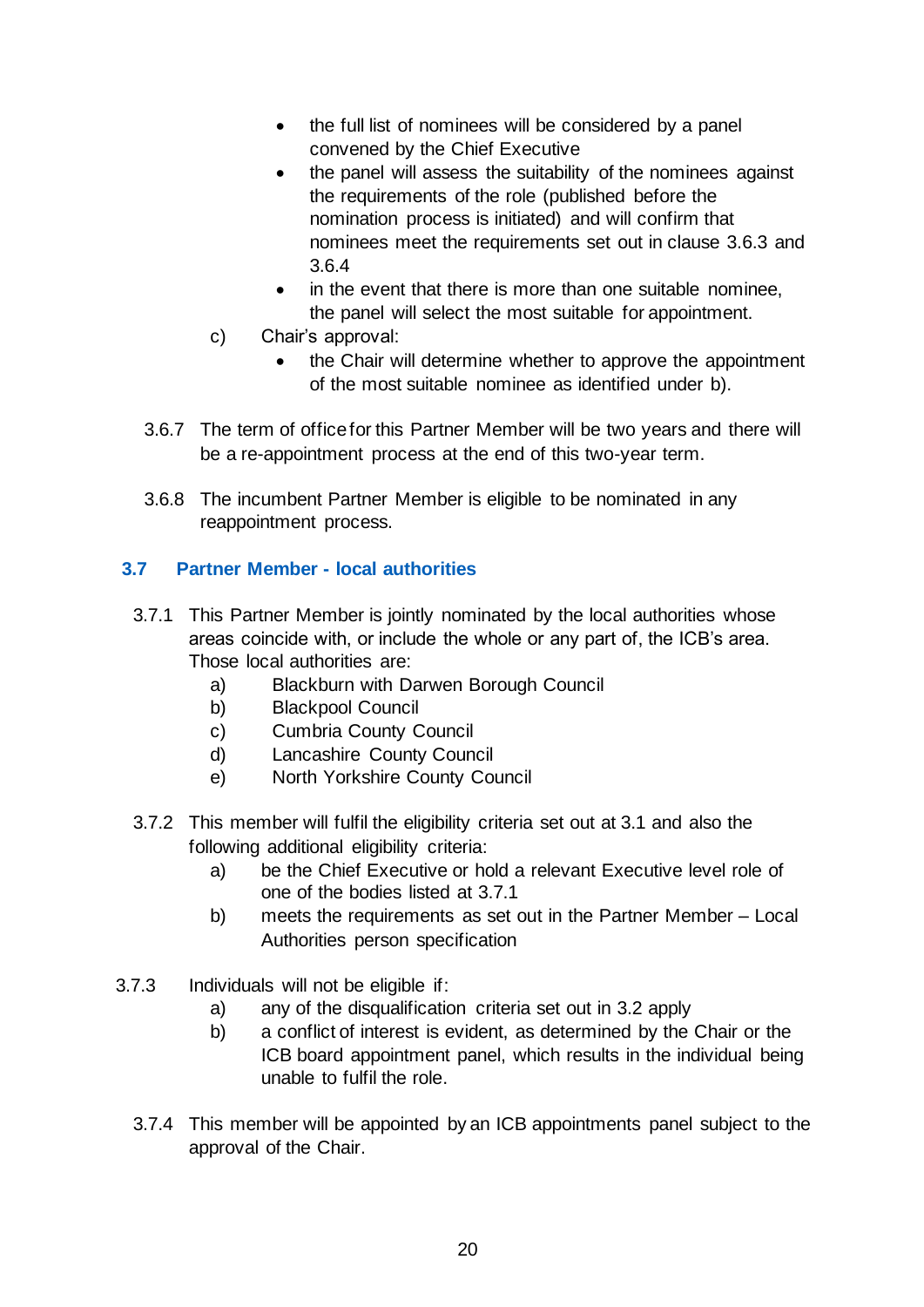- 3.7.5 The appointment process will be as follows:
	- a) Joint nomination:
		- when a vacancy arises, each eligible organisation listed at 3.7.1 will be invited to make one nomination
		- eligible organisations may nominate one individual from their own organisation or another eligible organisation
		- all eligible organisations will be requested to confirm whether they jointly agree to nominate the whole list of nominated individuals, with a failure to confirm within five working days being deemed to constitute agreement. If they do agree, the list will be put forward to step b) below. If they don't, the nomination process will be re-run until majority acceptance is reached on the nominations put forward.
	- b) Assessment, selection, and appointment subject to approval of the Chair under c):
		- the full list of nominees will be considered by a panel convened by the Chief Executive
		- the panel will assess the suitability of the nominees against the requirements of the role (published before the nomination process is initiated) and will confirm that nominees meet the requirements set out in clause 3.7.2 and 3.7.3
		- in the event that there is more than one suitable nominee, the panel will select the most suitable for appointment.
	- c) Chair's approval:
		- the Chair will determine whether to approve the appointment of the most suitable nominee as identified under b).
	- 3.7.6 The term of officefor this Partner Member will be two years and there will be a re-appointment process at the end of this two-year term.
	- 3.7.7 The incumbent Partner Member is eligible to be nominated in any reappointment process.

#### <span id="page-20-0"></span>**3.8 Medical Director**

- 3.8.1 This member will fulfil the eligibility criteria set out at 3.1 and also the following additional eligibility criteria:
	- a) be an employee of the ICBor a person seconded to the ICB who is employed in the civil service of the State or by a body referred to in paragraph 19(4)(b) of Schedule 1B to the 2006 Act
	- b) be a registered Medical Practitioner
	- c) meets the requirements as set out in the Medical Director person specification.
- 3.8.2 Individuals will not be eligible if:
	- a) any of the disqualification criteria set out in 3.2 apply.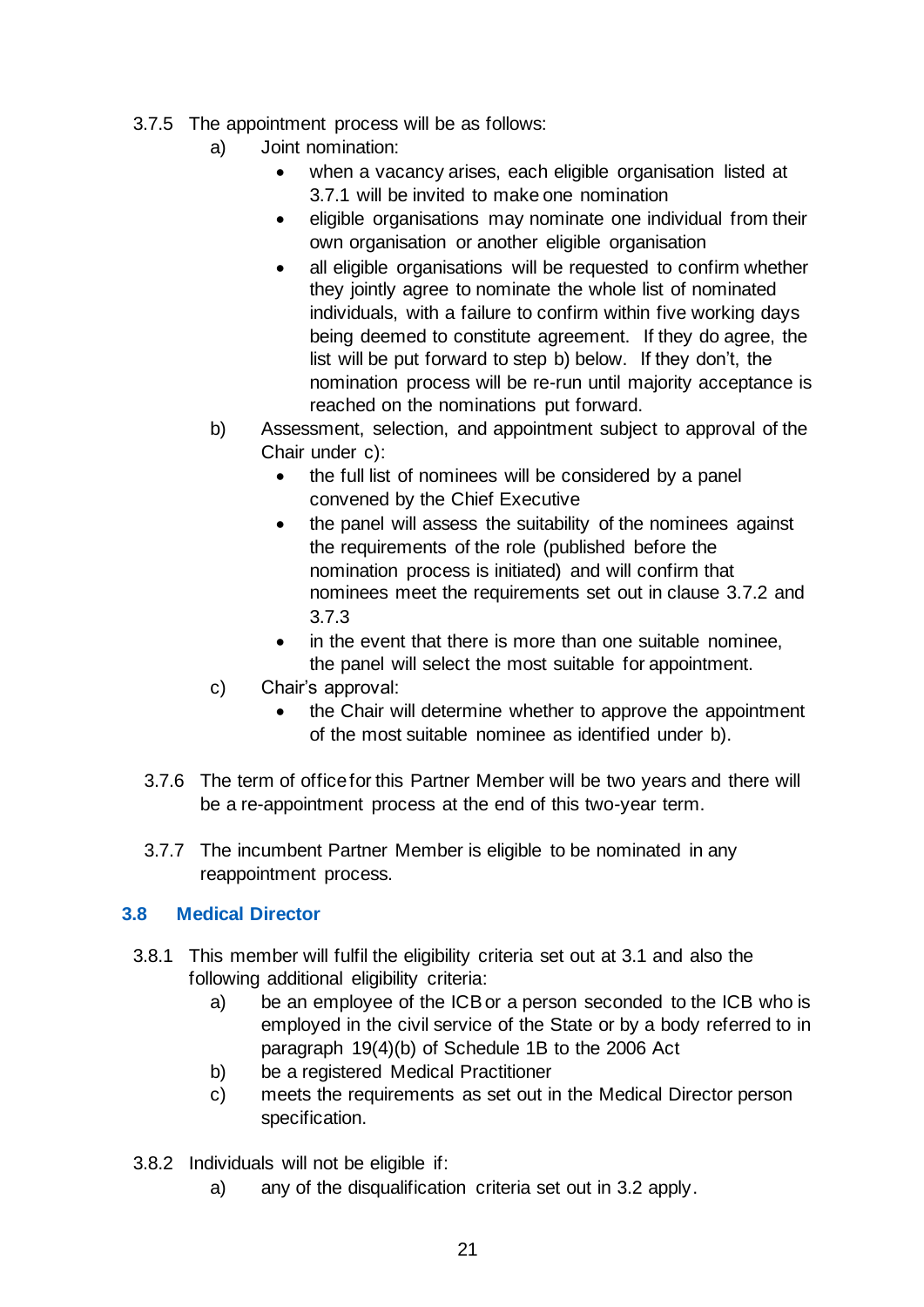3.8.3 This member will be appointed by an ICB appointment panel subject to the approval of the Chair.

#### <span id="page-21-0"></span>**3.9 Chief Nurse**

- 3.9.1 This member will fulfil the eligibility criteria set out at 3.1 and also the following additional eligibility criteria:
	- a) be an employee of the ICB or a person seconded to the ICB who is employed in the civil service of the State or by a body referred to in paragraph 19(4)(b) of Schedule 1B to the 2006 Act
	- b) be a registered Nurse
	- c) meets the requirements as set out in the Chief Nurse person specification.
	- 3.9.2 Individuals will not be eligible if:
		- a) any of the disqualification criteria set out in 3.2 apply.
	- 3.9.3 This member will be appointed by an ICB board appointment panel subject to the approval of the Chair.

#### <span id="page-21-1"></span>**3.10 Chief Finance Officer**

- 3.10.1 This member will fulfil the eligibility criteria set out at 3.1 and also the following additional eligibility criteria:
	- a) be an employee of the ICB or a person seconded to the ICB who is employed in the civil service of the State or by a body referred to in paragraph 19(4)(b) of Schedule 1B to the 2006 Act
	- b) be a qualified accountant with full membership and evidence of upto-date continuing professional development
	- c) meets the requirements as set out in the Chief Finance Officer person specification.

3.10.2 Individuals will not be eligible if:

- a) any of the disqualification criteria set out in 3.2 apply.
- 3.10.3 This member will be appointed by an ICB board appointment panel subject to the approval of the Chair.

#### <span id="page-21-2"></span>**3.11 Five Non-executive Members**

- 3.11.1 The ICB will appoint five Non-executive Members, one of which will be appointed by the Chair as Deputy Chair.
- 3.11.2 These members will be appointed by an ICB board appointment panel subject to the approval of the Chair.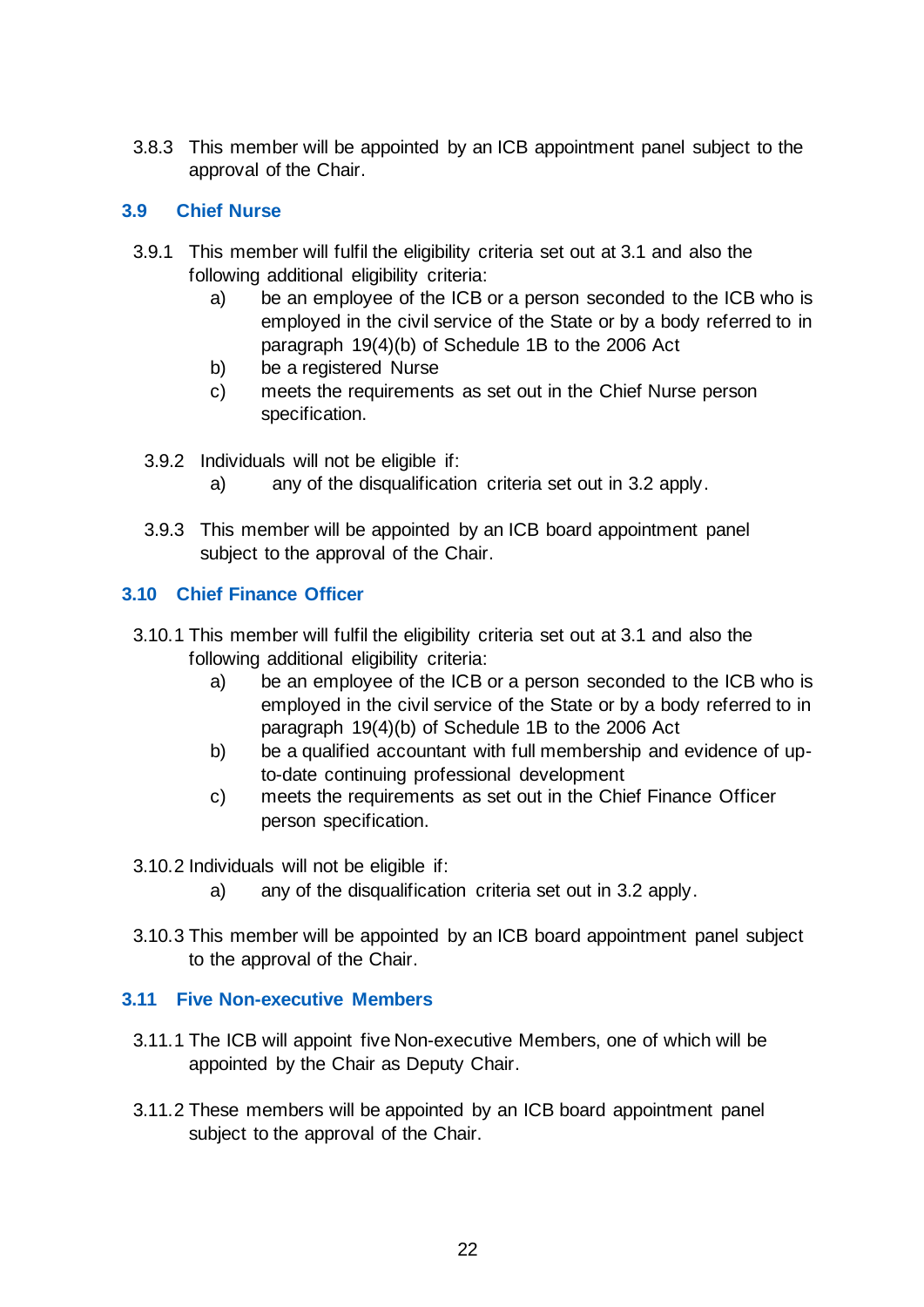- 3.11.3 These members will fulfil the eligibility criteria set out at 3.1 and also the following additional eligibility criteria:
	- a) not be employee of the ICB or a person seconded to the ICB
	- b) not hold a role in another health and care organisation in the ICS area
	- c) one shall have specific knowledge, skills and experience that makes them suitable for appointment to the Chair of the Audit **Committee**
	- d) another should have specific knowledge, skills and experience that makes them suitable for appointment to the Chair of the Remuneration Committee
	- e) one member should have specific knowledge, skills and experience that makes them suitable to take the role of a senior independent member and take a lead role in the appraisal of the Chair. This may not be the Chair of the Audit Committee.
	- f) one member shall have specific knowledge, skills and experience that makes them suitable for appointment to the Deputy Chair
	- g) meet the requirements as set out in the non-executive director person specification.

3.11.4 Individuals will not be eligible if:

- a) any of the disqualification criteria set out in 3.2 apply
- b) they hold a role in another health and care organisation within the ICB area
- c) a conflict of interest is evident, as determined by the Chair or the ICB board appointment panel, which results in the individual being unable to fulfil the role.
- 3.11.5 The term of office for a Non-Executive Member will be three years and the total number of terms an individual may serve is three terms. After which they will no longer be eligible for re-appointment.
- 3.11.6 Initial appointments may be for a shorter period in order to avoid all Nonexecutive Members retiring at once. Thereafter, new appointees will ordinarily retire on the date that the individual they replaced was due to retire in order to provide continuity.
- 3.11.7 Subject to satisfactory performance assessed through appraisal the Chair may approve the re-appointment of a Non-Executive Member up to the maximum number of terms permitted for their role.

#### <span id="page-22-0"></span>**3.12 Board members: removal from office**

3.12.1 Arrangements for the removal from office of board members is subject to the term of appointment, and application of the relevant ICB policies and procedures.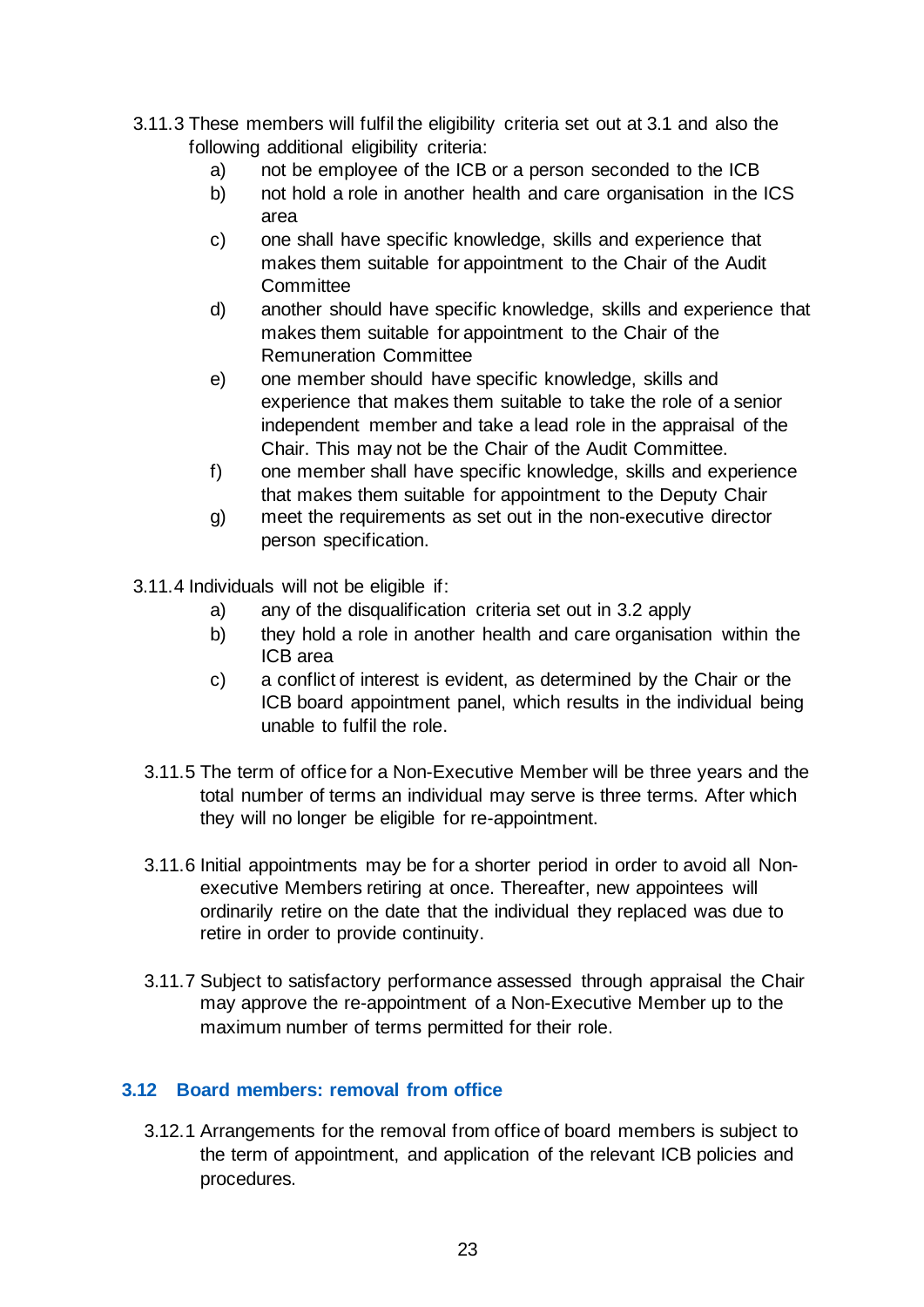- 3.12.2 With the exception of the Chair, board members shall be removed from office if any of the following occurs:
	- a) If they no longer fulfil the requirements of their role or become ineligible for their role as set out in this Constitution, regulations or guidance
	- b) if they fail to attend a minimum of four out of six consecutive meetings to which they are invited unless agreed with the Chair in extenuating circumstances
	- c) if they are deemed to not meet the expected standards of performance at their annual appraisal
	- d) if they have behaved in a manner or exhibited conduct which has or is likely to be detrimental to the honour and interest of the ICB and is likely to bring the ICB into disrepute. This includes but it is not limited to dishonesty; misrepresentation (either knowingly or fraudulently); defamation of any member of the ICB (being slander or libel); abuse of position; non-declaration of a known conflict of interest; seeking to manipulate a decision of the ICB in a manner that would ultimately be in favour of that member whether financially or otherwise
	- e) if they are deemed to have failed to uphold the Nolan Principles of Public Life
	- f) if they are subject to disciplinary action by a regulator or professional body.
- 3.12.3 Members may be suspended pending the outcome of an investigation into whether any of the matters in 3.12.2 apply.
- 3.12.4 Executive Directors (including the Chief Executive) will cease to be board members if their employment in their specified role ceases, regardless of the reason for termination of the employment.
- 3.12.5 The Chair of the ICB may be removed by NHS England, subject to the approval of the Secretary of State for Health and Social Care.
- 3.12.6 If NHS England is satisfied that the ICB is failing or has failed to discharge any of its functions or that there is a significant risk that the ICB will fail to do so, it may:
	- a) terminate the appointment of the ICB's Chief Executive; and
	- b) direct the Chair of the ICB as to which individual to appoint as a replacement and on what terms.

#### <span id="page-23-0"></span>**3.13 Terms of appointment of board members**

3.13.1 With the exception of the Chair and Non-executive Members, arrangements for remuneration and any allowances will be agreed by the Remuneration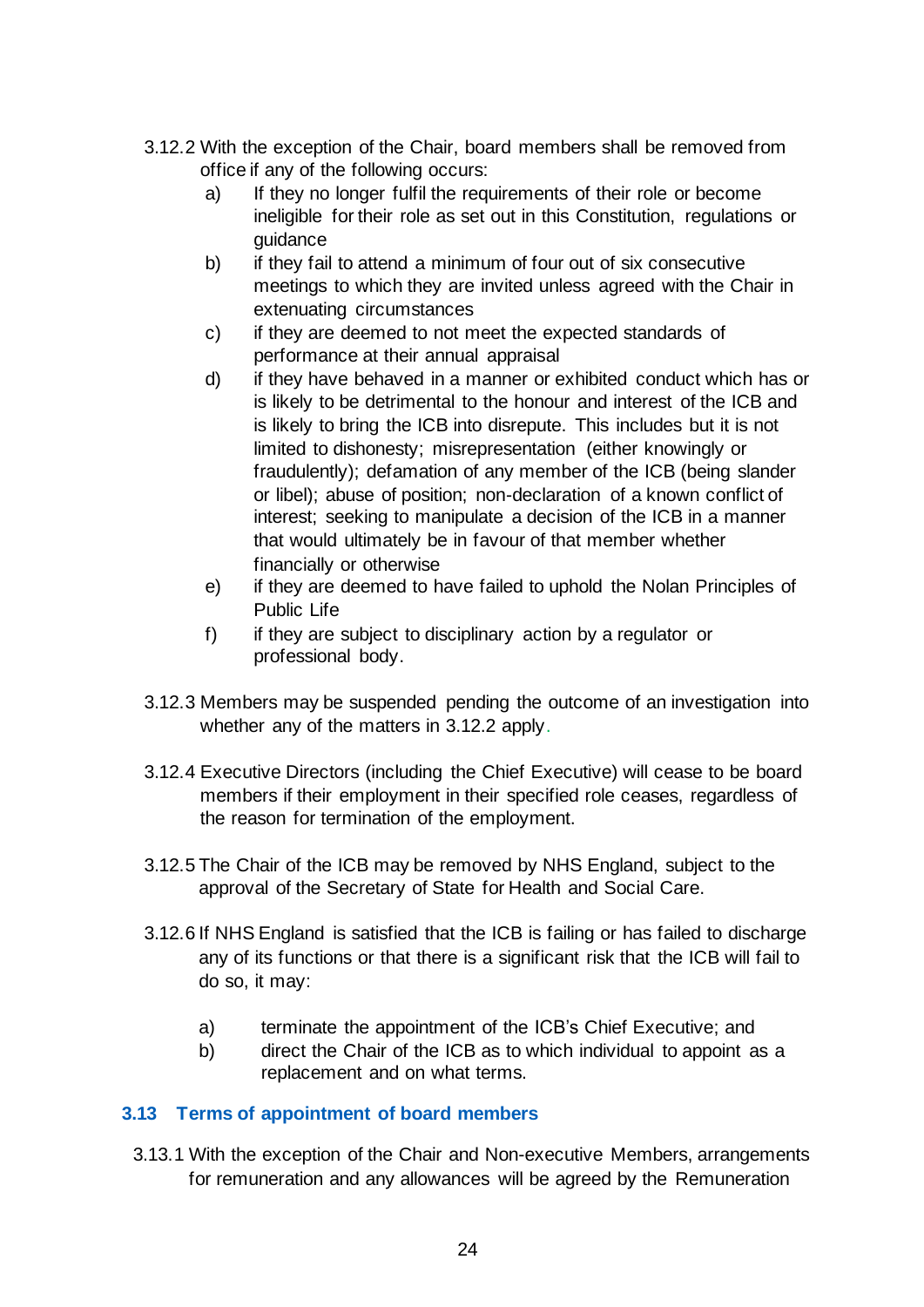Committee in line with the ICB remuneration policy and any other relevant policies published in the Governance Handbook and any guidance issued by NHS England or other relevant body. Remuneration for Chairs will be set by NHS England.

- 3.13.2 Remuneration for Non-executive Members will be set by a Remuneration Panel to include the ICB Chair, Chief Executive and Chief of People.
- 3.13.3 Other terms of appointment will be determined by the Remuneration Panel.
- 3.13.4 Terms of appointment of the Chair will be determined by NHS England.

#### <span id="page-24-0"></span>**3.14 Specific arrangements for appointment of Ordinary Members made at establishment**

- 3.14.1 Individuals may be identified as "designate Ordinary Members" prior to the ICB being established.
- 3.14.2 Relevant nomination procedures for partner members in advance of establishment are deemed to be valid so long as they are undertaken in full and in accordance with the provisions of 3.5 to 3.7.
- 3.14.3 Any appointment and assessment processes undertaken in advance of establishment to identify designate Ordinary Members should follow, as far as possible, the processes set out in section 3.5 to 3.12 of this Constitution. However, a modified process, agreed by the Chair, will be considered valid.
- 3.14.4 On the day of establishment, a committee consisting of the Chair, Chief Executive and a local HR Director will appoint the Ordinary Members who are expected to be all individuals who have been identified as designate appointees pre ICB establishment and the Chair will approve those appointments.
- 3.14.5 For the avoidance of doubt, this clause is valid only in relation to the appointments of the initial Ordinary Members and all appointments post establishment will be made in accordance with clauses 3.5 to 3.12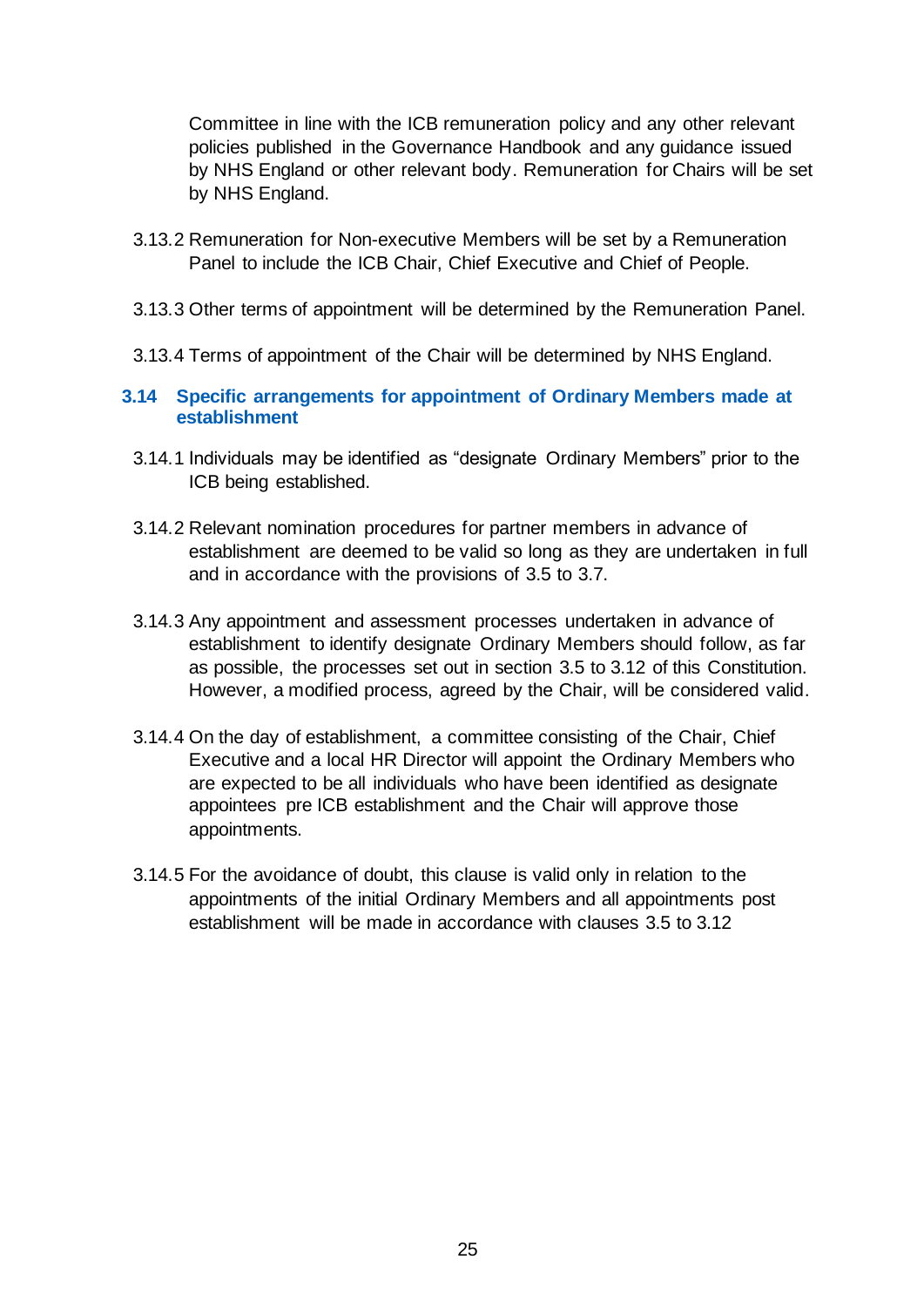# <span id="page-25-0"></span>**4 Arrangements for the exercise of our functions.**

#### <span id="page-25-1"></span>**4.1 Good governance**

- 4.1.1 The ICB will, at all times, observe generally accepted principles of good governance. This includes the Nolan Principles of Public Life and any governance guidance issued by NHS England.
- 4.1.2 The ICB has agreed a Standards of Business Conduct Policy which sets out the expected behaviours that members of the board and its committees will uphold whilst undertaking ICB business. It also includes a set of principles that will guide decision making in the ICB. The ICB code of conduct and behaviours is published in the Governance Handbook.

#### <span id="page-25-2"></span>**4.2 General**

- 4.2.1 The ICB will:
	- a) comply with all relevant laws including but not limited to the 2006 Act and the duties prescribed within it and any relevant regulations
	- b) comply with directions issued by the Secretary of State for Health and Social Care
	- c) comply with directions issued by NHS England
	- d) have regard to statutory guidance including that issued by NHS England; and
	- e) take account, as appropriate, of other documents, advice and guidance issued by relevant authorities, including that issued by NHS England.
	- f) respond to reports and recommendations made by local Healthwatch organisations within the ICB area.
- 4.2.2 The ICB will develop and implement the necessary systems and processes to comply with (a)-(f) above, documenting them as necessary in this Constitution, its Governance Handbook and other relevant policies and procedures as appropriate.

#### <span id="page-25-3"></span>**4.3 Authority to act**

- 4.3.1 The ICB is accountable for exercising its statutory functions and may grant authority to act on its behalf to:
	- a) any of its members or employees
	- b) a committee or sub-committee of the ICB.
- 4.3.2 Under section 65Z5 of the 2006 Act, the ICB may arrange with another ICB, an NHS trust, NHS foundation trust, NHS England, a local authority, combined authority or any other body prescribed in regulations, for the ICB's functions to be exercised by or jointly with that other body or for the functions of that other body to be exercised by or jointly with the ICB.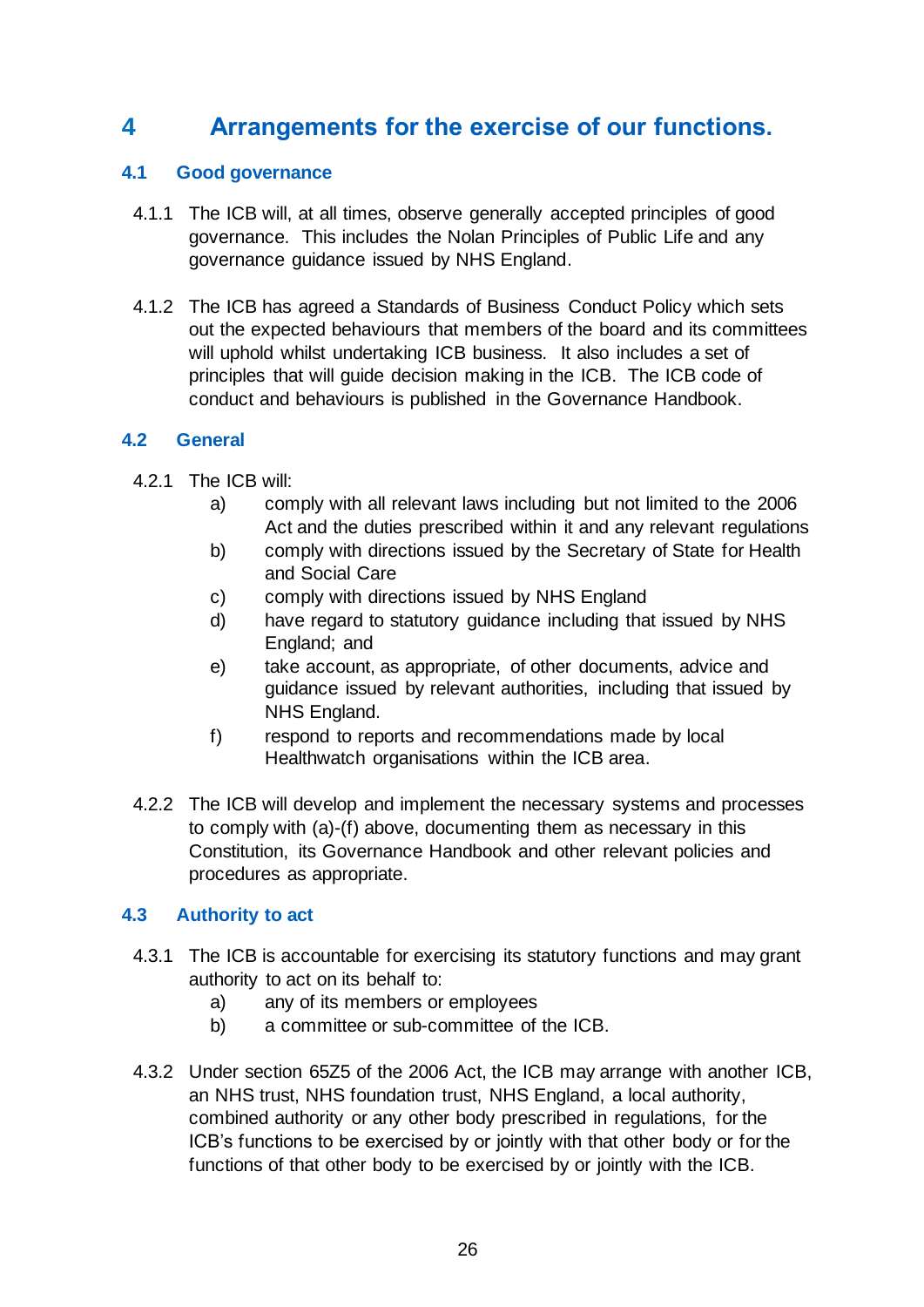- 4.3.3 Where the ICB and other body enters such arrangements, they may also arrange for the functions in question to be exercised by a joint committee of theirs and/or for the establishment of a pooled fund to fund those functions (section 65Z6). In addition, under section 75 of the 2006 Act, the ICB may enter partnership arrangements with a local authority under which the local authority exercises specified ICB functions or the ICB exercises specified local authority functions, or the ICB and local authority establish a pooled fund.
- 4.3.4 Where arrangements are made under section 65Z5 or section 75 of the 2006 Act the board must authorise the arrangement, which must be described as appropriate in the scheme of reservation and delegation.

#### <span id="page-26-0"></span>**4.4 Scheme of Reservation and Delegation**

- 4.4.1 The ICB has agreed a scheme of reservation and delegation (SoRD) which is published in full here: [www.lancashireandsouthcumbria.icb.nhs.uk](http://www.lancashireandsouthcumbria.icb.nhs.uk/)
- 4.4.2 Only the board may agree the SoRD and amendments to the SoRD may only be approved by the board.
- 4.4.3 The SoRD sets out:
	- a) those functions that are reserved to the board
	- b) those functions that have been delegated to an individual or to committees and sub committees
	- c) those functions delegated to another body or to be exercised jointly with another body, under section 65Z5 and 65Z6 of the 2006 Act.
- 4.4.4 The ICB remains accountable for all of its functions, including those that it has delegated. All those with delegated authority are accountable to the board for the exercise of their delegated functions.

#### <span id="page-26-1"></span>**4.5 Functions and Decision Map**

- 4.5.1 The ICB has prepared a Functions and Decision Map which sets out at a high level its key functions and how it exercises them in accordance with the SoRD.
- 4.5.2 The Functions and Decision Map is published here [www.lancashireandsouthcumbria.icb.nhs.uk](http://www.lancashireandsouthcumbria.icb.nhs.uk/)
- 4.5.3 The map includes:
	- a) key functions reserved to the board of the ICB
	- b) commissioning functions delegated to committees and individuals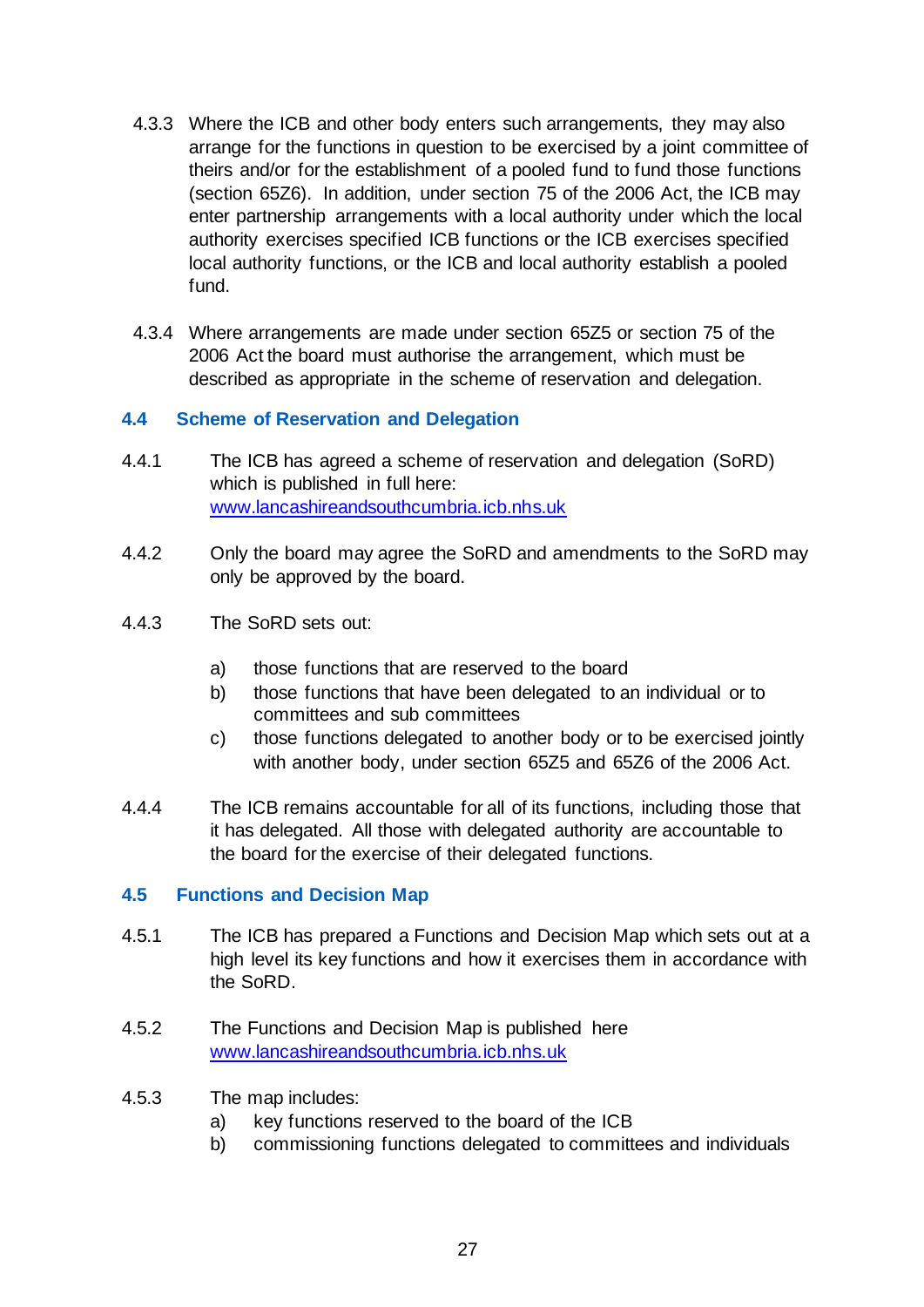- c) commissioning functions delegated under section 65Z5 and 65Z6 of the 2006 Act to be exercised by, or with, another ICB, an NHS trust, NHS foundation trust, local authority, combined authority or any other prescribed body
- d) functions delegated to the ICB (for example, from NHS England).

#### <span id="page-27-0"></span>**4.6 Committees and sub-committees**

- 4.6.1 The ICB may appoint committees and arrange for its functions to be exercised by such committees. Each committee may appoint subcommittees and arrange for the functions exercisable by the committee to be exercised by those sub-committees.
- 4.6.2 All committees and sub-committees are listed in the SoRD.
- 4.6.3 Each committee and sub-committee established by the ICB operates under terms of reference agreed by the board. All terms of reference are published in the Governance Handbook.
- 4.6.4 The board remains accountable for all functions, including those that it has delegated to committees and subcommittees and therefore, appropriate reporting and assurance arrangements are in place and documented in terms of reference. All committees and sub committees that fulfil delegated functions of the ICB, will be required to:
	- a) have their terms of reference and membership approved by the board
	- b) provide regular assurance reports to the board
	- c) make minutes of meetings available to the board
	- d) prepare an annual report outlining how it has delivered its responsibilities and provide this to the board
	- e) comply with any internal audit findings and committee effectiveness reviews
	- f) members will abide by the 'Principles of Public Life' (The Nolan Principles) and the NHS Code of Conduct
	- g) demonstrably consider the equality and diversity implications of decisions they make and consider whether any new resource allocation achieves positive change around inclusion, equality, and diversity.
- 4.6.5 Any committee or sub-committee established in accordance with clause 4.6 may consist of, or include, persons who are not ICB members or employees.
- 4.6.6 All members of committees and sub-committees that exercise the ICB commissioning functions will be approved by the Chair. The Chair will not approve an individual to such a committee or sub-committee if they consider that the appointment could reasonably be regarded as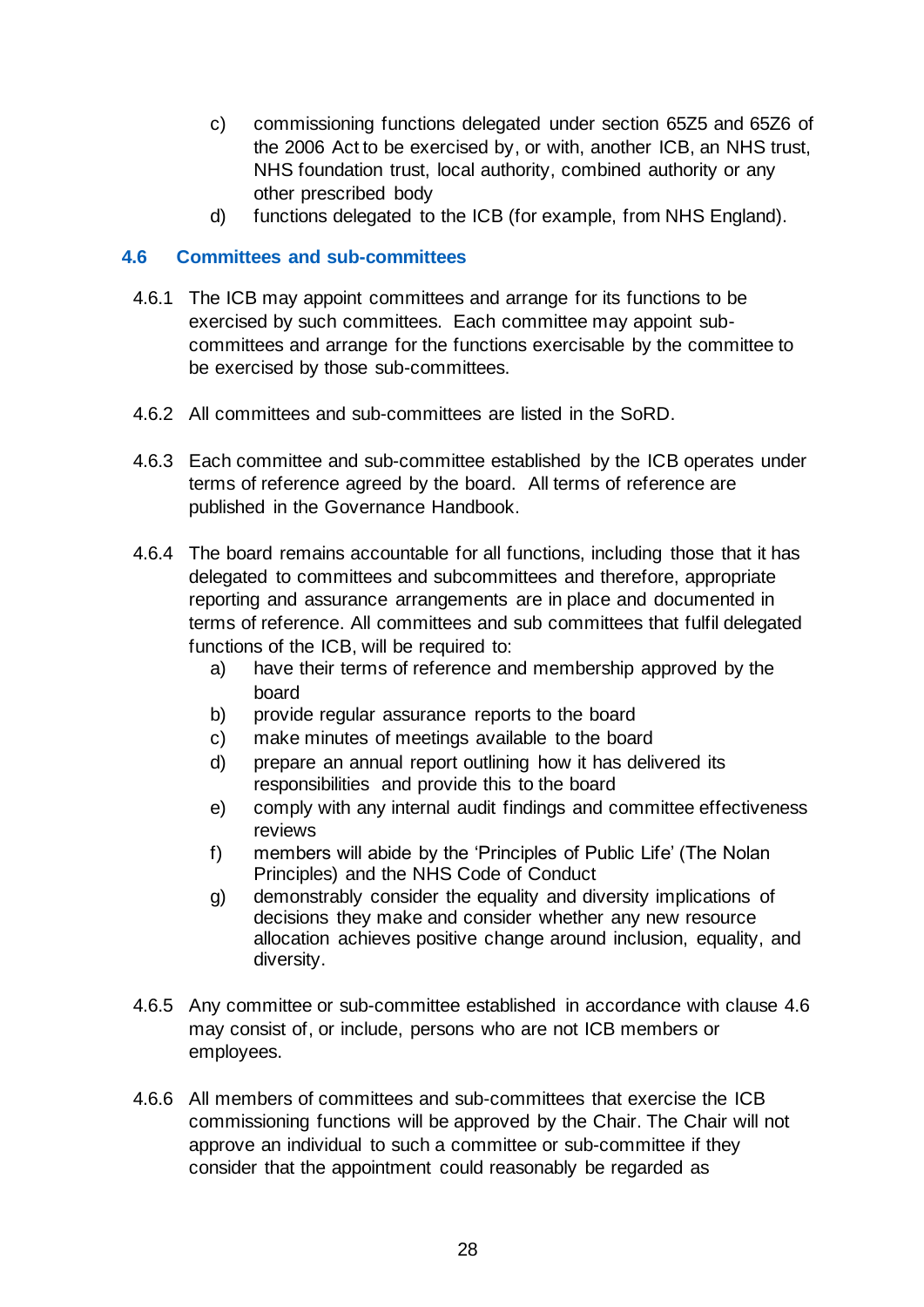undermining the independence of the health service because of the candidate's involvement with the private healthcare sector or otherwise.

- 4.6.7 All members of committees and sub-committees are required to act in accordance with this Constitution, including the Standing Orders as well as the SFIs and any other relevant ICB policy.
- 4.6.8 The following committees will be maintained:
	- a) **Audit Committee:** This committee is accountable to the board and provides an independent and objective view of the ICB's compliance with its statutory responsibilities. The committee is responsible for arranging appropriate internal and external audit.

The Audit Committee will be chaired by a Non-Executive Member (other than the Chair of the ICB) who has the qualifications, expertise or experience to enable them to express credible opinions on finance and audit matters.

b) **Remuneration Committee:** This committee is accountable to the board for matters relating to remuneration, fees and other allowances (including pension schemes) for employees and other individuals who provide services to the ICB.

The Remuneration Committee will be chaired by a Non-Executive Member other than the Chair or the Chair of Audit Committee.

- 4.6.9 The terms of reference for each of the above committees are published in the Governance Handbook.
- 4.6.10 The board has also established a number of other committees to assist it with the discharge of its functions. These committees are set out in the SoRD and further information about these committees, including terms of reference, are published in the Governance Handbook.

#### <span id="page-28-0"></span>**4.7 Delegations made under section 65Z5 of the 2006 Act**

- 4.7.1 As per 4.3.2 The ICB may arrange for any functions exercisable by it to be exercised by or jointly with any one or more other relevant bodies (another ICB, NHS England, an NHS trust, NHS foundation trust, local authority, combined authority or any other prescribed body).
- 4.7.2 All delegations made under these arrangements are set out in the ICB Scheme of Reservation and Delegation and included in the Functions and Decision Map.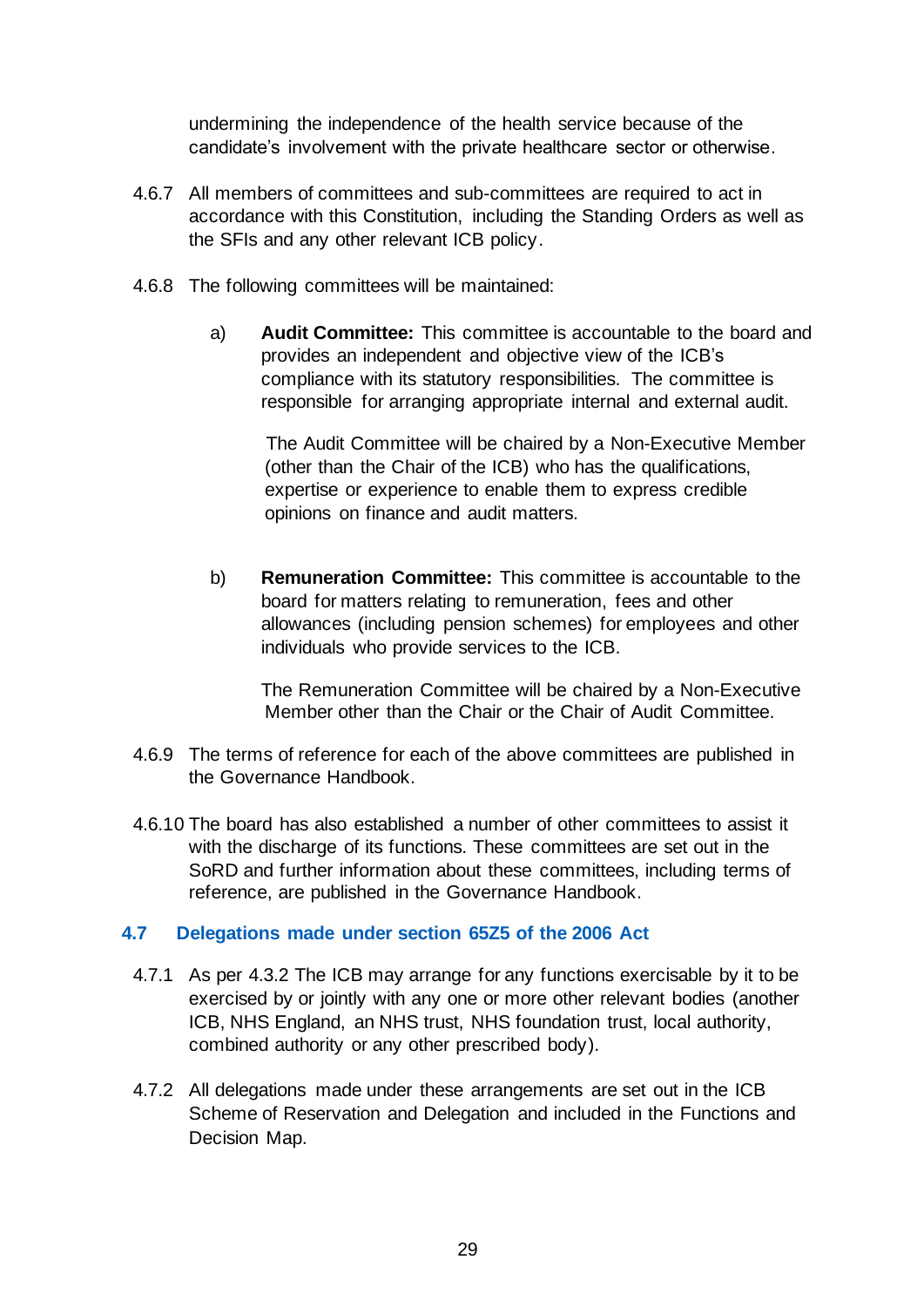- 4.7.3 Each delegation made under section 65Z5 of the Act will be set out in a delegation arrangement which sets out the terms of the delegation. This may, for joint arrangements, include establishing and maintaining a pooled fund. The power to approve delegation arrangements made under this provision will be reserved to the board.
- 4.7.4 The board remains accountable for all the ICB's functions, including those that it has delegated and therefore, appropriate reporting and assurance mechanisms are in place as part of agreeing terms of a delegation and these are detailed in the delegation arrangements, summaries of which will be published in the Governance Handbook.
- 4.7.5 In addition to any formal joint working mechanisms, the ICB may enter into strategic or other transformation discussions with its partner organisations on an informal basis.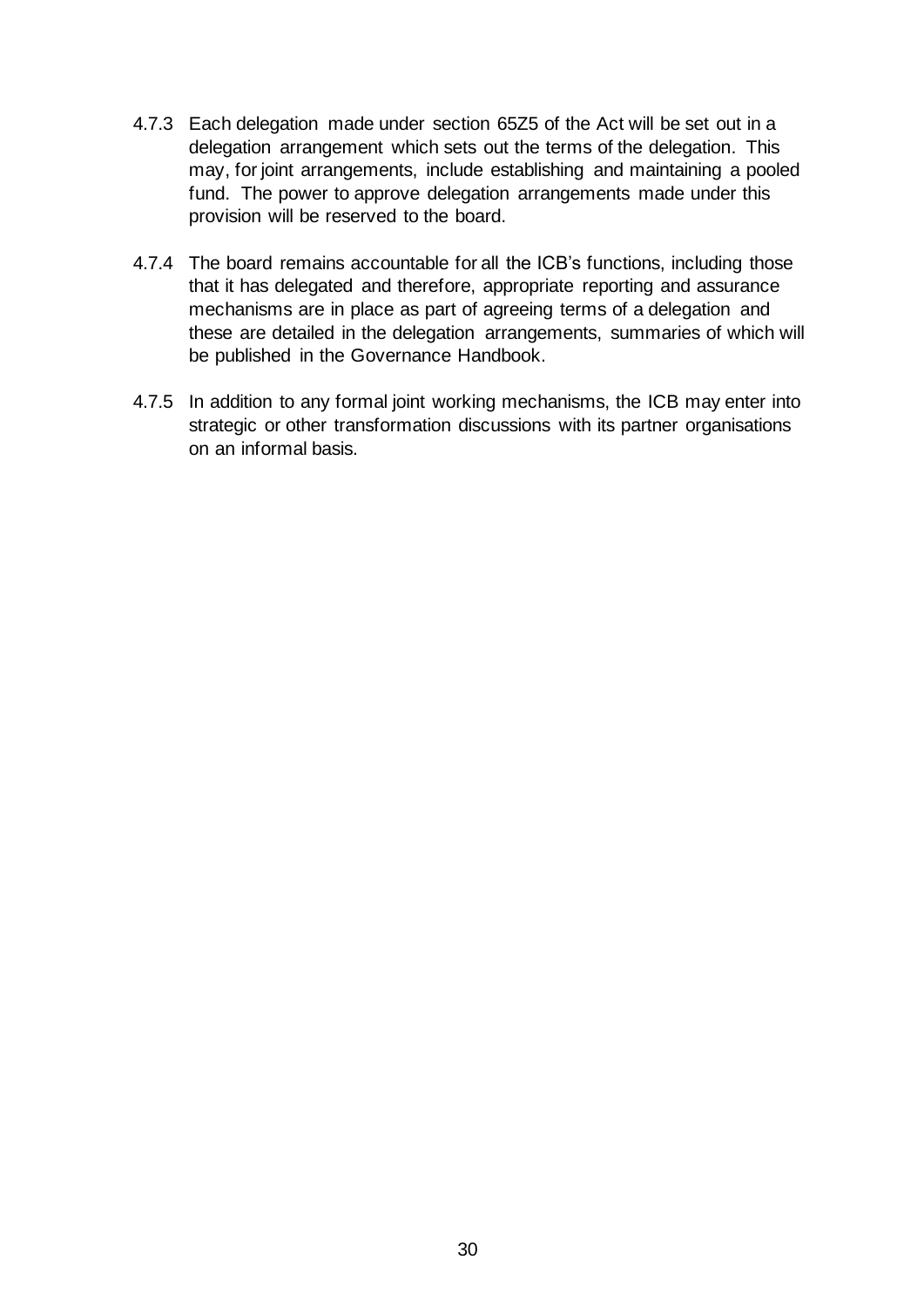# <span id="page-30-0"></span>**5 Procedures for making decisions**

#### <span id="page-30-1"></span>**5.1 Standing Orders**

- 5.1.1 The ICB has agreed a set of standing orders which describe the processes that are employed to undertake its business. They include procedures for:
	- conducting the business of the ICB
	- the procedures to be followed during meetings; and
	- the process to delegate functions.
- 5.1.2 The Standing Orders apply to all committees and sub-committees of the ICB unless specified otherwise in terms of reference which have been agreed by the board.
- 5.1.3 A full copy of the Standing Orders is included in Appendix 2 and forms part of this Constitution.

#### <span id="page-30-2"></span>**5.2 Standing Financial Instructions (SFIs)**

- 5.2.1 The ICB has agreed a set of SFIs which include the delegated limits of financial authority set out in the SoRD.
- 5.2.2 A copy of the SFIs are published here: [www.lancashireandsouthcumbria.icb.nhs.uk](http://www.lancashireandsouthcumbria.icb.nhs.uk/)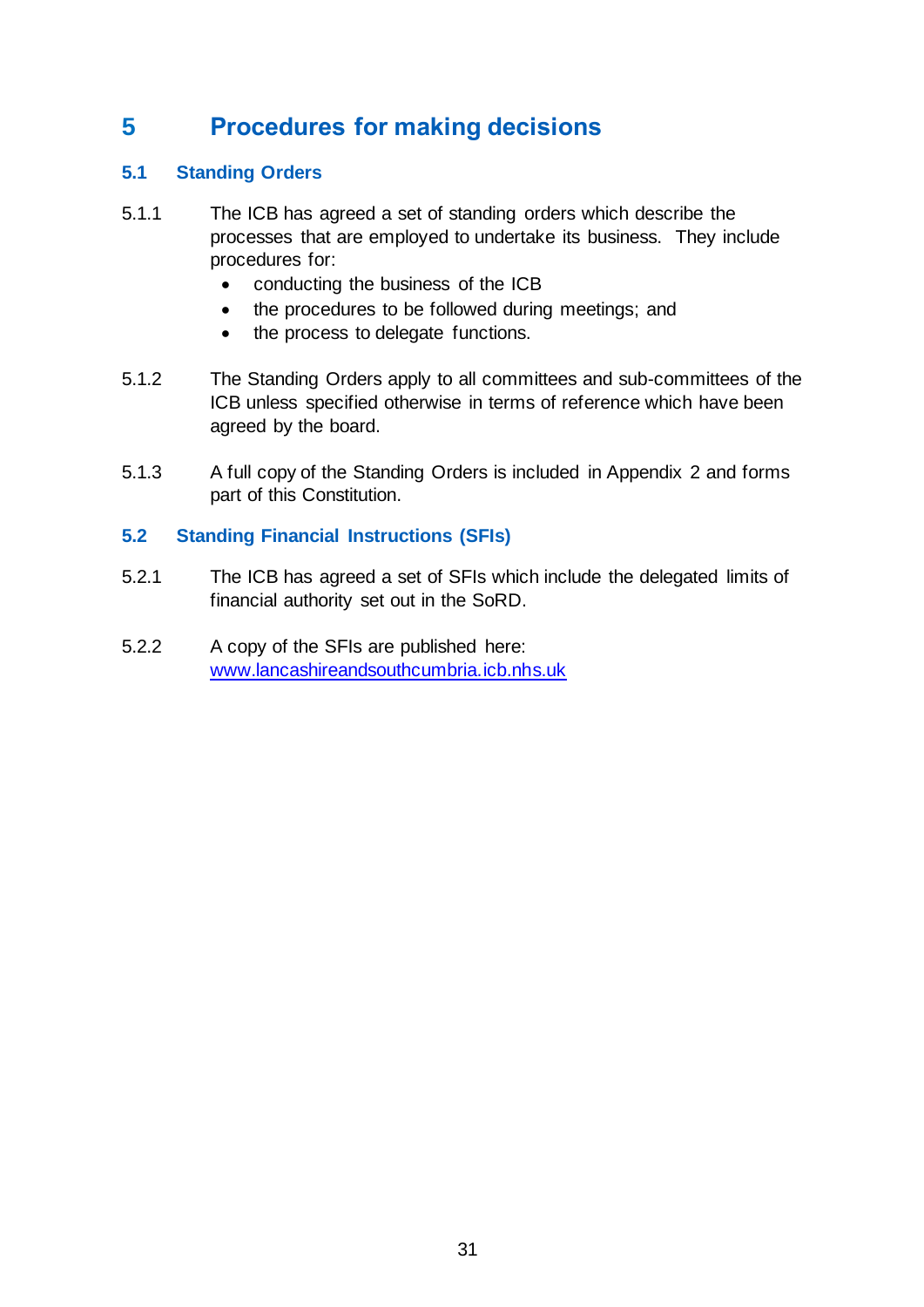# <span id="page-31-0"></span>**6 Arrangements for conflict of interest management and standards of business conduct**

#### <span id="page-31-1"></span>**6.1 Conflicts of interest**

- 6.1.1 As required by section 14Z30 of the 2006 Act, the ICB has made arrangements to manage any actual and potential conflicts of interest to ensure that decisions made by the ICB will be taken and seen to be taken without being unduly influenced by external or private interest and do not, (and do not risk appearing to) affect the integrity of the ICB's decisionmaking processes.
- 6.1.2 The ICB has agreed policies and procedures for the identification and management of conflicts of interest which are published in the Governance Handbook.
- 6.1.3 All board, committee and sub-committee members, and employees of the ICB, will comply with the ICB policy on conflicts of interest in line with their terms of office and/ or employment. This will include but not be limited to declaring all interests on a register that will be maintained by the ICB.
- 6.1.4 All delegation arrangements made by the ICB under Section 65Z5 of the 2006 Act will include a requirement for transparent identification and management of interests and any potential conflicts in accordance with suitable policies and procedures comparable with those of the ICB.
- 6.1.5 Where an individual, including any individual directly involved with the business or decision-making of the ICB and not otherwise covered by one of the categories above, has an interest, or becomes aware of an interest which could lead to a conflict of interests in the event of the ICB considering an action or decision in relation to that interest, that must be considered as a potential conflict, and is subject to the provisions of this Constitution, the Conflicts of Interest Policy and the Standards of Business Conduct Policy.
- 6.1.6 The ICB has appointed the Audit Chair to be the Conflicts of Interest Guardian. In collaboration with the ICB's governance lead, their role is to:
	- a) act as a conduit for members of the public and members of the partnership who have any concerns with regards to conflicts of interest
	- b) be a safe point of contact for employees or workers to raise any concerns in relation to conflicts of interest
	- c) support the rigorous application of conflict of interest principles and policies
	- d) provide independent advice and judgment to staff and members where there is any doubt about how to apply conflicts of interest policies and principles in an individual situation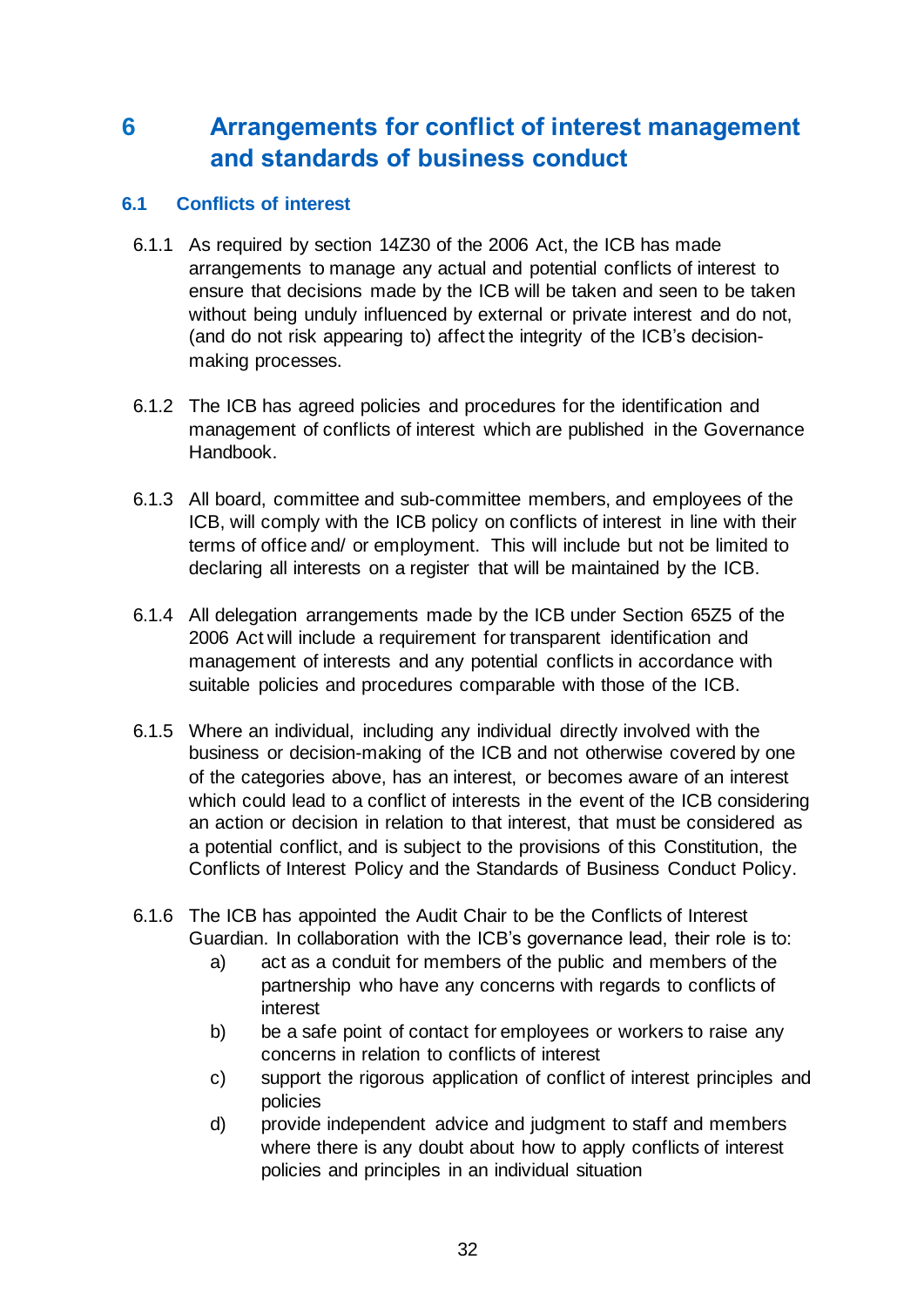e) provide advice on minimising the risks of conflicts of interest.

#### <span id="page-32-0"></span>**6.2 Principles**

- 6.2.1 In discharging its functions the ICB will abide by the following principles:
	- a) Decision-making will be focused towards meeting the statutory duties of ICBs at all times, including the triple aim. Any individual involved in decisions relating to ICB functions must be acting clearly in the interests of the ICB and of the public, rather than furthering direct or indirect financial, personal, professional or organisational interests.
	- b) For all decisions, the ICB will carefully consider whether an individual's role in another organisation could result in actual or perceived conflicts of interest and whether or not that outweighs the value of the knowledge they bring to the process.
	- c) The personal and professional interests of all ICB board members, ICB committee members and ICB staff who are involved in decision taking will be declared, recorded and managed appropriately in accordance with the ICB's Conflict of Interest Policy.
	- d) If a material interest is declared, then it will be considered to what extent this material interest affects the balance of the discussion and decision-making process. In doing so the ICB will ensure conflicts of interest (and potential conflicts of interest) do not, (and do not appear), to affect the integrity of the ICB's decision making processes.
	- e) The ICB will consider the composition of decision-making forums and clearly distinguish between:
		- those individuals who should be involved in formal decision taking; and
		- those whose input informs decisions.
	- f) Whilst considering the perspective the individual brings and the value they add to both discussions around particular decisions and in actually taking part in the decision including the ability to shape the ICB's understanding of how best to meet patients' needs and deliver care for their populations.
	- g) Actions to mitigate conflicts of interests will be proportionate, balanced and transparent to preserve the spirit of collective decision-making wherever possible and the management of such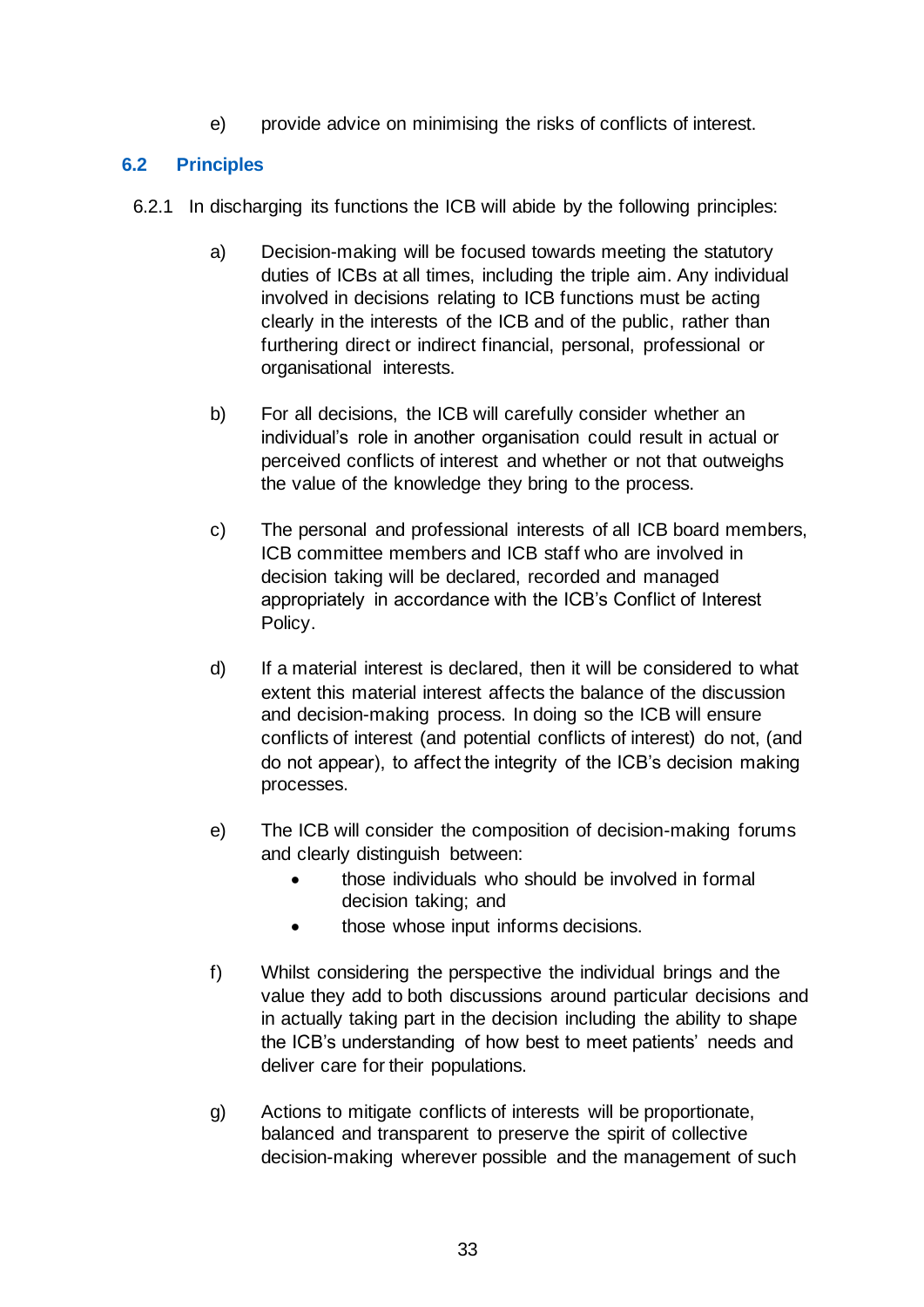will contribute to a culture of transparency about how decisions are made.

- h) Where decisions are being taken as part of a formal competitive procurement of services, the ICB will ensure that any individual who is associated with an organisation that has a vested interest in the procurement recluses themselves from the process.
- i) The ICB's Conflict of Interest Policy will provide guidance on the declaration, consideration, management, and publication of any conflicts of interest.

#### <span id="page-33-0"></span>**6.3 Declaring and registering interests**

- 6.3.1 The ICB maintains registers of the interests of:
	- a) Members of the ICB
	- b) Members of the board's committees and sub-committees
	- c) Its employees
- 6.3.2 In accordance with section 14Z30(2) of the 2006 Act registers of interest are published on the ICB website: [www.lancashireandsouthcumbria.icb.nhs.uk](http://www.lancashireandsouthcumbria.icb.nhs.uk/)
- 6.3.3 All relevant persons as per 6.1.3 and 6.1.5 must declare any conflict or potential conflict of interest relating to decisions to be made in the exercise of the ICB's commissioning functions.
- 6.3.4 Declarations should be made as soon as reasonably practicable after the person becomes aware of the conflict or potential conflict and in any event within 28 days. This could include interests an individual is pursuing. Interests will also be declared on appointment and during relevant discussion in meetings.
- 6.3.5 All declarations will be entered in the registers as per 6.3.1.
- 6.3.6 The ICB will ensure that, as a matter of course, declarations of interest are made and confirmed, or updated at least annually.
- 6.3.7 Interests (including gifts and hospitality) of decision-making staff will remain on the public register for a minimum of six months. In addition, the ICB will retain a record of historic interests and offers/receipt of gifts and hospitality for a minimum of six years after the date on which it expired. The ICB's published register of interests states that historic interests are retained by the ICB for the specified timeframe and details of whom to contact to submit a request for this information.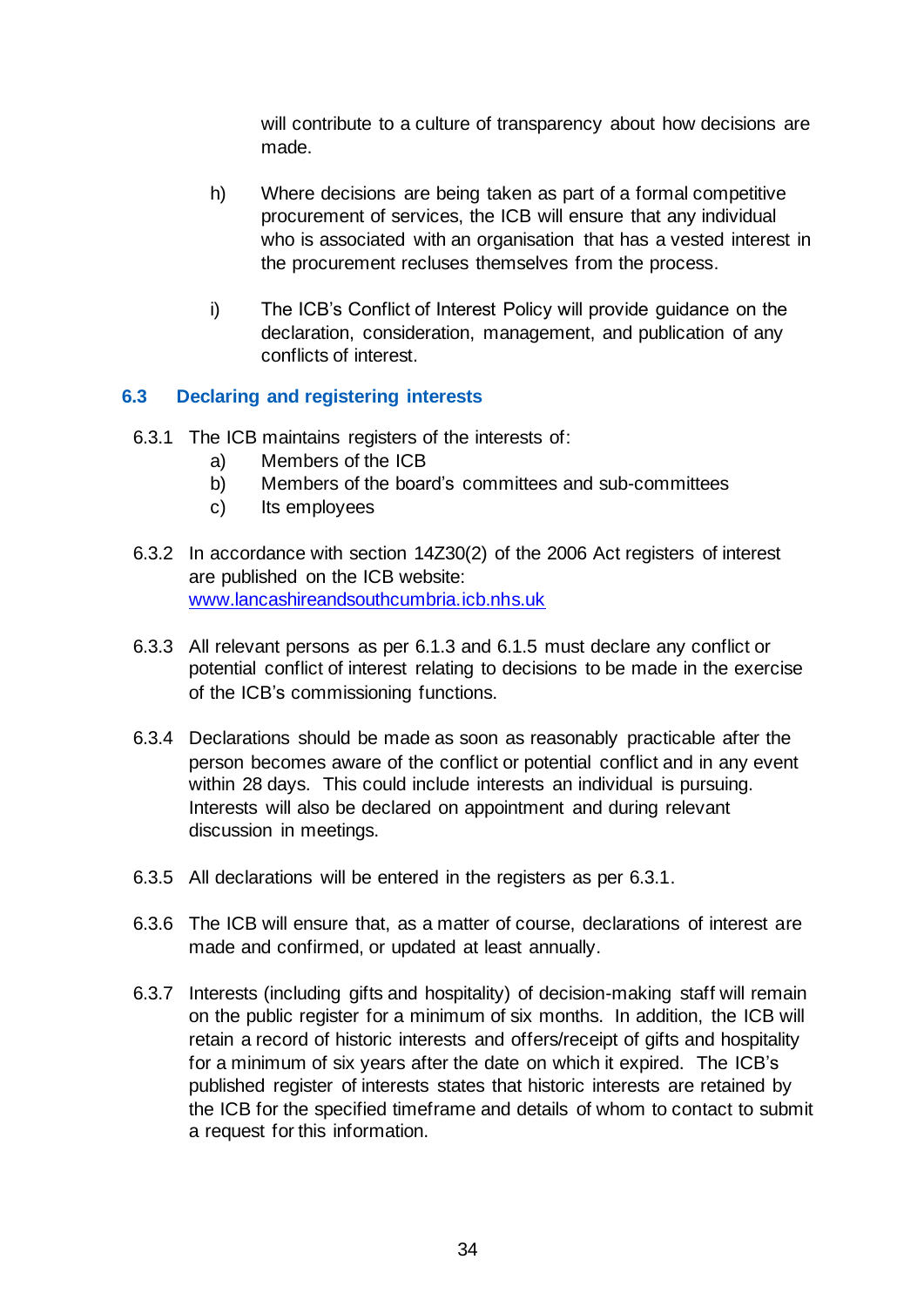6.3.8 Activities funded in whole or in part by third parties who may have an interest in ICB business such as sponsored events, posts and research will be managed in accordance with the ICB policy to ensure transparency and that any potential for conflicts of interest are well-managed.

#### <span id="page-34-0"></span>**6.4 Standards of business conduct**

- 6.4.1 Board members, employees, committee and sub-committee members of the ICB will at all times comply with this Constitution and be aware of their responsibilities as outlined in it. They should:
	- a) act in good faith and in the interests of the ICB;
	- b) follow the Seven Principles of Public Life; set out by the Committee on Standards in Public Life (the Nolan Principles);
	- c) comply with the ICB's Standards of Business Conduct Policy, and any requirements set out in the policy for managing conflicts of interest.
- 6.4.2 Individuals contracted to work on behalf of the ICB or otherwise providing services or facilities to the ICB will be made aware of their obligation to declare conflicts or potential conflicts of interest. This requirement will be written into their contract for services and is also outlined in the ICB's Standards of Business Conduct policy.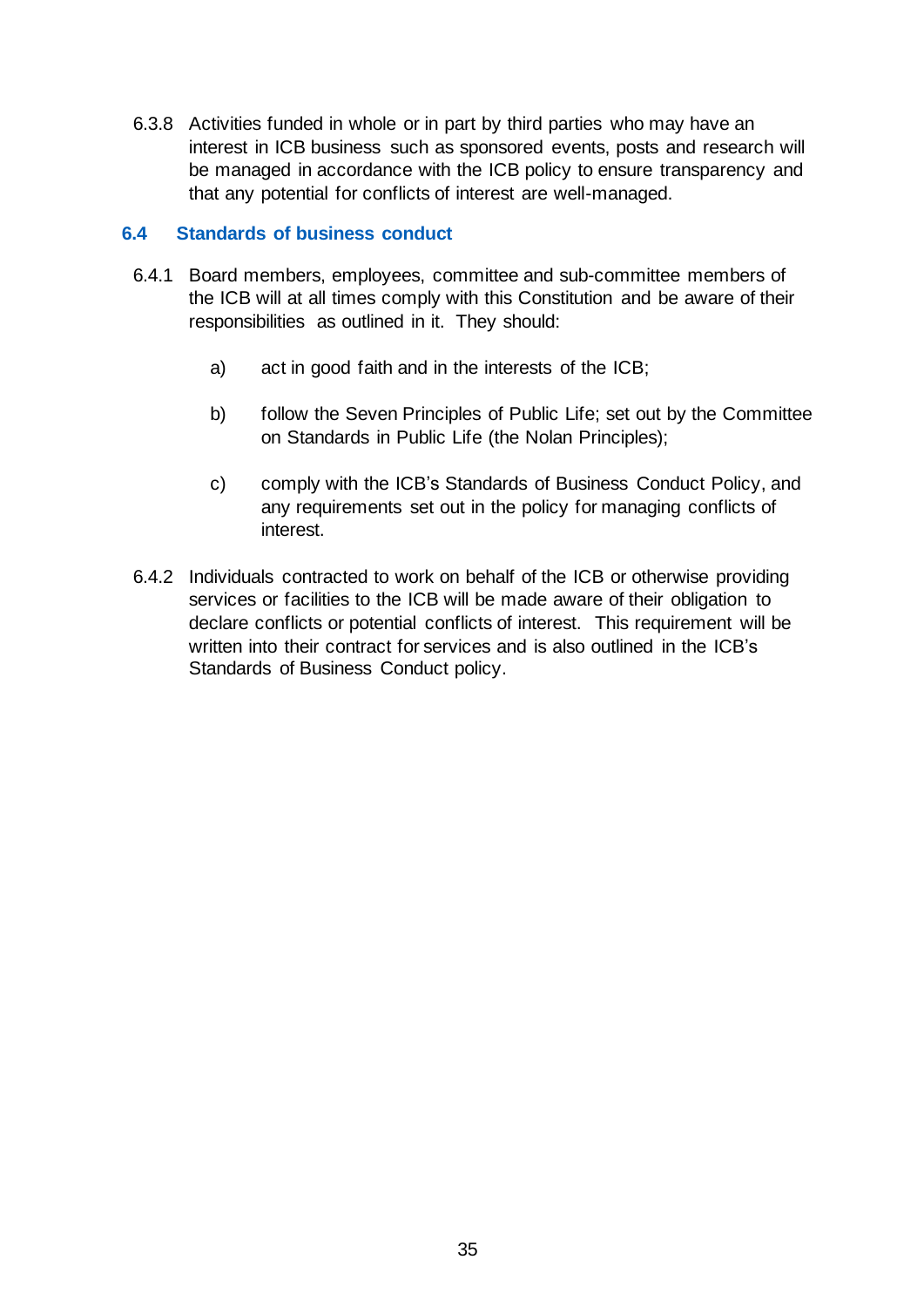# <span id="page-35-0"></span>**7 Arrangements for ensuring accountability and transparency**

7.1.1 The ICB will demonstrate its accountability to local people, stakeholders and NHS England in a number of ways, including by upholding the requirement for transparency in accordance with paragraph 11(2) of Schedule 1B to the 2006 Act.

#### <span id="page-35-1"></span>**7.2 Principles**

- 7.2.1 In demonstration of our accountability to the public, we will adopt transparent working practices by:
	- a) publishing intentions and operating procedures for involving people and communities
	- b) involving people and communities in commissioning services for NHS patients, in accordance with our legal duty to promote involvement of each patient, and as set out in more detail in the ICB's Engagement and Communications strategy
	- c) undertake and oversee public consultation in line with legal duties
	- d) acting in accordance with the NHS Constitution principle 7; 'The NHS is accountable to the public, communities and patients that it serves.

#### <span id="page-35-2"></span>**7.3 Meetings and publications**

- 7.3.1 Board meetings, and committees composed entirely of board members, or which include all board members, will be held in public except where a resolution is agreed to exclude the public on the grounds that it is believed to not be in the public interest.
- 7.3.2 Papers and minutes of all meetings held in public will be published.
- 7.3.3 Annual accounts will be externally audited and published.
- 7.3.4 A clear complaints process will be published.
- 7.3.5 The ICB will comply with the Freedom of Information Act 2000 and with the Information Commissioner Office requirements regarding the publication of information relating to the ICB.
- 7.3.6 Information will be provided to NHS England as required.
- 7.3.7 The Constitution and Governance Handbook will be published as well as other key documents including but not limited to:
	- a) Conflicts of Interest Policy and Procedures
	- b) Registers of interests
	- c) Standards of Business Conduct Policy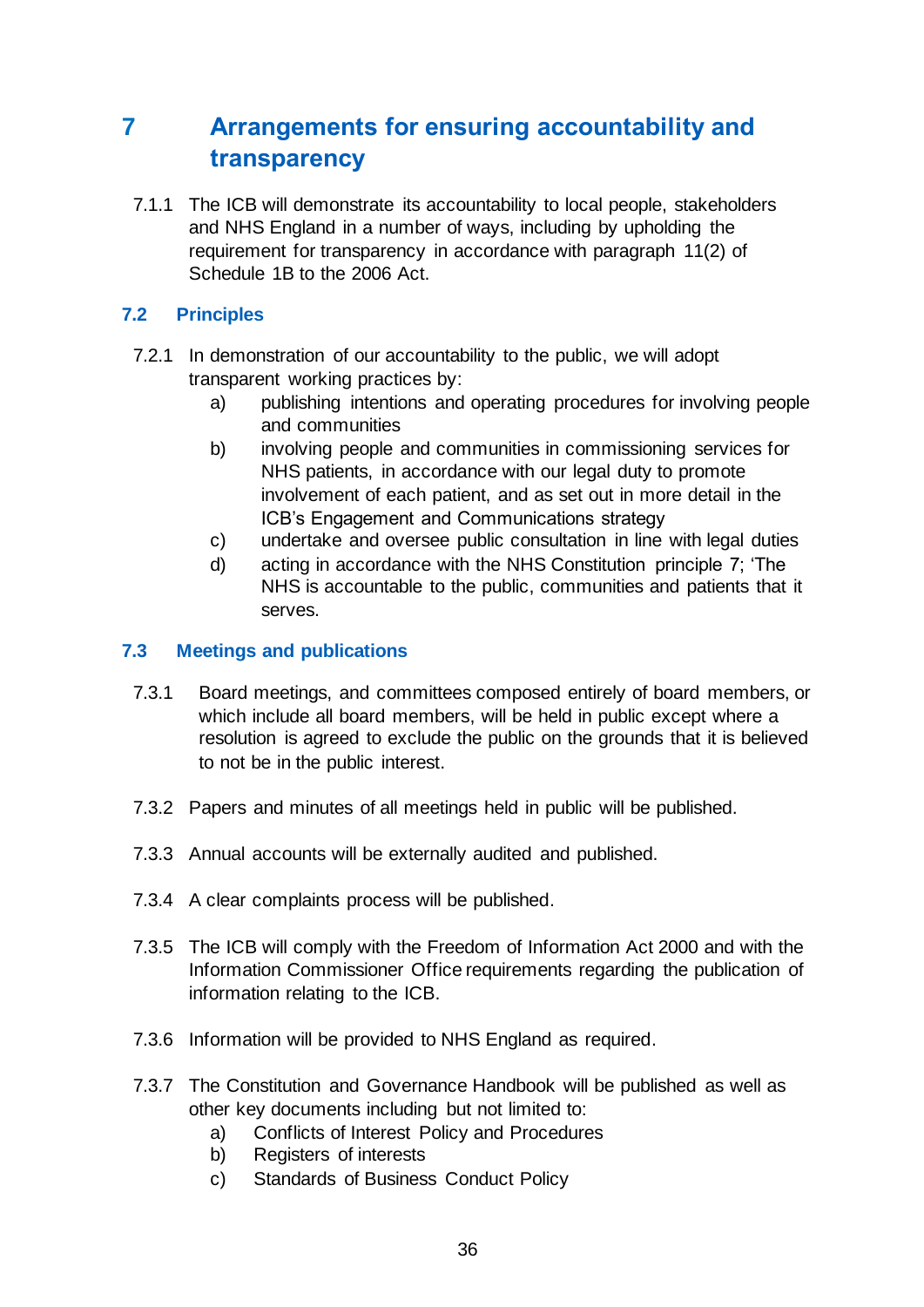- 7.3.8 The ICB will publish, with our partner NHS trusts and NHS foundation trusts, a plan at the start of each financial year that sets out how the ICB proposes to exercise its functions during the next five years. The plan will explain how the ICB proposes to discharge its duties under:
	- a) sections 14Z34 to 14Z45 (general duties of integrated care boards), and
	- b) sections 223GB and 223N (financial duties)

And

c) proposed steps to implement the Blackburn with Darwen, Blackpool. Cumbria and Lancashire joint local health and wellbeing strategies

#### <span id="page-36-0"></span>**7.4 Scrutiny and decision-making**

- 7.4.1 At least six Non-executive Members will be appointed to the board, including the Chair; and all of the board and committee members will comply with the Seven Principles of Public Life (the Nolan Principles) and meet the criteria described in the fit and proper person test.
- 7.4.2 Healthcare services will be arranged in a transparent way, and decisions around who provides services will be made in the best interests of patients, taxpayers and the population, in line with the rules set out in the NHS Provider Selection Regime.
- 7.4.3 The ICB will comply with the requirements of the NHS Provider Selection Regime once it is introduced and will comply with existing procurement rules until the NHS Provider Selection Regime comes into effect.
- 7.4.4 The ICB will comply with local authority health overview and scrutiny requirements.

#### <span id="page-36-1"></span>**7.5 Annual report**

- 7.5.1 The ICB will publish an annual report in accordance with any guidance published by NHS England and which sets out how it has discharged its functions and fulfilled its duties in the previous financial year. An annual report must in particular:
	- a) explain how the ICB has discharged its duties under section 14Z34 to 14Z45 and 14Z49 (general duties of integrated care boards)
	- b) review the extent to which the ICB has exercised its functions in accordance with the plans published under section 14Z52 (forward plan) and section 14Z56 (capital resource use plan)
	- c) review the extent to which the ICB has exercised its functions consistently with NHS England's views set out in the latest statement published under section 13SA(1) (views about how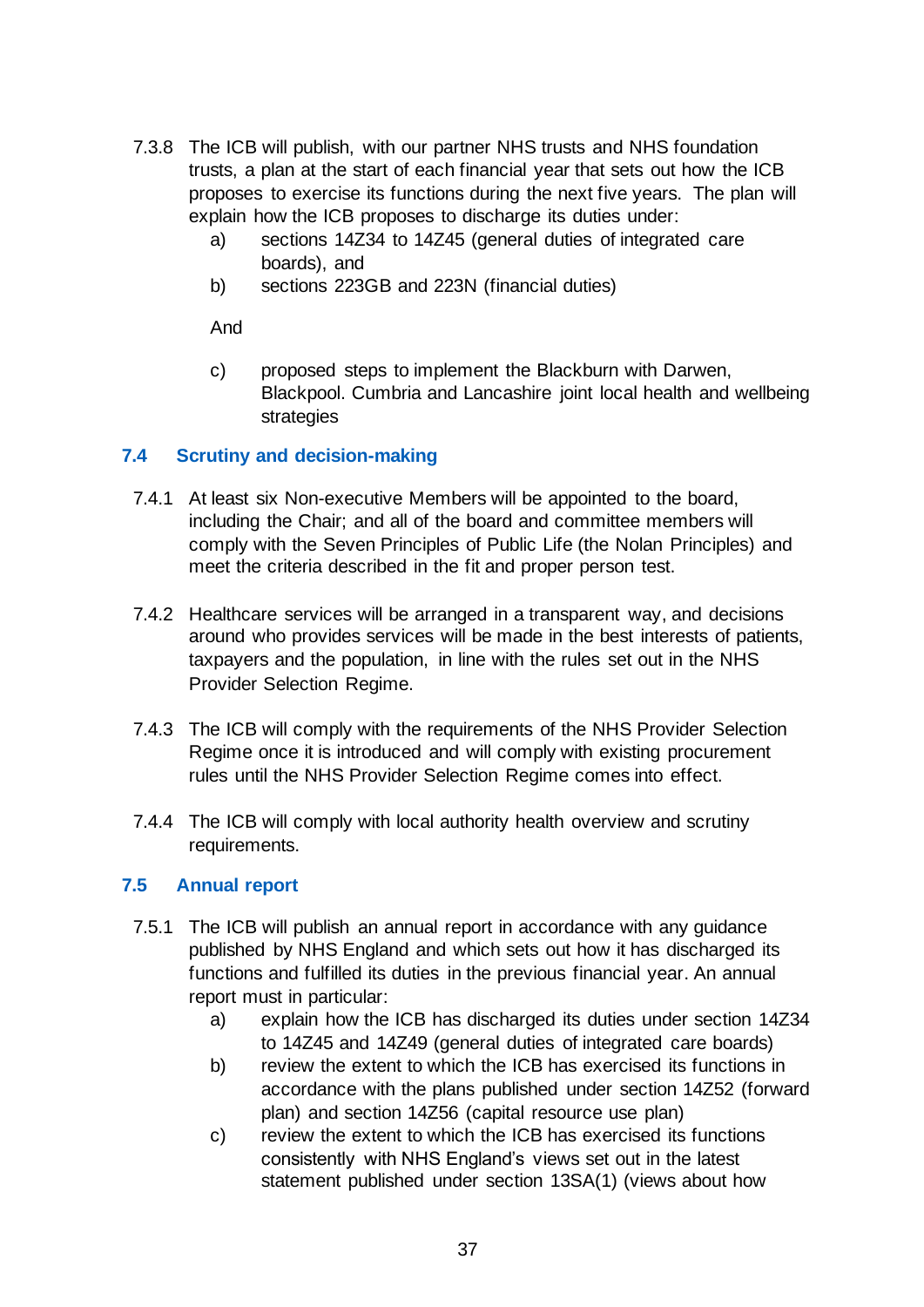functions relating to inequalities information should be exercised), and

d) review any steps that the ICB has taken to implement any joint local health and wellbeing strategy to which it was required to have regard under section 116B(1) of the Local Government and Public Involvement in Health Act 2007.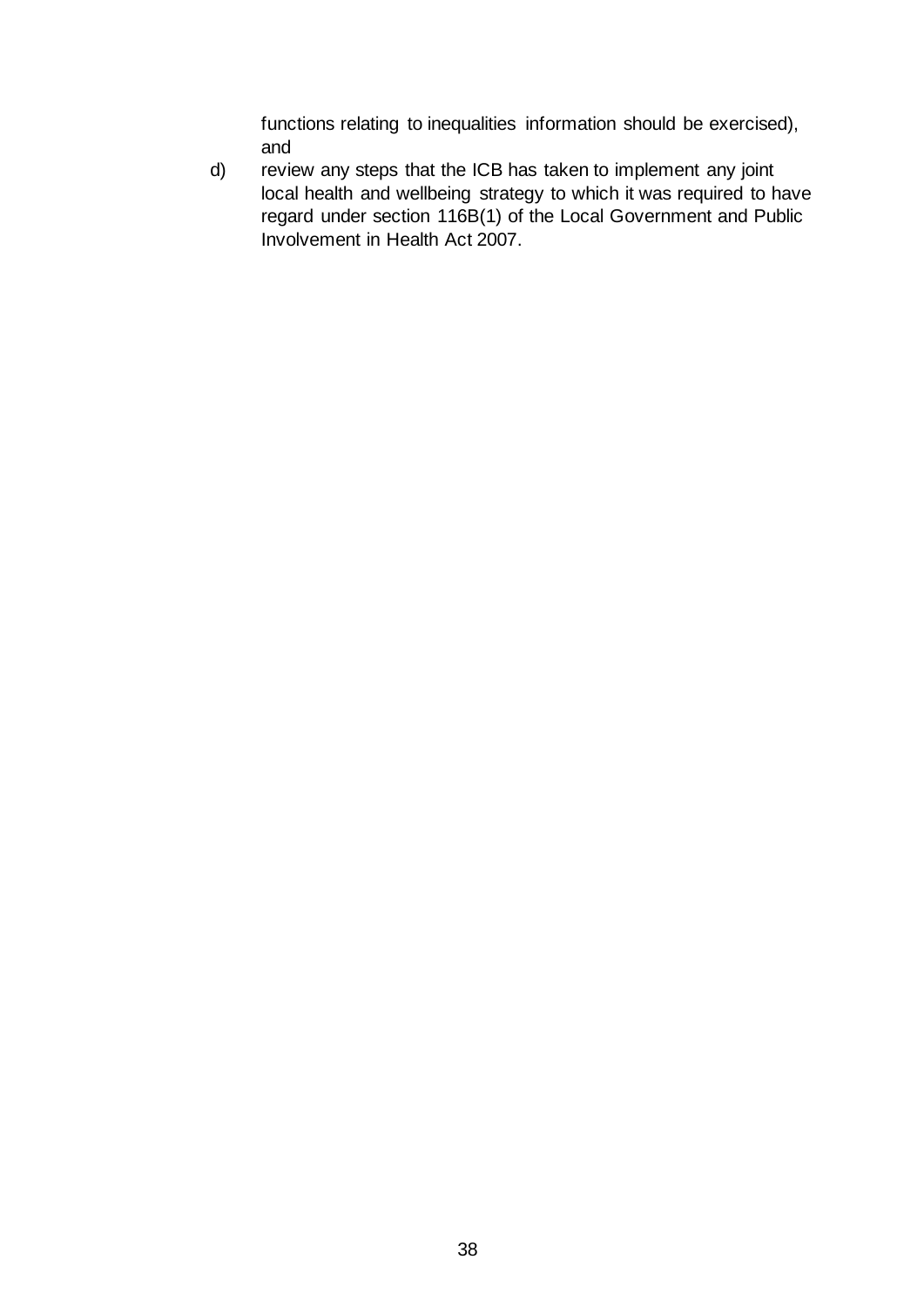# <span id="page-38-0"></span>**8 Arrangements for determining the terms and conditions of employees.**

- 8.1.1 The ICB may appoint employees, pay them remuneration and allowances as it determines and appoint staff on such terms and conditions as it determines.
- 8.1.2 The board has established a Remuneration Committee which is chaired by a Non-Executive Member other than the Chair or Audit Chair.
- 8.1.3 The membership of the Remuneration Committee is determined by the board. No employees may be a member of the Remuneration Committee but the board ensures that the Remuneration Committee has access to appropriate advice by:
	- a) requesting attendance from a qualified professional from the ICB to act in an advisory role; and/or
	- b) seeking an independent specialist advisor.
- 8.1.4 The board may appoint independent members or advisers to the Remuneration Committee who are not members of the board.
- 8.1.5 The main purpose of the Remuneration Committee is to exercise the functions of the ICB regarding remuneration included in paragraphs 18 to 20 of Schedule 1B to the 2006 Act. The terms of reference agreed by the board are published in the Governance Handbook.
- 8.1.6 The duties of the Remuneration Committee include:
	- a) setting the ICB pay policy (or equivalent) and standard terms and conditions
	- b) making arrangements to pay employees such remuneration and allowances as it may determine
	- c) setting remuneration and allowances for members of the board (other than the Chair or Non-executive Members)
	- d) setting any allowances for members of committees or subcommittees of the ICB who are not members of the board
	- e) oversight of evaluation and appraisal of the Executive Directors
	- f) consideration and approval of any severance payments on termination of office
	- g) ensuring compliance with the requirements for disclosure of directors' remuneration in the annual report and accounts; and
	- h) any other relevant duties.
- 8.1.7 The ICB may make arrangements for a person to be seconded to serve as a member of the ICB's staff.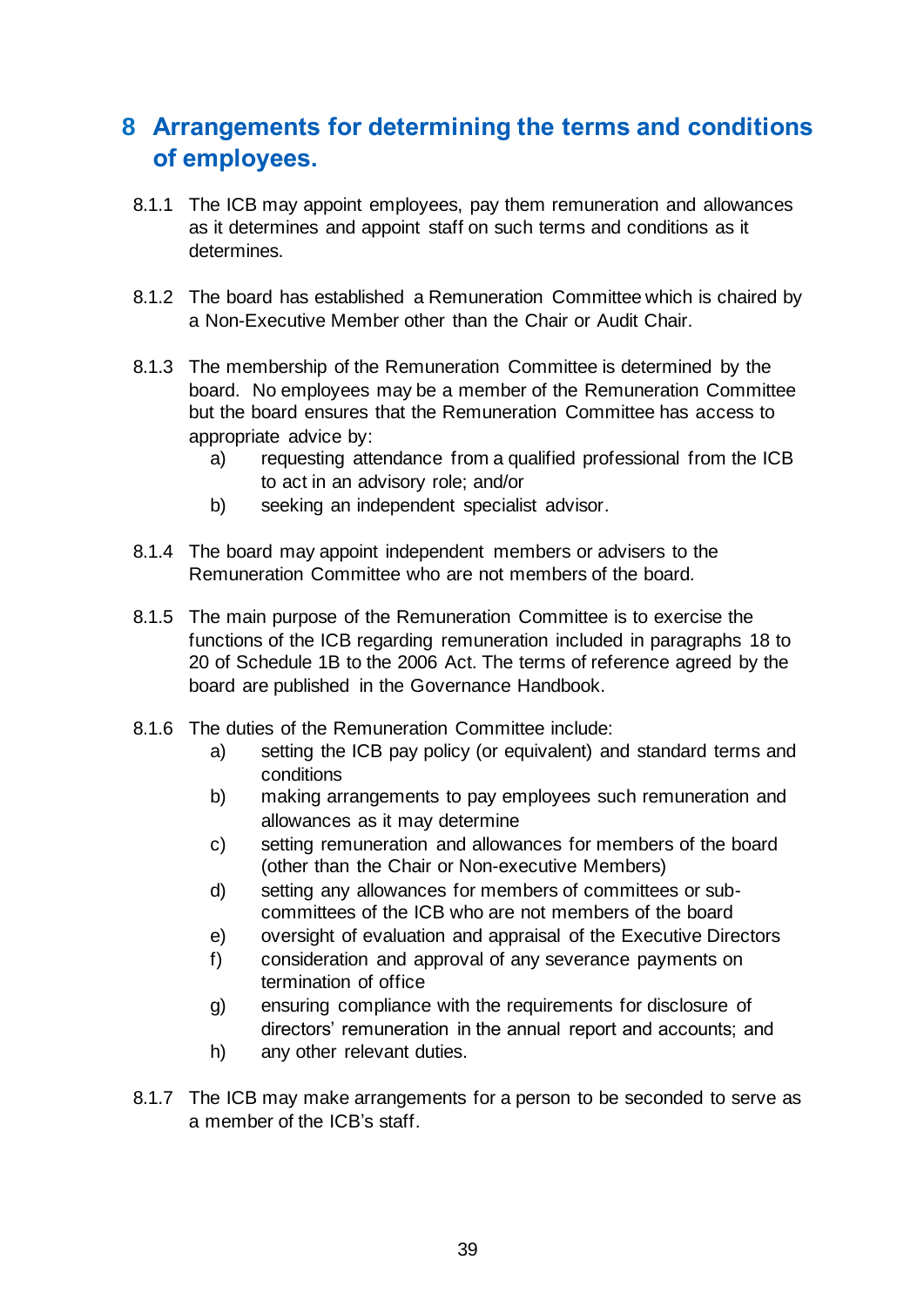# <span id="page-39-0"></span>**9 Arrangements for public involvement**

- 9.1.1 In line with section 14Z45(2) of the 2006 Act the ICB has made arrangements to secure that individuals to whom services which are, or are to be, provided pursuant to arrangements made by the ICB in the exercise of its functions, and their carers and representatives, are involved (whether by being consulted or provided with information or in other ways) in:
	- a) the planning of the commissioning arrangements by the ICB
	- b) the development and consideration of proposals by the ICB for changes in the commissioning arrangements where the implementation of the proposals would have an impact on the manner in which the services are delivered to the individuals (at the point when the service is received by them), or the range of health services available to them
	- c) decisions of the ICB affecting the operation of the commissioning arrangements where the implementation of the decisions would (if made) have such an impact.
- 9.1.2 In line with section 14Z54 of the 2006 Act the ICB has made the following arrangements to consult its population on its system plan:
	- a) to ensure that the plan reflects the views of local people we will carry out engagement and involvement activities which may include activities such as surveys and focus groups
	- b) this will sit alongside engagement and consultation mapping which will demonstrate the work that has taken place in our local places and across the Lancashire and South Cumbria system.
- 9.1.3 The ICB has adopted the ten principles set out by NHS England for working with people and communities:
	- a) put the voices of people and communities at the centre of decision-making and governance, at every level of the ICS
	- b) start engagement early when developing plans and feed back to people and communities how it has influenced activities and decisions
	- c) understand your community's needs, experience and aspirations for health and care, using engagement to find out if change is having the desired effect
	- d) build relationships with excluded groups especially those affected by inequalities
	- e) work with Healthwatch and the voluntary, community and social enterprise sector as key partners
	- f) provide clear and accessible public information about vision, plans and progress to build understanding and trust
	- g) use community development approaches that empower people and communities, making connections to social action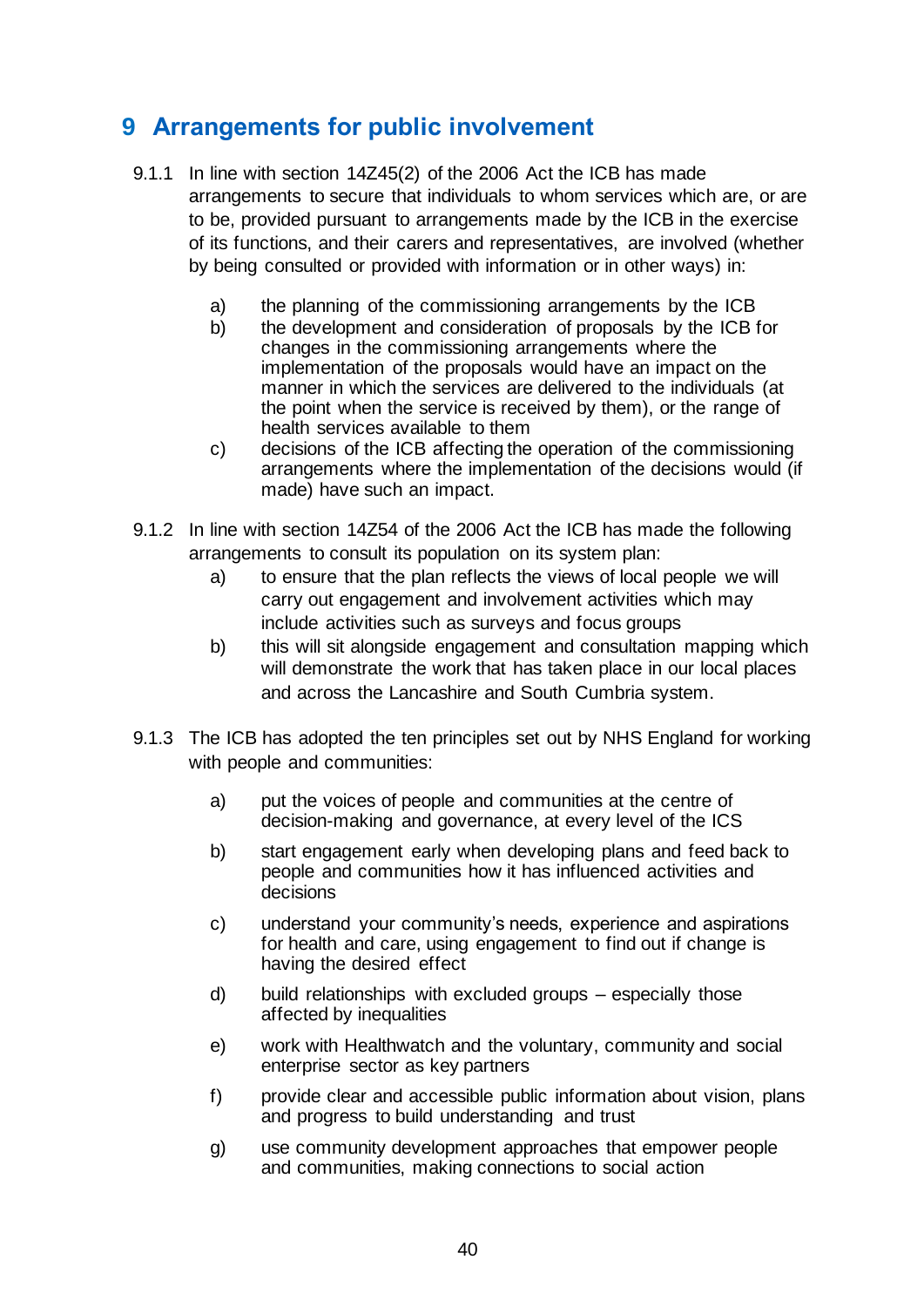- h) use co-production, insight and engagement to achieve accountable health and care services
- i) co-produce and redesign services and tackle system priorities in partnership with people and communities
- j) learn from what works and build on the assets of all partners in the ICS – networks, relationships, activity in local places.
- 9.1.4 In addition, the ICB has agreed the following:
	- a) In Lancashire and South Cumbria, the ICB will work with partners across the system to ensure a common strategic approach for working with people and communities. To complement this, and to ensure the ICB meets its statutory requirements, the ICB will develop a strategy for working with people and communities. This will set out how the system-wide common strategic approach will be embedded within the ICB, detailing involvement, engagement and co-production approaches for the ICB.
	- b) Public Involvement is an essential part of making sure that effective and efficient health and care services are delivered. By reaching, listening to, involving and empowering our people and communities, we can ensure that they are at the heart of decision making. The ICB is committed to putting our population's needs at the heart of all we do. Our vision to put people at the centre is based on the understanding that engaged and involved residents make best use of services to support their own health and wellbeing, which we believe will assist in addressing health inequalities in Lancashire and South Cumbria.
	- c) We will work across different geographies within Lancashire and South Cumbria using a range of methods and channels to ensure we have strong, coordinated and triangulated public involvement for the ICB. This will include working in neighbourhoods, places and across the whole system.
	- d) We will facilitate engagement and involvement that supports achieving improvements in population health, working with targeted cohorts of residents around specific initiatives. We will establish research-based methods to capture insight from local residents in a planned and structured way to gain a greater understanding of any concerns or challenges that are facing our communities.
	- e) We will ensure that the voice of our residents influences and shapes our priorities, plans and programmes of work and that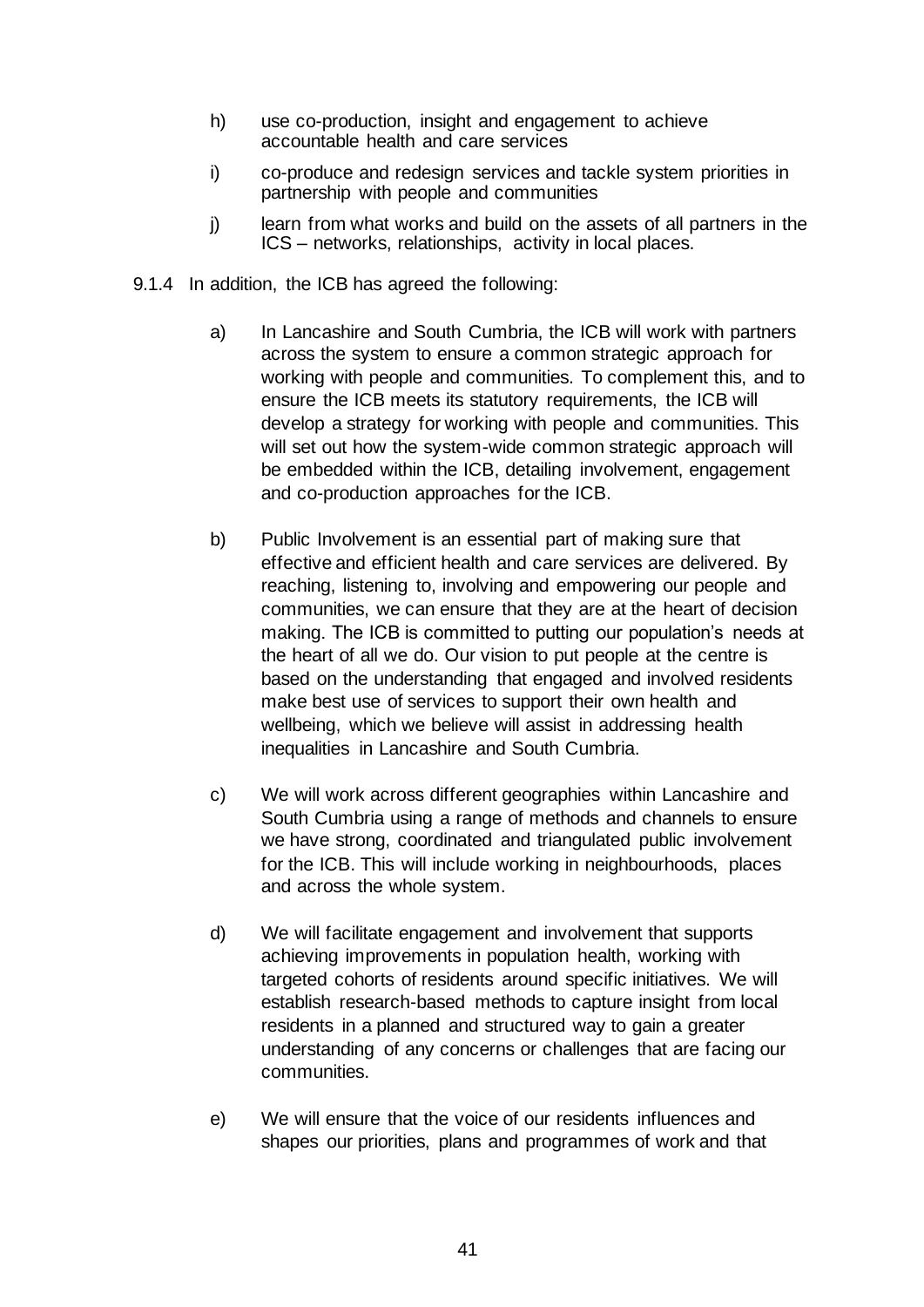public involvement is embedded within our governance arrangements.

9.1.5 These principles will be used when developing and maintaining arrangements for engaging with people and communities.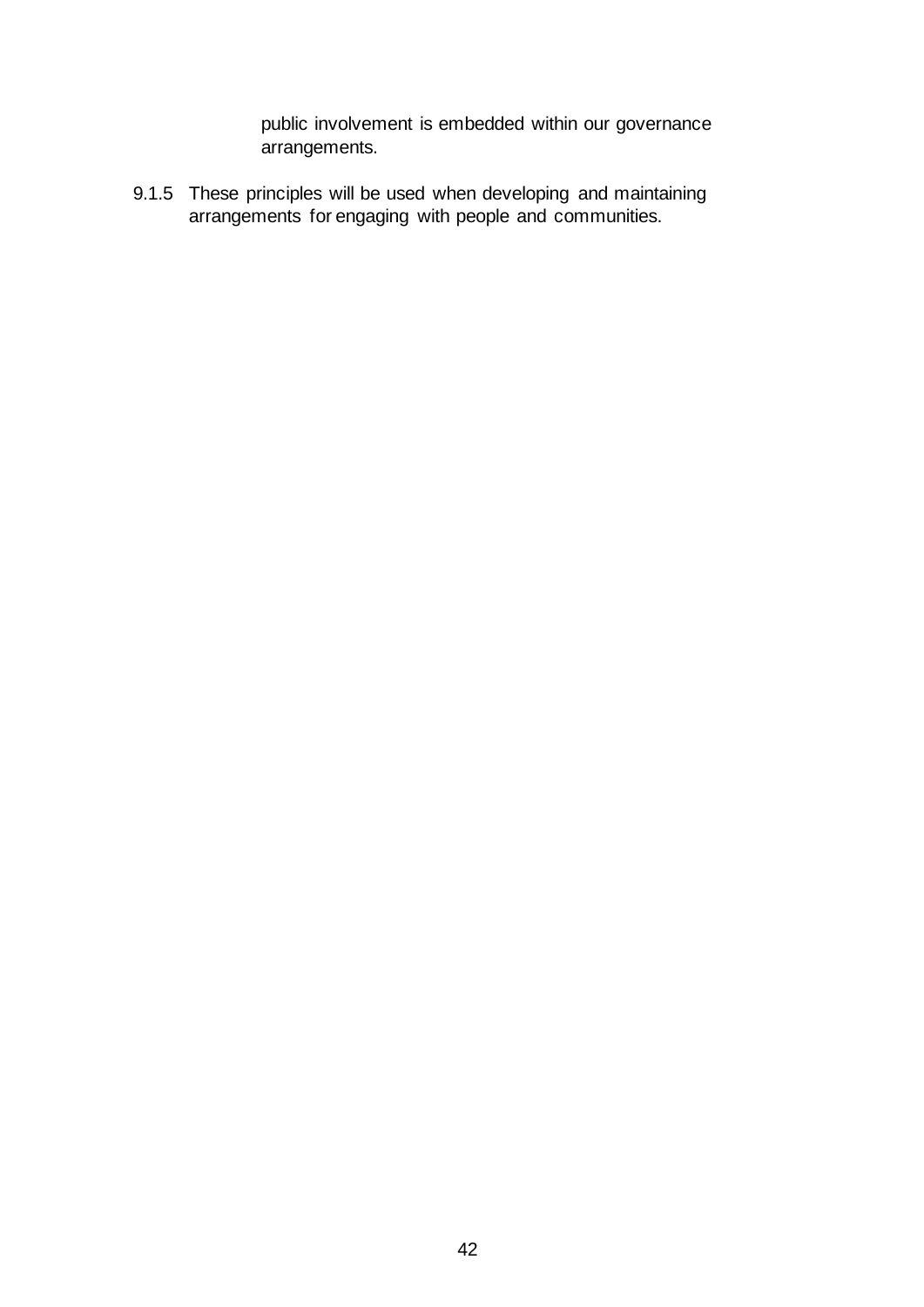# <span id="page-42-0"></span>**Appendix 1: Definitions of terms used in this Constitution**

| 2006 Act                       | National Health Service Act 2006, as amended by the<br>Health and Social Care Act 2012 and the Health and Care<br>Act 2022                                                                                                                                                                                                                                                                                                                                                                                             |
|--------------------------------|------------------------------------------------------------------------------------------------------------------------------------------------------------------------------------------------------------------------------------------------------------------------------------------------------------------------------------------------------------------------------------------------------------------------------------------------------------------------------------------------------------------------|
| <b>ICB</b> board               | Members of the ICB                                                                                                                                                                                                                                                                                                                                                                                                                                                                                                     |
| Area                           | The geographical area that the ICB has responsibility for,<br>as defined in part 2 of this Constitution                                                                                                                                                                                                                                                                                                                                                                                                                |
| Committee                      | A committee created and appointed by the ICB board.                                                                                                                                                                                                                                                                                                                                                                                                                                                                    |
| Sub-Committee                  | A committee created and appointed by and reporting to a<br>committee.                                                                                                                                                                                                                                                                                                                                                                                                                                                  |
| Integrated Care<br>Partnership | The joint committee for the ICB's area established by the<br>ICB and each responsible local authority whose area<br>coincides with or falls wholly or partly within the ICB's<br>area.                                                                                                                                                                                                                                                                                                                                 |
|                                | For Lancashire and South Cumbria this is known as the<br><b>Health and Care Partnership</b>                                                                                                                                                                                                                                                                                                                                                                                                                            |
| Place-based<br>Partnership     | Place-based partnerships are collaborative arrangements<br>responsible for arranging and delivering health and care<br>services in a locality or community. They involve the<br>Integrated Care Board, local government and providers of<br>health and care services, including the voluntary,<br>community and social enterprise sector, people and<br>communities, as well as primary care provider leadership,<br>represented by Primary Care Network clinical directors or<br>other relevant primary care leaders. |
| <b>Ordinary Member</b>         | The board of the ICB will have a Chair and a Chief<br>Executive plus other members. All other members of the<br>board are referred to as Ordinary Members.                                                                                                                                                                                                                                                                                                                                                             |
| <b>Partner Members</b>         | Some of the Ordinary Members will also be Partner<br>Members. Partner Members bring knowledge and a<br>perspective from their sectors and are and appointed in<br>accordance with the procedures set out in Section 3<br>having been nominated by the following:                                                                                                                                                                                                                                                       |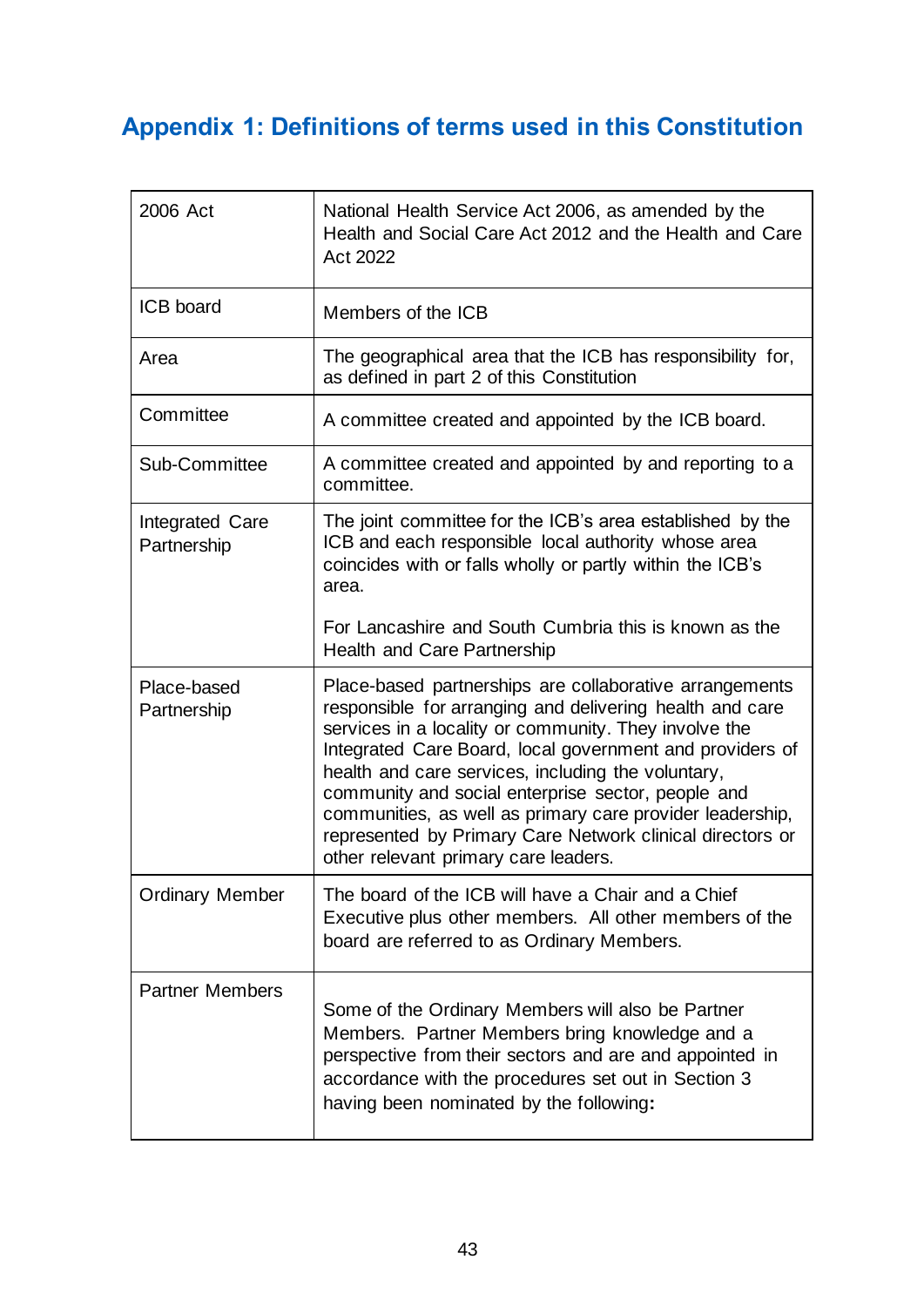|                       | NHS trusts and foundation trusts who<br>provide services within the ICB's area and<br>are of a prescribed description<br>the primary medical services (general<br>practice) providers within the area of the<br>ICB and are of a prescribed description<br>the local authorities which are responsible<br>for providing Social Care and whose area<br>coincides with or includes the whole or any<br>part of the ICB's area. |  |
|-----------------------|------------------------------------------------------------------------------------------------------------------------------------------------------------------------------------------------------------------------------------------------------------------------------------------------------------------------------------------------------------------------------------------------------------------------------|--|
| <b>Health Service</b> | Health service body as defined by section $9(4)$ of the NHS                                                                                                                                                                                                                                                                                                                                                                  |  |
| <b>Body</b>           | Act 2006 or (b) NHS Foundation Trusts.                                                                                                                                                                                                                                                                                                                                                                                       |  |
| <b>Chief Nurse</b>    | The role that fulfils the policy requirement to appoint a<br>director of nursing as a board member                                                                                                                                                                                                                                                                                                                           |  |
| <b>Chief Finance</b>  | The role that fulfils the policy requirement to appoint a                                                                                                                                                                                                                                                                                                                                                                    |  |
| Officer               | director of finance as a board member                                                                                                                                                                                                                                                                                                                                                                                        |  |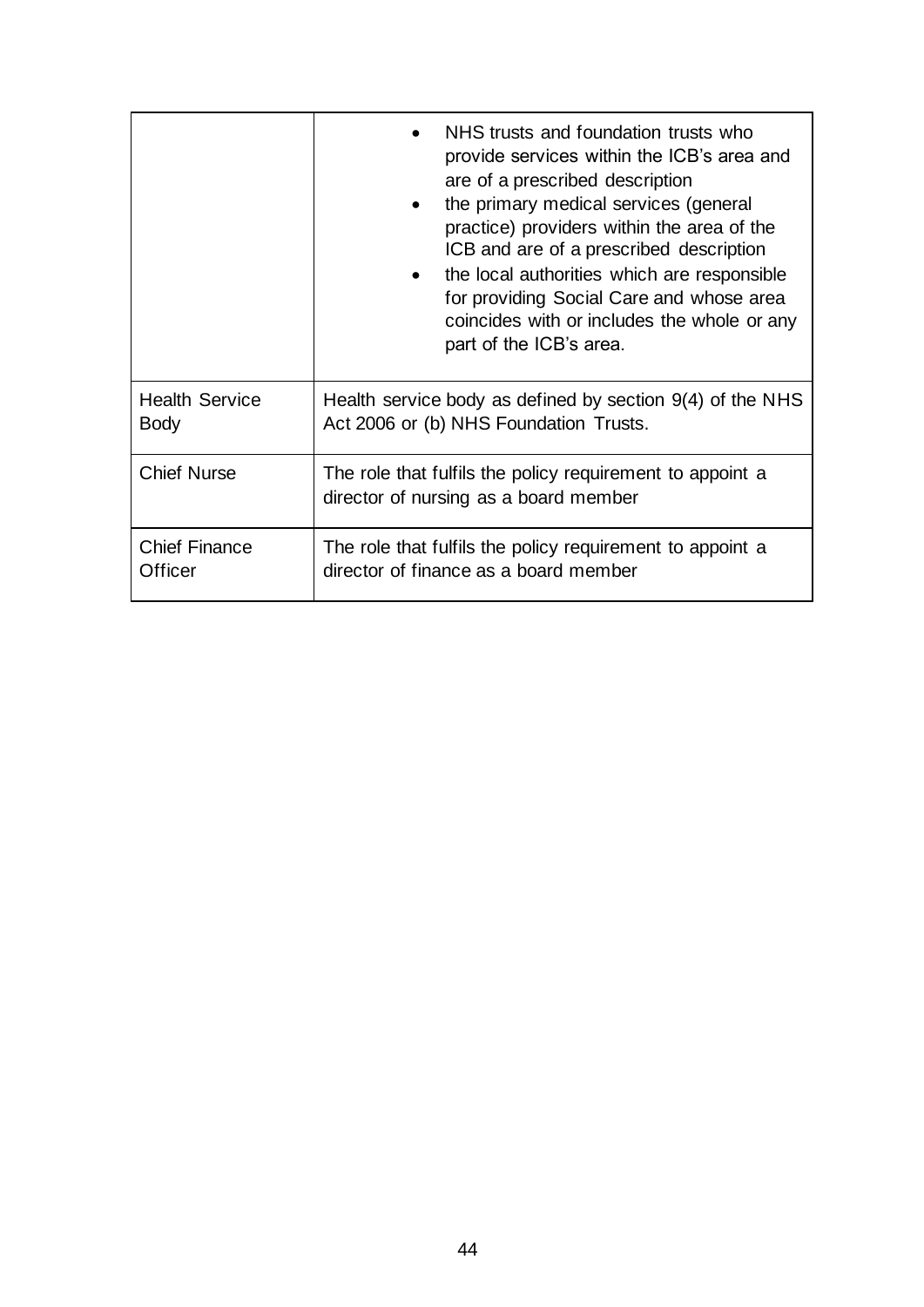# <span id="page-44-0"></span>**Appendix 2: Standing Orders**

### <span id="page-44-1"></span>**1. Introduction**

1.1. These Standing Orders have been drawn up to regulate the proceedings of NHS Lancashire and South Cumbria Integrated Care Board so that the ICB can fulfil its obligations as set out largely in the 2006 Act (as amended). They form part of the ICB's Constitution.

### <span id="page-44-2"></span>**2. Amendment and review**

- 2.1. The Standing Orders are effective from 1 July 2022.
- 2.2. Standing Orders will be reviewed on an annual basis or sooner if required.
- 2.3.Amendments to these Standing Orders will be made as per clause 1.6 in this Constitution.
- 2.4. All changes to these Standing Orders will require an application to NHS England for variation to the ICB Constitution and will not be implemented until the Constitution has been approved.

# <span id="page-44-3"></span>**3. Interpretation, application and compliance**

- 3.1. Except as otherwise provided, words and expressions used in these Standing Orders shall have the same meaning as those in the main body of the ICB Constitution and as per the definitions in Appendix 1.
- 3.2. These Standing Orders apply to all meetings of the board, including its committees and sub-committees unless otherwise stated. All references to board are inclusive of committees and sub-committees unless otherwise stated.
- 3.3. All members of the board, members of committees and sub-committees and all employees, should be aware of the Standing Orders and comply with them. Failure to comply may be regarded as a disciplinary matter.
- 3.4. In the case of conflicting interpretation of the Standing Orders, the Chair, supported with advice from the senior governance adviser, will provide a settled view which shall be final.
- 3.5. All members of the board, its committees and sub-committees and all employees have a duty to disclose any non-compliance with these Standing Orders to the Chief Executive as soon as possible.
- 3.6. If, for any reason, these Standing Orders are not complied with, full details of the non-compliance and any justification for non-compliance and the circumstances around the non-compliance, shall be reported to the next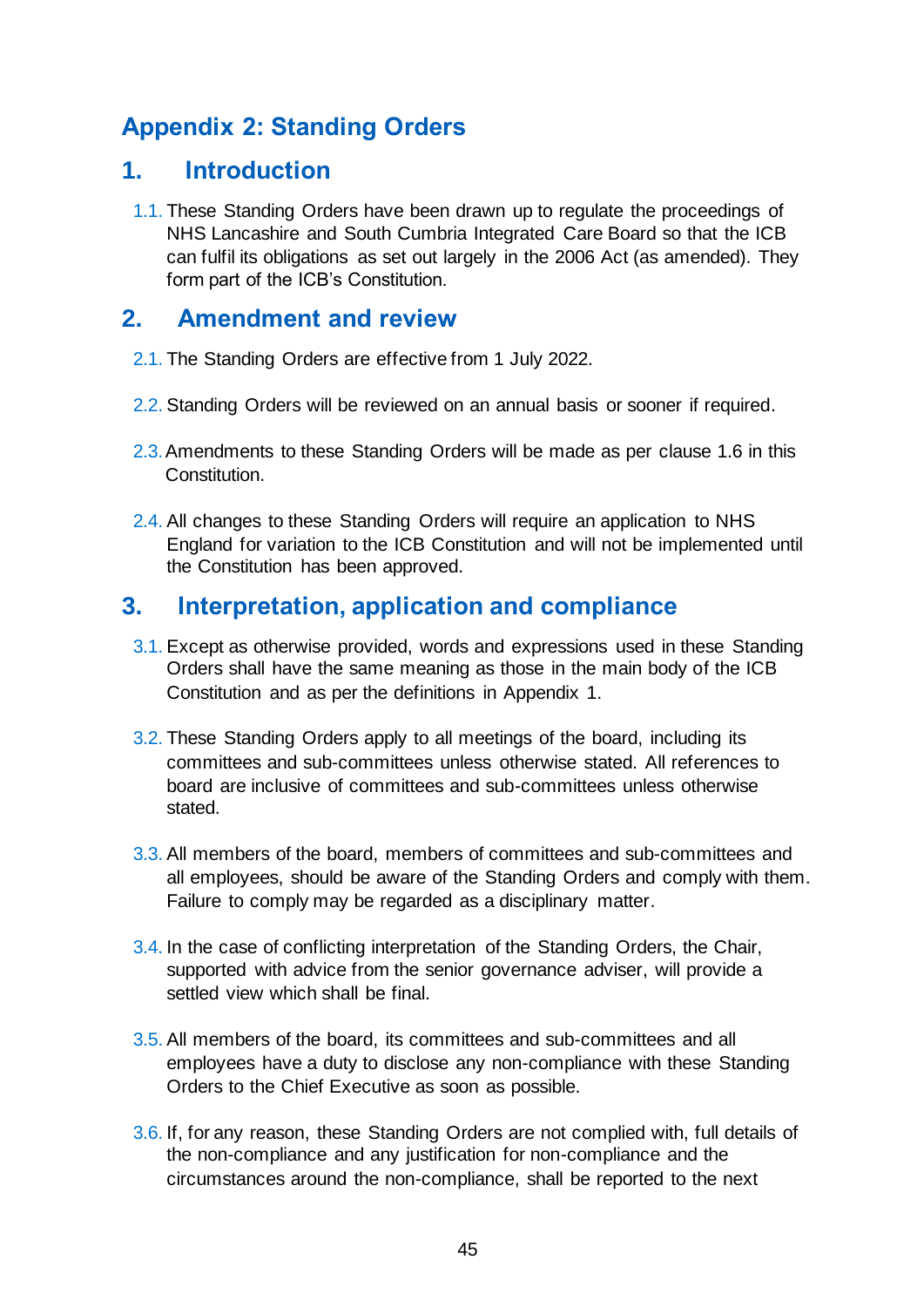formal meeting of the board for action or ratification and the Audit Committee for review.

# <span id="page-45-0"></span>**4. Meetings of the Integrated Care Board**

## **4.1 Calling board meetings**

- 4.1.1. Meetings of the board of the ICB shall be held at regular intervals at such times and places as the ICB may determine.
- 4.1.2. In normal circumstances, each member of the board will be given not less than one month's notice in writing of any meeting to be held. However:
	- a) The Chair may call a meeting at any time by giving not less than 14 calendar days' notice in writing.
	- b) One third of the members of the board may request the Chair to convene a meeting by notice in writing, specifying the matters which they wish to be considered at the meeting. If the Chair refuses, or fails, to call a meeting within seven calendar days of such a request being presented, the board members signing the requisition may call a meeting by giving not less than 14 calendar days' notice in writing to all members of the board specifying the matters to be considered at the meeting.
	- c) In emergency situations the Chair may call a meeting with two days' notice by setting out the reason for the urgency and the decision to be taken.
- 4.1.3. A public notice of the time and place of meetings to be held in public and how to access the meeting shall be given by posting it at the offices of the ICB body and electronically at least three clear days before the meeting or, if the meeting is convened at shorter notice, then at the time it is convened.
- 4.1.4. The agenda and papers for meetings to be held in public will be published electronically in advance of the meeting excluding, if thought fit, any item likely to be addressed in part of a meeting is not likely to be open to the public.

### **4.2. Chair of a meeting**

- 4.2.1. The Chair of the ICB shall preside over meetings of the board.
- 4.2.2. If the Chair is absent, or is disqualified from participating by a conflict of interest the Non-Executive Member appointed by the Chair as Deputy Chair will act in the role of Chair and preside over meetings of the board.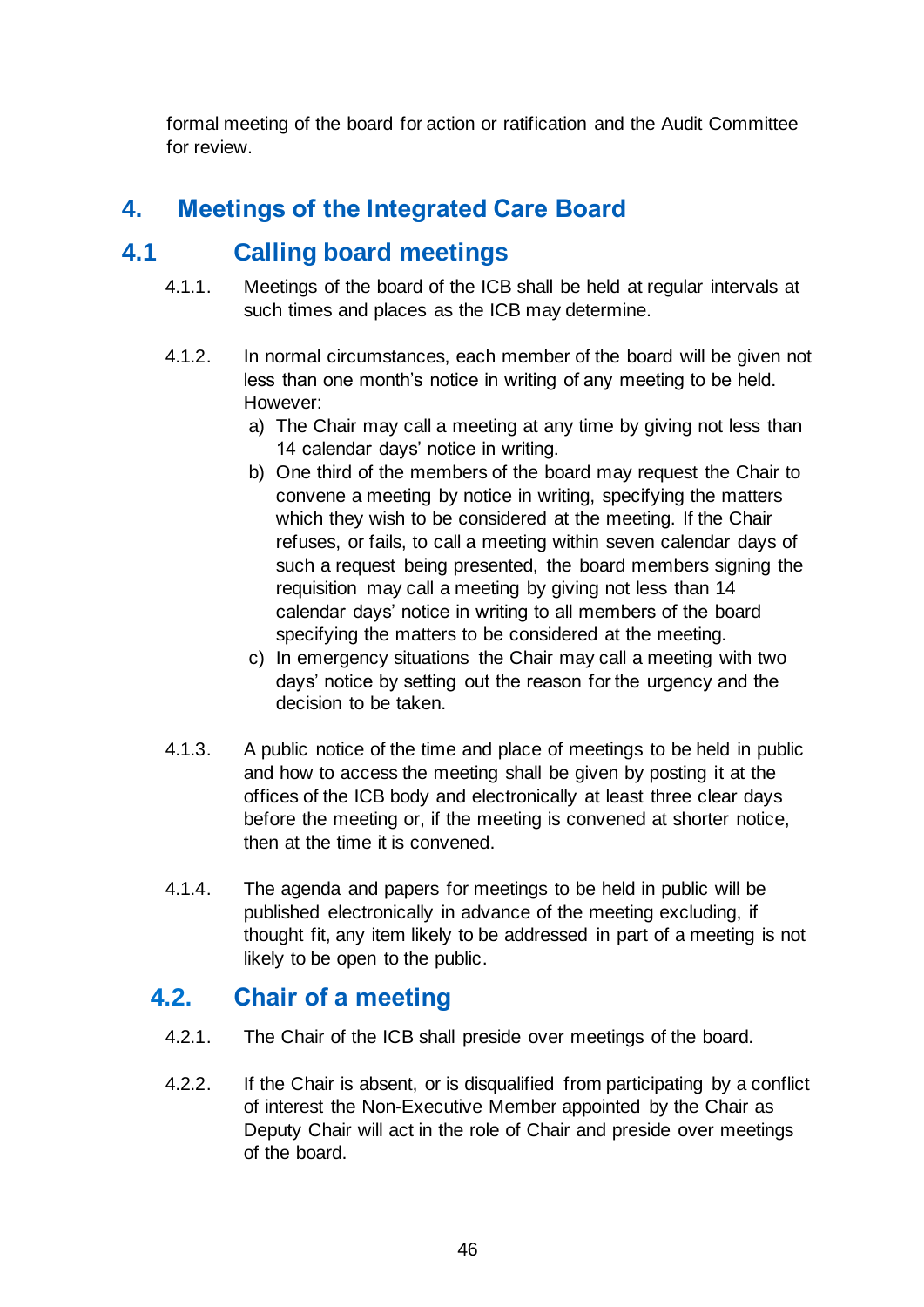- 4.2.3. In the absence of both the Chair and the Deputy Chair, the Chair will be a Non-Executive Member, appointed by the assembled members.
- 4.2.4. The board shall appoint a Chair to all committees and subcommittees that it has established. The appointed committee or subcommittee Chair will preside over the relevant meeting. Terms of reference for committees and sub-committees will specify arrangements for occasions when the appointed Chair is absent.

## **4.3. Agenda, supporting papers and business to be transacted**

- 4.3.1. The agenda for each meeting will be drawn up and agreed by the Chair of the meeting.
- 4.3.2. Except where the emergency provisions apply, supporting papers for all items must be submitted at least seven calendar days before the meeting takes place. The agenda and supporting papers will be circulated to all members of the board at least five calendar days before the meeting.
- 4.3.3. Agendas and papers for meetings open to the public, including details about meeting dates, times and venues, will be published on the ICB's website at [www.lancashireandsouthcumbria.icb.nhs.uk](http://www.lancashireandsouthcumbria.icb.nhs.uk/)

### **4.4. Petitions**

4.4.1. Where a valid petition has been received by the ICB it shall be included as an item for the agenda of the next meeting of the board in accordance with the ICB policy as published in the Governance Handbook.

## **4.5. Nominated deputies**

- 4.5.1. With the permission of the person presiding over the meeting, the Executive Directors may nominate a deputy to attend a meeting of the board that they are unable to attend. In such circumstances, the Executive Director should seek agreement from the Chair in advance of the meeting on:
	- a) their intention to nominate a deputy
	- b) the proposed deputy who will attend on their behalf.
- 4.5.2. The Executive Director must ensure that any such deputy is suitably briefed and qualified to act in that capacity.
- 4.5.3. The ICB Executive Directors deputy may speak and vote on their behalf.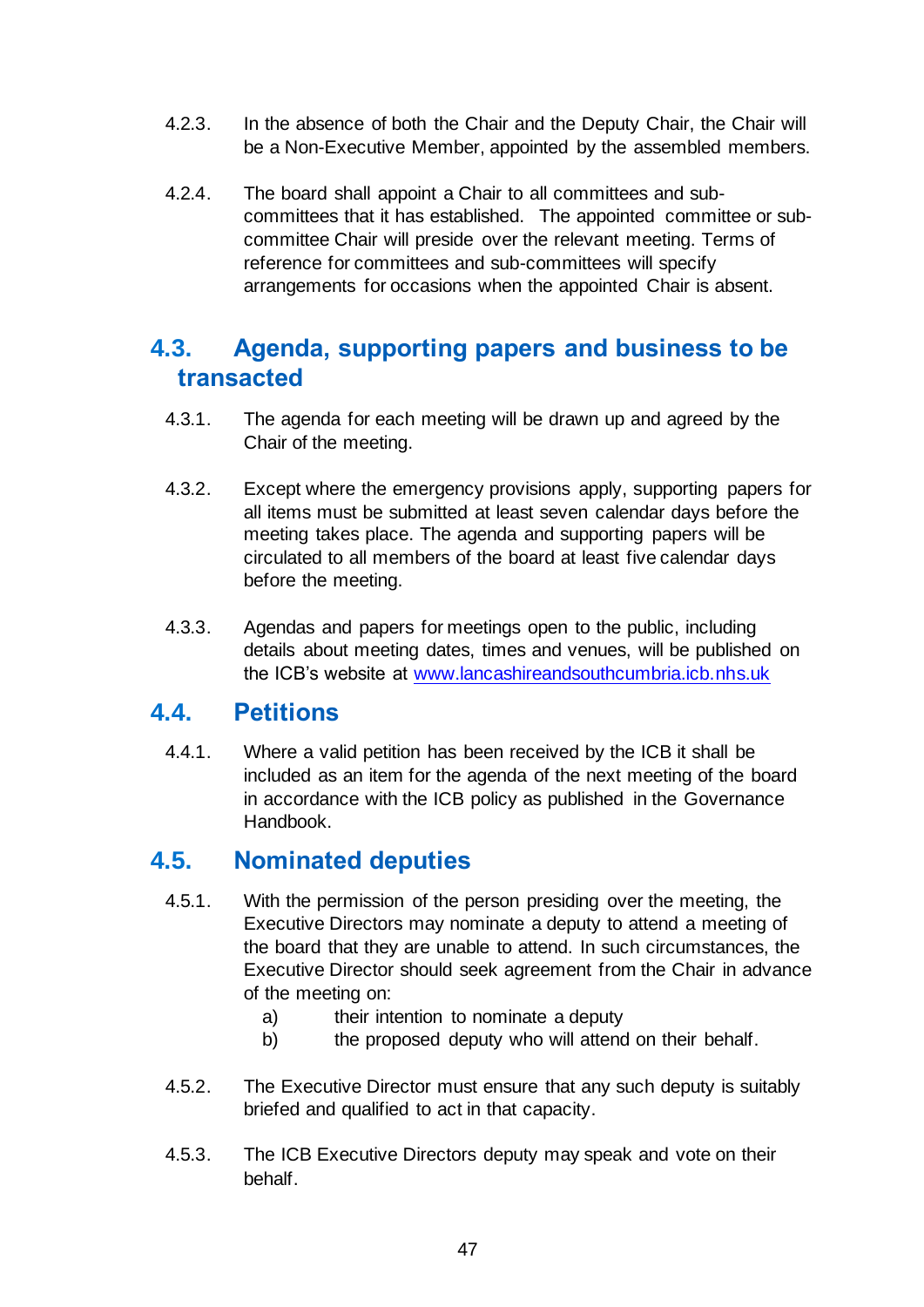- 4.5.4. With the permission of the person presiding over the meeting, the Partner Members may nominate an individual to attend and participate in discussions at a meeting of the board that they are unable to attend, but that the nominated individual may not vote.
- 4.5.5. In such circumstances, the Partner Member should seek agreement from the Chair in advance of the meeting on:
	- a) their intention to nominate an individual
	- b) the proposed individual who will attend on their behalf.
- 4.5.6. The decision of person presiding over the meeting regarding authorisation of nominated deputies is final.

### **4.6. Virtual attendance at meetings**

4.6.1. The board of the ICB and its committees and sub-committees may meet virtually using telephone, video and other electronic means when necessary, unless the terms of reference prohibit this.

### **4.7. Quorum**

- 4.7.1. The quorum for meetings of the board will be nine members, including:
	- a) four independent members (one of which is to undertake the role as Chair)
	- b) either the Chief Executive or the Director of Finance
	- c) two clinical members
	- d) one Partner Member.
- 4.7.2. For the sake of clarity:
	- a) no person can act in more than one capacity when determining the quorum.
	- b) an individual who has been disqualified from participating in a discussion on any matter and/or from voting on any motion by reason of a declaration of a conflict of interest, shall no longer count towards the quorum.
- 4.7.3. For all committees and sub-committees, the details of the quorum for these meetings and status of deputies are set out in the appropriate terms of reference.

### **4.8. Vacancies and defects in appointments**

4.8.1. The validity of any act of the ICB is not affected by any vacancy among members or by any defect in the appointment of any member.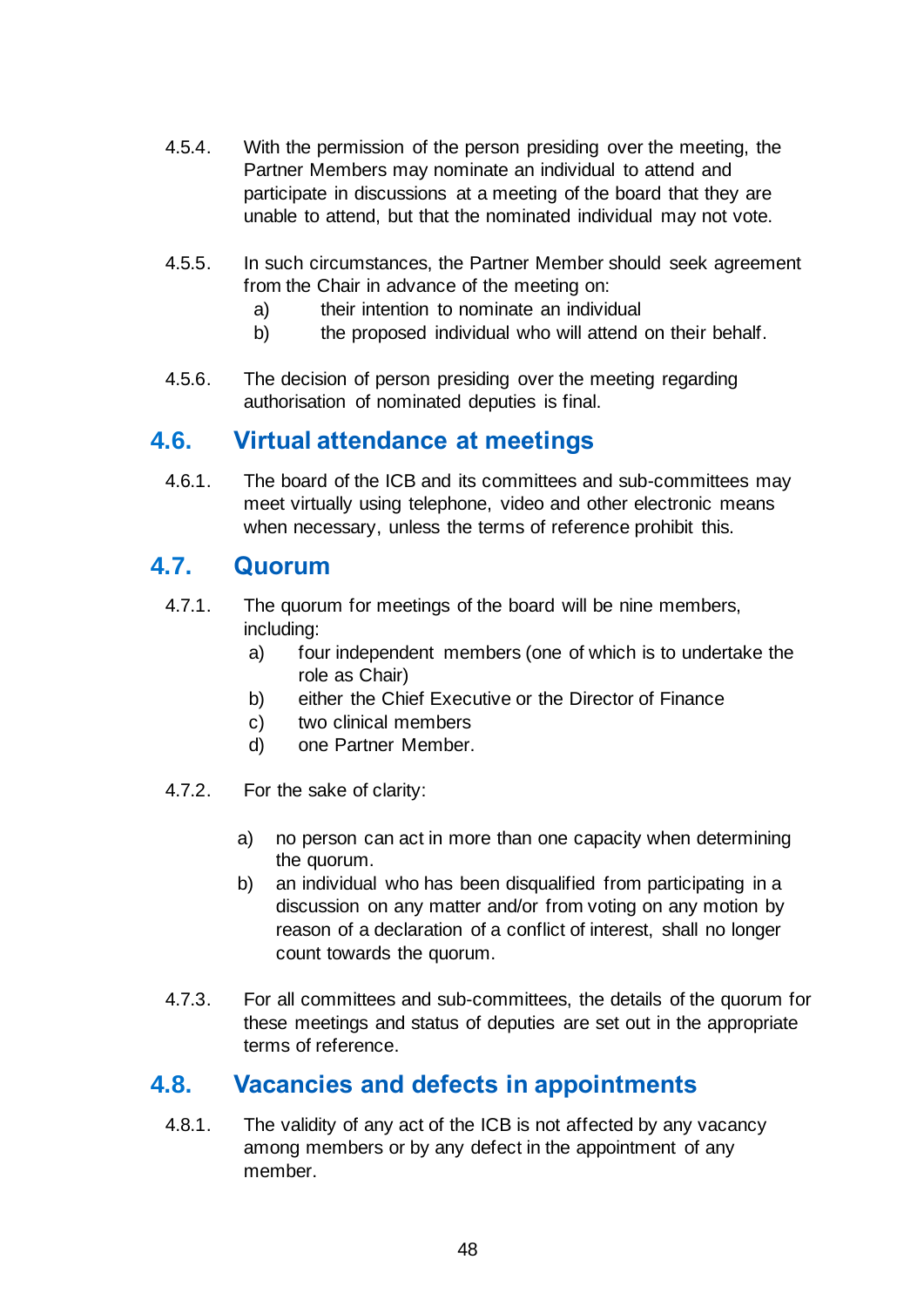- 4.8.2. In the event of vacancy or defect in appointment the following temporary arrangement for quorum will apply:
	- a) The Chair, in agreement with at least one Non-executive board member, may nominate a suitably qualified / experienced person to cover a vacant position on the board until a full selection and appointment process can be undertaken.
	- b) Any such nomination shall be subject to endorsement by the board.

## **4.9. Decision-making**

- 4.9.1. The ICB has agreed to use a collective model of decision-making that seeks to find consensus between system partners and make decisions based on unanimity as the norm, including working though difficult issues where appropriate.
- 4.9.2. Generally it is expected that decisions of the ICB will be reached by consensus. Should this not be possible then a vote will be required. The process for voting, which should be considered a last resort, is set out below:
	- a) All members of the board who are present at the meeting will be eligible to cast one vote each.
	- b) In no circumstances may an absent member vote by proxy. Absence is defined as being absent at the time of the vote but this does not preclude anyone attending by teleconference or other virtual mechanism from participating in the meeting, including exercising their right to vote if eligible to do so.
	- c) For the sake of clarity, any additional Participants (as detailed within the Governance Handbook) will not have voting rights.
	- d) A resolution will be passed if more votes are cast for the resolution than against it.
	- e) If an equal number of votes are cast for and against a resolution, then the Chair (or in their absence, the person presiding over the meeting) will have a second and casting vote.
	- f) Should a vote be taken, the outcome of the vote, and any dissenting views, must be recorded in the minutes of the meeting.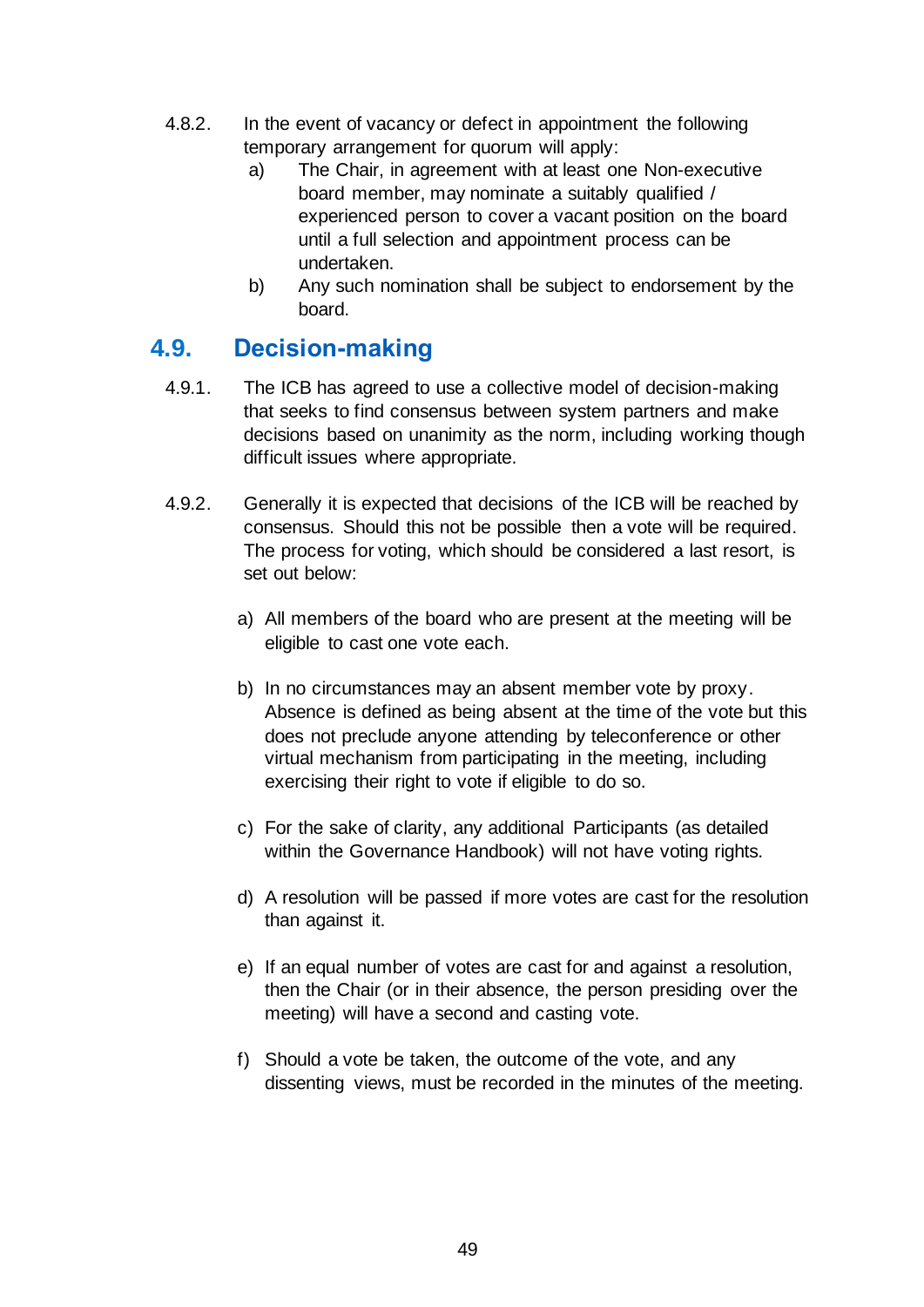#### **Disputes**

4.9.3. Where helpful, the board may draw on third party support to assist them in resolving any disputes, such as peer review or support from NHS England.

#### Urgent decisions

- 4.9.4. In the case urgent decisions and extraordinary circumstances, every attempt will be made for the board to meet virtually. Where this is not possible the following will apply:
- 4.9.5. The powers which are reserved or delegated to the board, may for an urgent decision be exercised by the Chair and Chief Executive (or relevant lead director in the case of committees) subject to every effort having made to consult with as many members as possible in the given circumstances.
- 4.9.6. The exercise of such powers shall be reported to the next formal meeting of the board for formal ratification and the Audit Committee for oversight.

#### **4.10. Minutes**

- 4.10.1. The names and roles of all members present shall be recorded in the minutes of the meetings.
- 4.10.2. The minutes of a meeting shall be drawn up and submitted for agreement at the next meeting where they shall be signed by the person presiding at it.
- 4.10.3. No discussion shall take place upon the minutes except upon their accuracy or where the person presiding over the meeting considers discussion appropriate.
- 4.10.4. Where providing a record of a meeting held in public, the minutes shall be made available to the public.

### **4.11. Admission of public and the press**

- 4.11.1. In accordance with Public Bodies (Admission to Meetings) Act 1960 All meetings of the board and all meetings of committees which are comprised of entirely board members or all board members, at which public functions are exercised will be open to the public.
- 4.11.2. The board may resolve to exclude the public from a meeting or part of a meeting where it would be prejudicial to the public interest by reason of the confidential nature of the business to be transacted or